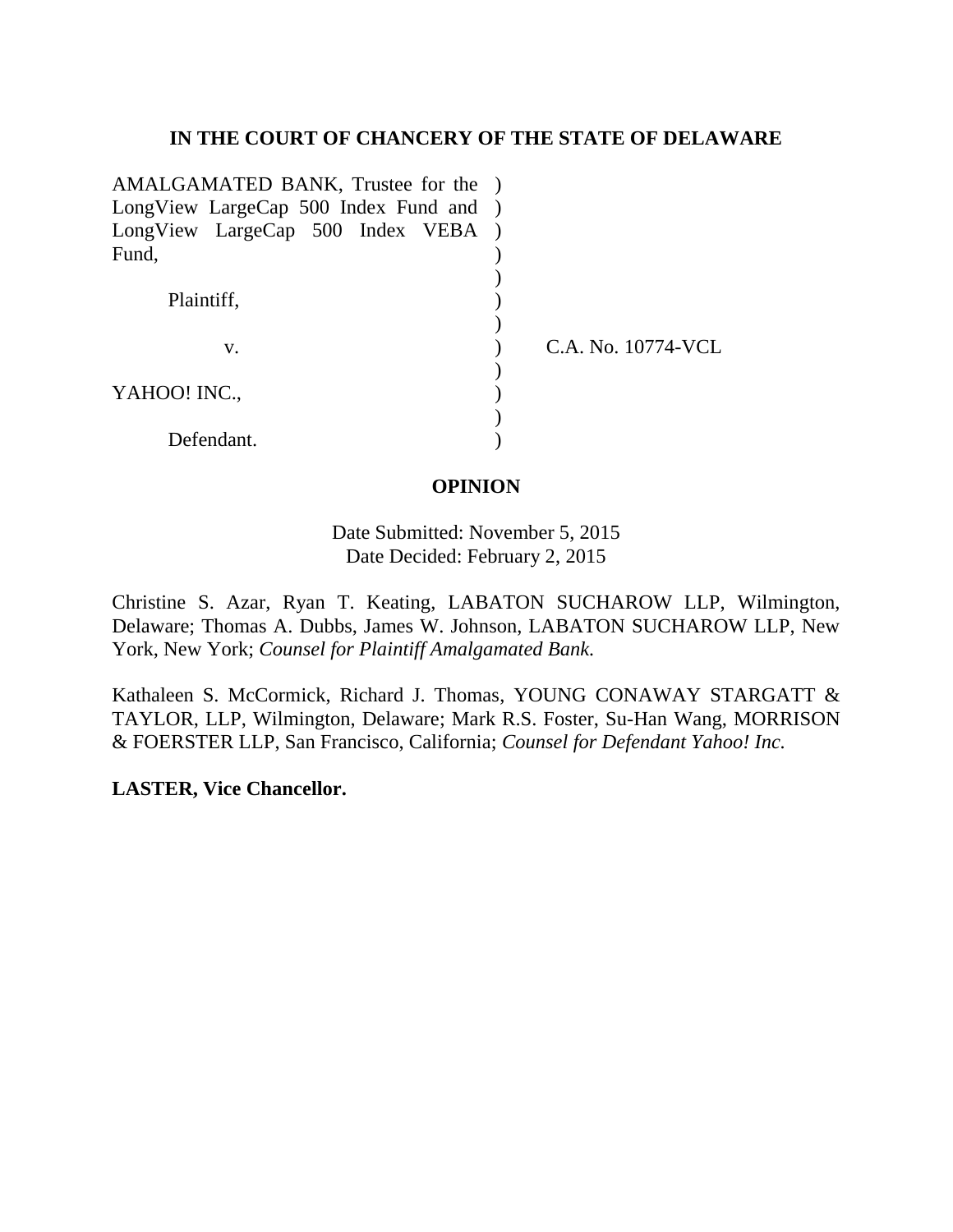Plaintiff Amalgamated Bank ("Amalgamated") demanded to inspect the books and records of respondent Yahoo! Inc. pursuant to Section 220 of the Delaware General Corporation Law, 8 *Del. C.* § 220. Amalgamated's stated purpose was to investigate the hiring and subsequent firing of Yahoo's Chief Operating Officer, Henrique de Castro. This post-trial decision orders a tailored production of some of the documents identified in the demand. The production is subject to a condition: The resulting documents will be deemed incorporated by reference in any derivative complaint that Amalgamated may file relating to the subject matter of the demand.

#### **I. FACTUAL BACKGROUND**

A trial on a paper record took place on September 29, 2015. The following facts were proven by a preponderance of the evidence.

# **A. Change At Yahoo**

2012 was a big year for Yahoo. Ten of the eleven members of the board of directors (the "Board") joined that year. The Board also reconstituted its Compensation and Leadership Development Committee (the "Committee"), comprising directors Maynard Webb, Sue James, Peter Ligouri, and Harry Wilson. Webb served as chair.

Change was afoot at the executive level as well. In July 2012, the Board hired Marissa Mayer as Yahoo's new CEO. Mayer previously worked at Google, Inc. as Vice President of Local, Maps, and Location Services.

Soon after taking over as CEO, Mayer received an email from Henrique de Castro. He was serving at Google as President of Media, Mobile, and Platforms. de Castro invited Mayer to dinner.

1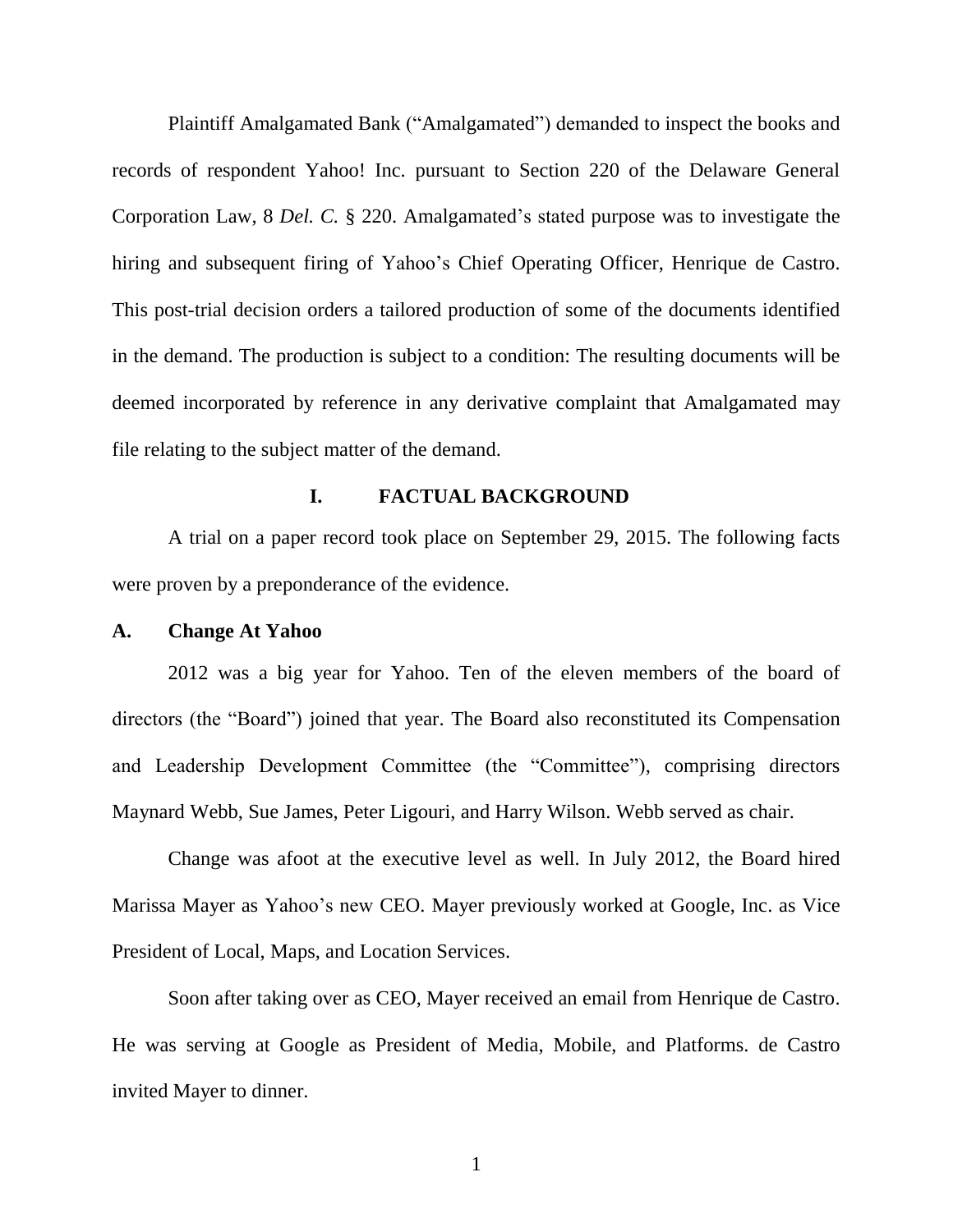During dinner, de Castro expressed interest in serving as Mayer's number two executive at Yahoo. Mayer liked the idea, and she and de Castro began discussing his compensation package.

On September 12, 2012, the Committee held a special meeting. According to the minutes, Mayer raised the fact that she "was in discussions with a person to take the number two role." JX 5 at 1. The purpose of the meeting was to give Mayer "guidance on potential compensation parameters" to determine whether "it was feasible to have further discussions with the candidate." *Id.* She did not identify de Castro by name or state his current job or title, citing confidentiality concerns. She did tell the Committee that the candidate "would require a significant compensation package" given his talents and the money he would forfeit by leaving his existing employer. *Id.* Mayer described the candidate's expected compensation package as "\$15 million per year (with \$40 million as part of that up front in a four-year grant) and a \$16 million or more make-whole payment." *Id.* 

George B. Paulin of Frederic W. Cook & Co. was the Committee's compensation consultant. Paulin advised the Committee that the proposed compensation was "generally more than the data supported for a number two executive in peer companies." *Id.* at 2. He nevertheless opined that "regardless of the data, the Compensation Committee could justify this compensation," even though he still did not know the candidate's name. *Id.* The Committee authorized Mayer to continue negotiations "subject to Committee review of the actual contract.‖ *Id.*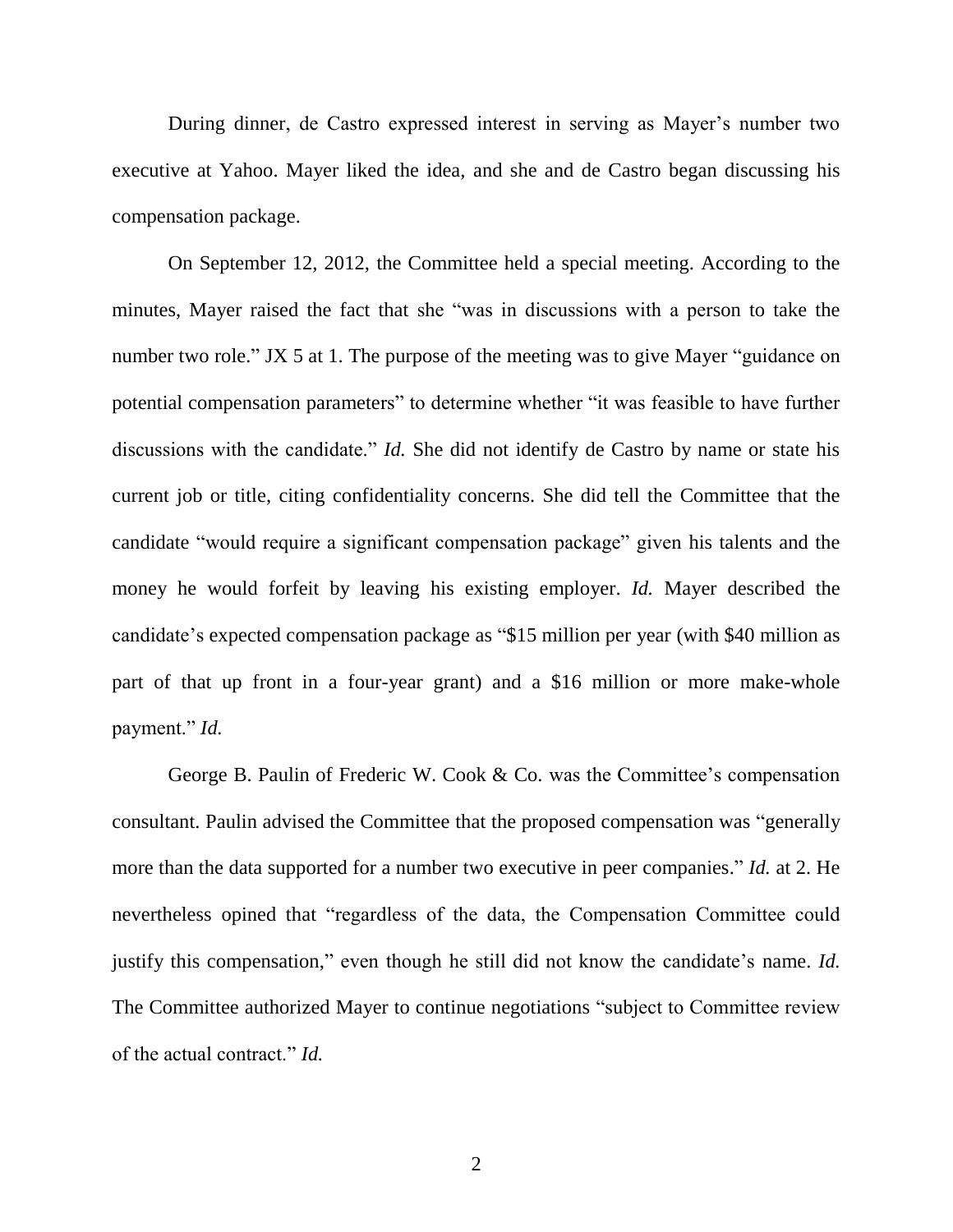On September 23, 2012, the Committee met again. Mayer provided the Committee members with a term sheet summarizing the candidate's compensation package. The Committee still did not know the name of the candidate. Mayer emphasized the candidate's expertise in the display-ad market, which Mayer identified as an important area for Yahoo. The Committee authorized Mayer to continue negotiations. The Committee did not receive any materials that illustrated how the different compensation components in the term sheet interacted or how much compensation they would yield under different scenarios.

On September 24, 2012, the Committee met for a total of thirty minutes. During this meeting, the members finally learned that the candidate was de Castro. Mayer presented the Committee members with a letter offering de Castro the positions of Chief Operating Officer and Executive Vice President. JX 9 (the "Original Offer Letter"). The terms of the Original Offer Letter tracked the term sheet that the Committee had reviewed the previous day. The Committee again did not receive any materials that illustrated the complex interrelationships among the various compensation components or the amount of compensation they generate in particular scenarios.

The Committee approved the Original Offer Letter and gave Mayer authority to continue negotiating with de Castro. The Committee authorized Webb to approve any non-material changes to the Original Offer Letter. The Committee retained control over any "material changes," specifying that they would be "subject to approval by the full Committee." *Id.* at 3.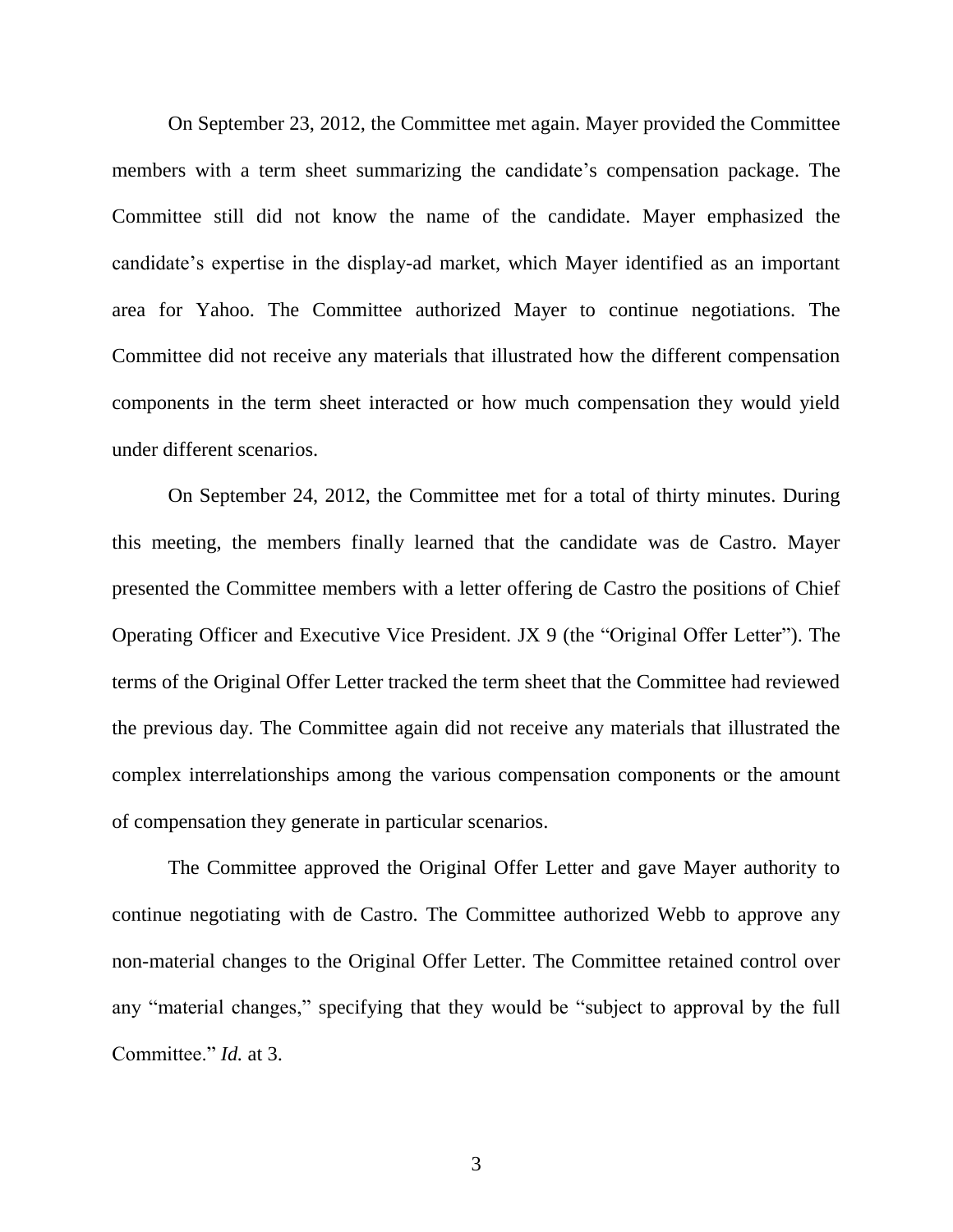The Original Offer Letter contemplated that de Castro would receive the following

forms of cash compensation:

- Base salary of \$600,000.
- Annual bonus with a target value equal to 90% of base salary.
- Signing bonus of \$1 million.

*Id.* at 1-2. In addition, the Original Offer Letter contemplated that de Castro would

receive three different types of equity compensation (collectively, the "Equity Awards").

Each type of award had a target value and its own vesting schedule:

- The Incentive Restricted Stock Units (the "Incentive RSUs") had a target value of \$20 million. The first 25% of the Incentive RSUs would vest on November 23, 2013. The remaining 75% would vest monthly in 36 equal installments over a three-year period, with 1/36 vesting one month after November 23, 2013, and each month thereafter.
- The Performance Stock Options (the "Options") had a target value of \$20 million They were divided into four equal tranches with vesting dates of July 26, 2013, January 26, 2014, January 26, 2015, and January 26, 2016. This meant the first two tranches would vest in a little over a year, one approximately six months after de Castro would start at Yahoo and another six months after that. The next tranche would not vest for another year, after two years of service. The final tranche would vest a year after that, after three years of service.
- The Make-Whole Restricted Stock Units (the "Make-Whole RSUs") had a target value of \$16 million. Beginning on December 23, 2012, they would vest equally in 48 monthly installments over a four-year period, with 1/48th vesting one month after the grant date and each month thereafter.

*Id.* at 3-6. The total target value of the Equity Awards was \$56 million.

The Original Offer Letter contemplated two possible types of terminations: with

cause and without cause. It detailed what de Castro would receive in each scenario.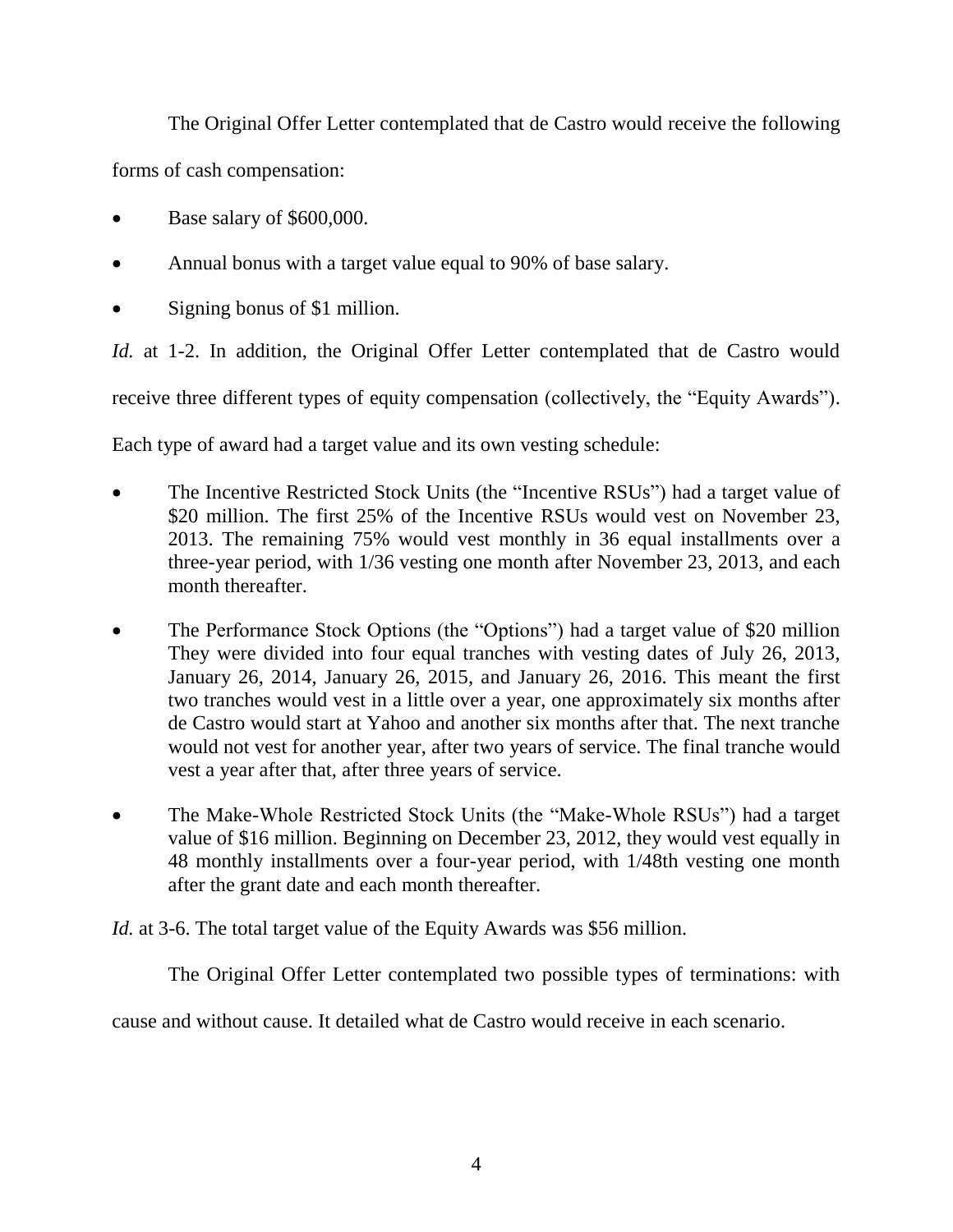If the termination was with cause, then de Castro would forfeit all of his unvested

Equity Awards. The Original Offer Letter defined "Cause" as follows:

[T]ermination of your employment with the Company based upon the occurrence of one or more of the following . . . .

(1) your refusal or material failure to perform your job duties and responsibilities (other than by reason of your serious physical or mental illness, injury, or medical condition),

(2) your failure or refusal to comply in any material respect with material Company policies or lawful directives of the Company's Chief Executive Officer,

(3) your material breach of any contract or agreement between you and the Company (including but not limited to this letter agreement and any Employee Confidentiality and Assignment of Inventions Agreement or similar agreement between you and the Company), or your material breach of any statutory duty, fiduciary duty or any other obligation that you owe to the Company,

(4) your commission of an act of fraud, theft, embezzlement or other unlawful act against the Company or involving its property or assets,

(5) your engaging in unprofessional, unethical or other intentional acts that materially discredit the Company or are materially detrimental to the reputation, character or standing of the Company . . . ,

(6) your indictment or conviction or plea of *nolo contendere* or guilty plea with respect to any felony or crime of moral turpitude, or

(7) providing the Company with any knowingly false information regarding your current health condition, work experience or educational qualification . . . .

*Id.* at 19 (formatting into separate paragraphs added).

If the termination was without cause, then de Castro would keep all of the Equity

Awards that had vested through his termination date, plus a portion of his unvested

Equity Awards that would vest on an accelerated basis. The provisions of the Original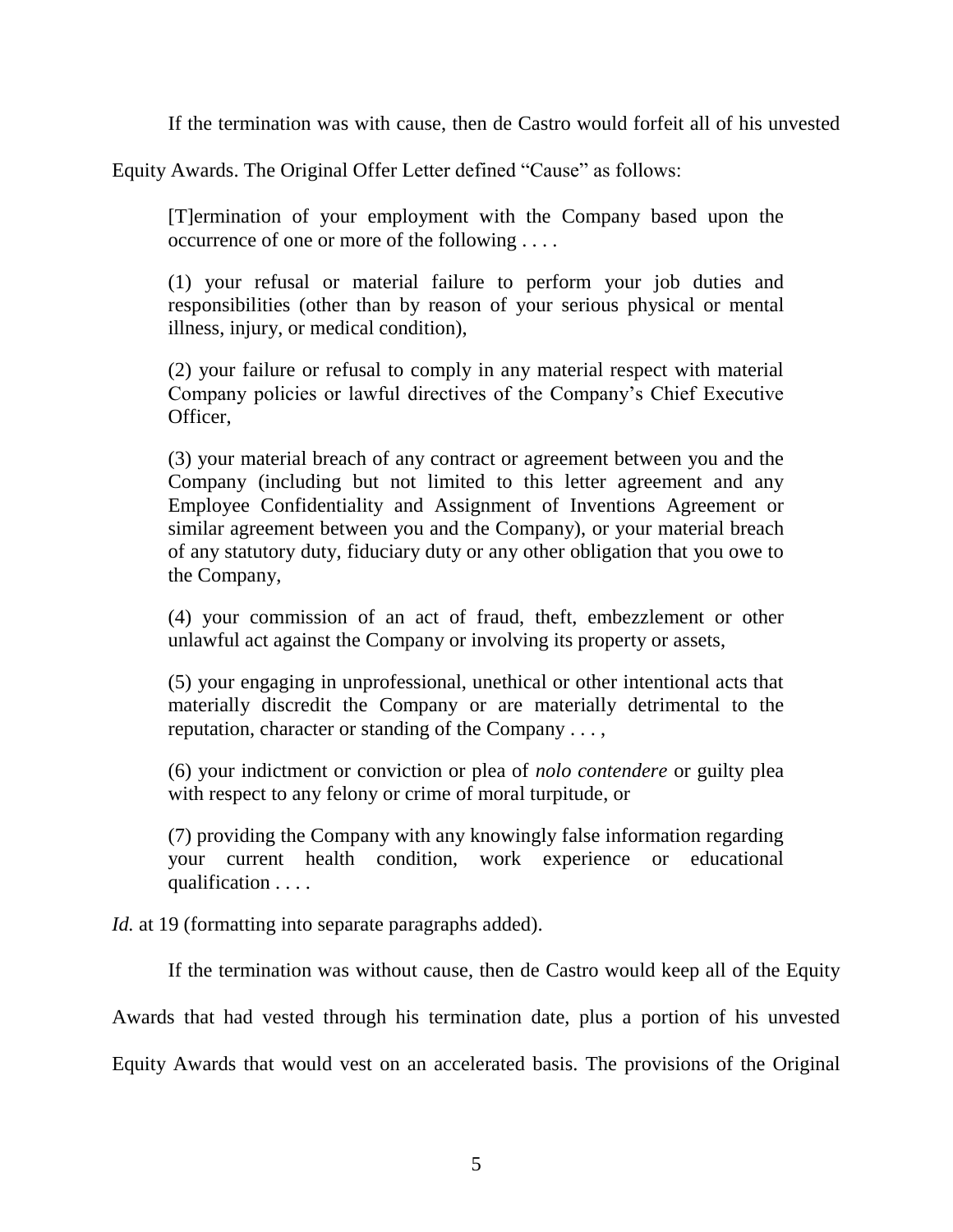Offer Letter that governed the accelerated vesting were complex and differed for each type of Equity Award, so they take some time to describe.<sup>1</sup>

At a conceptual level, the provisions established a total number of Equity Awards that could vest, then cut back that amount based on a specified percentage. The terms for the accelerated vesting of the Incentive RSUs and the Options were less favorable to de Castro than the accelerated vesting for the Make-Whole RSUs, both in terms of the total number of awards that potentially could vest and the calculation of the cutback.

For purposes of the Incentive RSUs and the Options, the total potential number of awards that could vest on an accelerated basis was limited to the number "which would have vested in the six months following termination of employment" if the employee

 $\overline{a}$ 

<sup>1</sup> Scholars have questioned whether the increasing complexity of management compensation arrangements has contributed to the overall increase in management compensation, noting that (i) it is difficult and time-consuming to understand the various component parts and how they operate, and (ii) directors lack the time and arguably the expertise to parse through the agreements and map out the different scenarios. *See, e.g.*, Lucian Bebchuk & Jesse Fried, Pay Without Performance: The Unfulfilled Promise of Executive Compensation 37 (2004) (explaining that the complexity of compensation arrangements and the limited time that directors have leads them to "to rely on information and advice provided by the firm's human resources department and by compensation consultants hired by the department"); David I. Walker, *The Manager's Share*, 47 Wm. & Mary L. Rev. 587, 597 (2005) ("[T]he increasing complexity and opacity of executive compensation over the last two decades has contributed directly to the overall increase in managerial appropriation."); *see also* Bernice Grant, *Independent Yet Captured: Compensation Committee Independence After Dodd-Frank*, 65 Hastings L.J. 761, 788-97 (2014) (recommending continuing professional education requirements for compensation committee members to respond to complexity and sophistication of compensation arrangements and related regulatory environment); David I. Walker, *Evolving Executive Equity Compensation and the Limits of Optimal Contracting*, 64 Vand. L. Rev. 611,  $655-56$  (2011) (citing possible reasons for "the trimodal distribution of equity mix in recent years," including the possibility that "grants of multiple equity instruments could represent an effort to reduce transparency and the salience of individual elements of executive pay," and that "perhaps consultants profit from proposing more complex arrangements").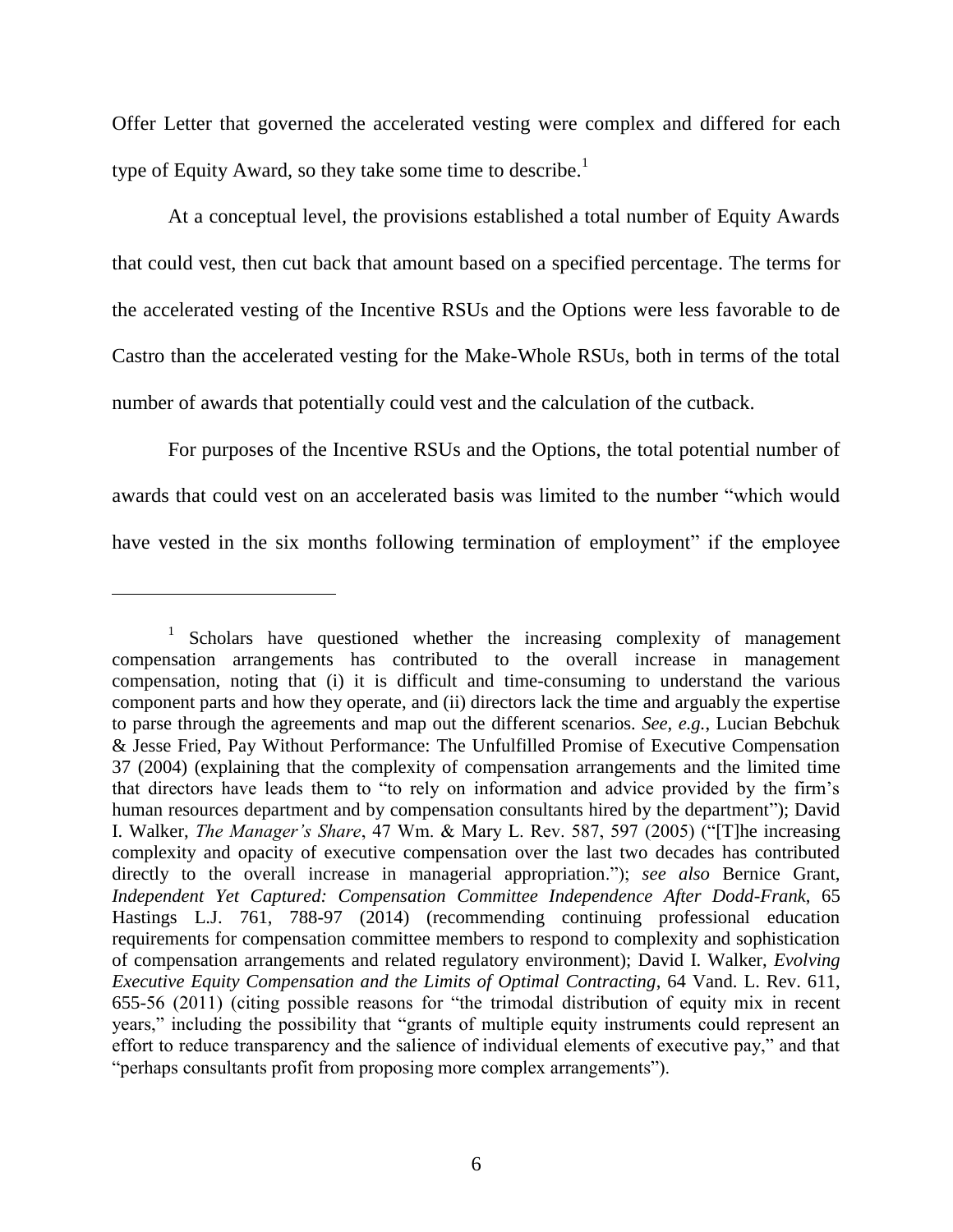remained employed and met all required criteria (the "Six-Month Tail"). JX 9 at 8. Because the Incentive RSUs and the Options had different vesting schedules, the Six-Month Tail operated differently for those types of awards.

For the Incentive RSUs, an initial slug of twenty-five percent of the awards vested on November 23, 2013, one year and eleven days after the start of de Castro's employment. The Six-Month Tail meant that the accelerated vesting of the Incentive RSUs could result in either another 25% vesting or nothing, depending on de Castro's termination date. If he was terminated more than six months before November 23, 2013, then the Six-Month Tail would not pick up his initial 25% tranche. If he was terminated less than six months before November 23, 2013, then it would. The Six-Month Tail only had this binary effect for the initial 25% tranche. After the first slug, additional Incentive RSUs vested monthly in equal installments. If de Castro was terminated without cause after the first year, then the Six-Month Tail would sweep in another 12.5% of the total Incentive RSUs.<sup>2</sup>

For the Options, the vesting schedule contemplated four equal tranches. The first tranche vested a little more than six months after de Castro started working at Yahoo, and the next would vest approximately six months after that. Then the remaining two tranches would vest annually. Depending on when the termination took place, the Six-Month Tail

<sup>&</sup>lt;sup>2</sup> The description in the text ignores a termination during the last six months of the employment period, when the number of units covered by the Six-Month Tail would decline proportionately with the number of months of employment that de Castro had left.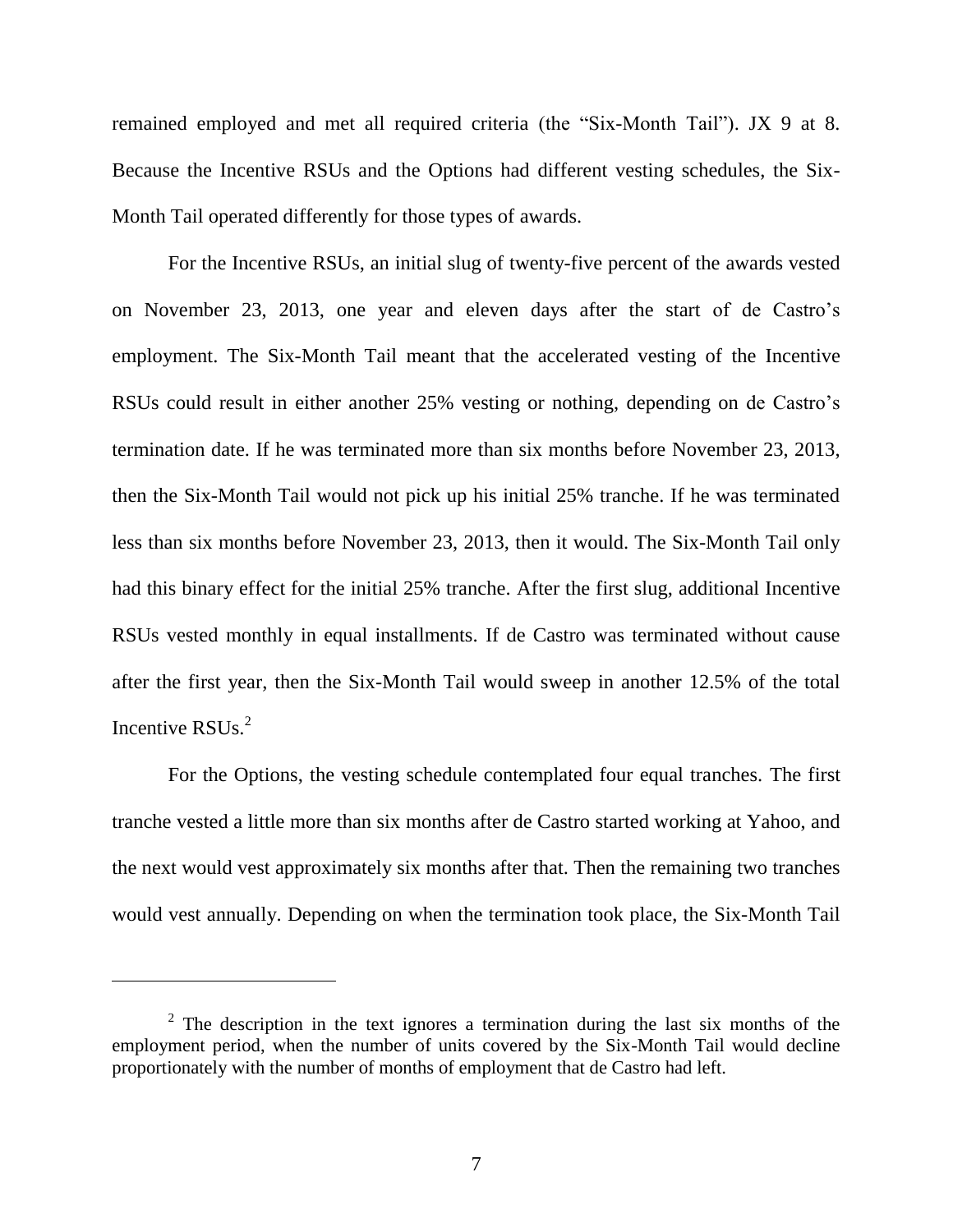(i) would sweep in another tranche, if another vesting date would have occurred in the next six months, or (ii) produce nothing, if another vesting date was more than six months away. This meant the Six-Month Tail had a binary effect for the first, third, and fourth tranches.

The Six-Month Tail established the number of Incentive RSUs and Options that were eligible for accelerated vesting (the "Eligible Pool"). To determine the number of awards that actually vested, the Original Offer Letter called for multiplying the Incentive RSUs and Options in the Eligible Pool by a "Specified Percentage." This figure varied depending on how long de Castro had been with Yahoo: (i) 25% for a termination before November 23, 2013, (ii) 50% for a termination after November 23, 2013, and before November 23, 2014, (iii) 75% for a termination after November 23, 2014, and before November 23, 2015, and (iv) 100% for a termination after that.

The Make-Whole RSUs worked differently. First, they were not subject to the Six-Month Tail. All of the Make-Whole RSUs were part of the Eligible Pool. Second, the cutback percentage for the Make-Whole RSUs increased at a rate more favorable to de Castro than for the Incentive RSUs and Options: (i) 50% for a termination before November 23, 2013, (ii) 75% for a termination after November 23, 2013, and before November 23, 2014, (iii) 100% for a termination after that.

The compensation implications of the varying vesting schedules, the Six-Month Tail, and the Specified Percentage were not self-evident. When Mayer furnished the Original Offer Letter to the Committee, no one provided the directors with any materials that illustrated their consequences for different departure scenarios. Table 1 attempts to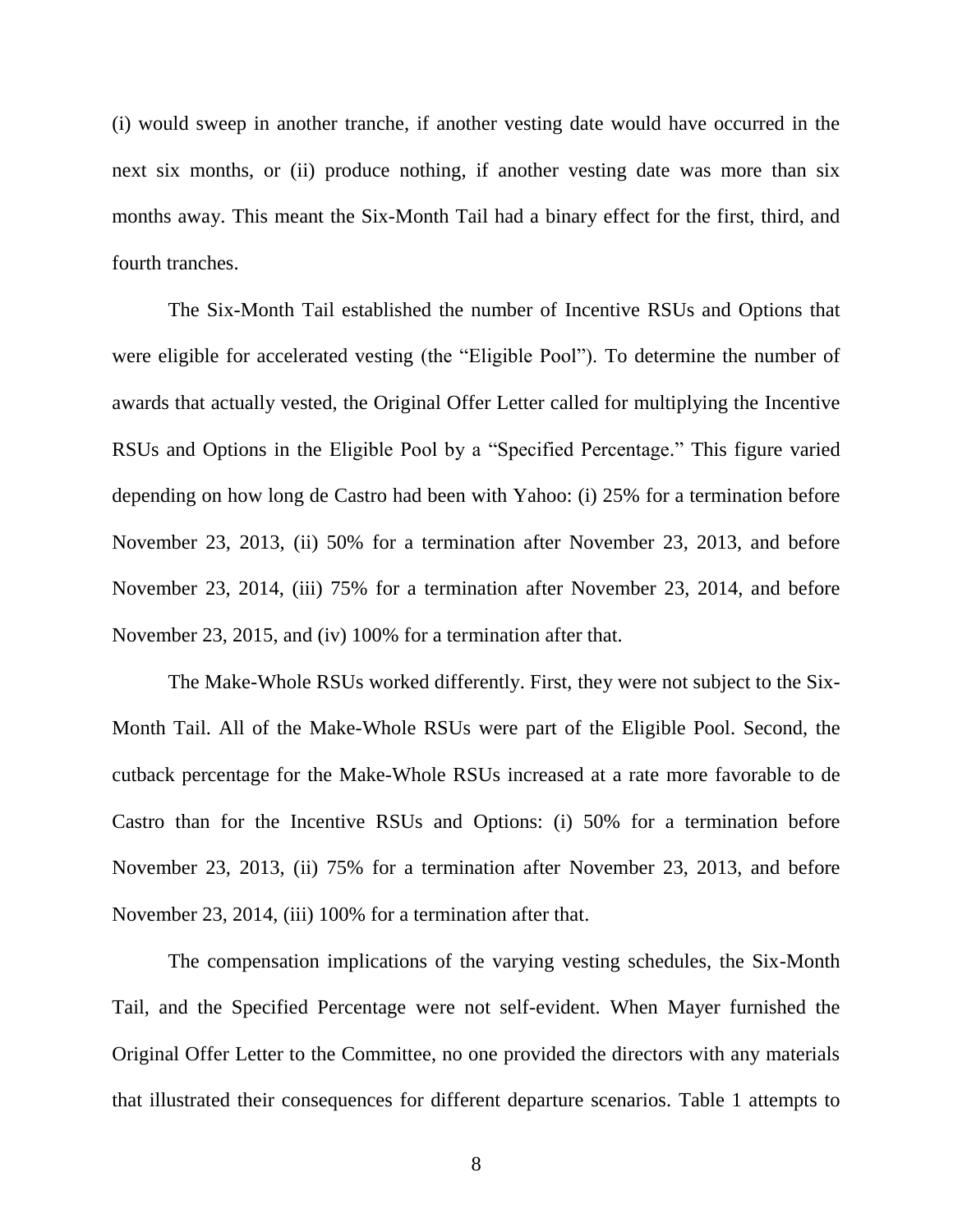illustrate the implications by identifying the specified percentage of each type of Equity Award that the Original Offer Letter stated would accelerate and vest. It then calculates an effective percentage of the total Equity Awards that de Castro would receive if terminated without cause on the specified date. The table illustrates the direction and order of magnitude of the accelerated vesting and the differences among the Equity Awards.

For an example of how Table 1 works, consider the Make-Whole RSUs. If Yahoo terminated de Castro on November 24, 2012, twenty-nine days before his first monthly grant, then none of his Make-Whole RSUs would have vested due to service, leaving 100% outstanding. The Original Offer Letter provided that 50% of the remaining amount would accelerate, so de Castro would receive the equivalent of 50% of the total grant. If de Castro was terminated on November 24, 2013, then he would have received 25% his Make-Whole RSUs through service, leaving 75% outstanding. The Original Offer Letter provided that 75% of the outstanding Make-Whole RSUs would accelerate, giving him an additional 56.25%. In total, de Castro would receive 81.25% of the grant. If de Castro was terminated on November 24, 2014, then he would have received 50% his Make-Whole RSUs through service, leaving 50% outstanding. The Original Offer Letter provided that 100% of those outstanding Make-Whole RSUs would accelerate, giving him an additional 50% of the all-in award. In total, de Castro would receive 100% of the grant. Footnotes to Table 1 explain the calculations for other cells.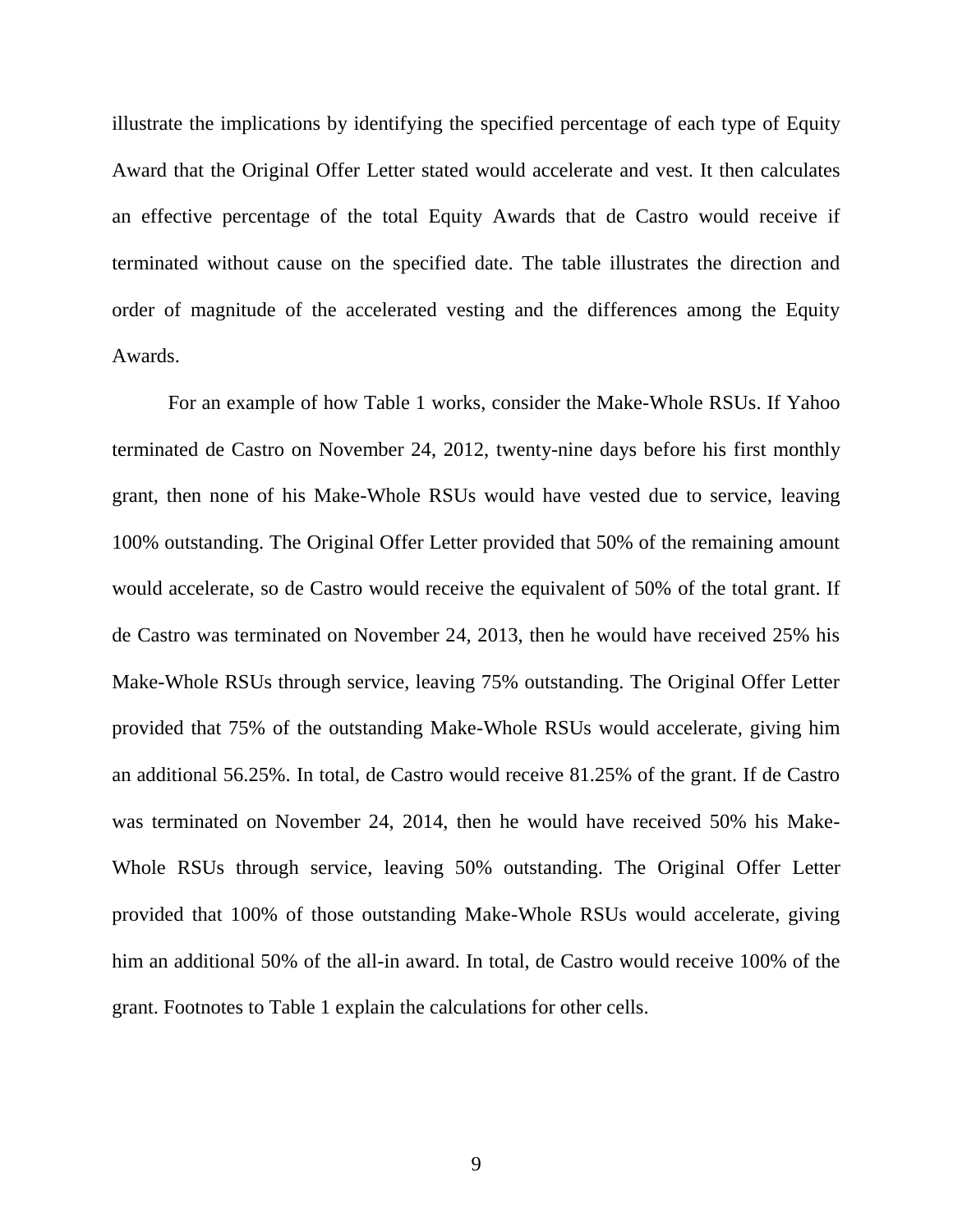| <b>Table 1</b>              | <b>Make-Whole RSUs</b>                                       |                                                          | <b>Incentive RSUs and Options</b>                                    |                                                                         |                                                                  |  |  |
|-----------------------------|--------------------------------------------------------------|----------------------------------------------------------|----------------------------------------------------------------------|-------------------------------------------------------------------------|------------------------------------------------------------------|--|--|
| <b>Termination</b><br>Date  | $%$ Of<br><b>Remaining</b><br><b>Awards</b> To<br>Accelerate | <b>Effective %</b><br><b>Of Total</b><br><b>Received</b> | Specified % Of<br><b>Remaining</b><br><b>Awards</b> To<br>Accelerate | <b>Effective % Of</b><br><b>Total Incentive</b><br><b>RSUs Received</b> | <b>Effective % Of</b><br><b>Total Options</b><br><b>Received</b> |  |  |
| <b>November</b><br>24, 2012 | 50%                                                          | 50%                                                      | 25%                                                                  | $0\%$ <sup>3</sup>                                                      | $0\%$ <sup>4</sup>                                               |  |  |
| <b>November</b><br>24, 2013 | 75%                                                          | 81.25%                                                   | 50%                                                                  | $31.25\%$ <sup>5</sup>                                                  | $37.5\%$ <sup>6</sup>                                            |  |  |
| <b>November</b><br>24, 2014 | 100%                                                         | 100%                                                     | 75%                                                                  | 59.375% <sup>7</sup>                                                    | 68.75% <sup>8</sup>                                              |  |  |
| <b>November</b><br>24, 2015 | 100%                                                         | 100%                                                     | 100%                                                                 | 87.5% <sup>9</sup>                                                      | $100\%$ <sup>10</sup>                                            |  |  |

<sup>3</sup> 0% already vested. Because the first tranche of Incentive RSUs would not vest until November 23, 2013, the Six-Month Tail would not capture any Incentive RSUs.

 $\overline{a}$ 

 $40\%$  already vested. Because the first tranche of Options would not vest until July 26, 2013, the Six-Month Tail would not capture any Options.

 $5$  25% already vested (*viz.*, the 25% that would vest on November 23, 2013). The Six-Month Tail captures another six monthly grants, creating an Eligible Pool of 12.5%. The Specified Percentage causes 50% of that to vest, or 6.25%.

 $6$  25% already vested (*viz.*, the 25% slug that would vest on July 26, 2013). The Six-Month Tail captures the next 25% tranche of Options, which would vest on January 26, 2014. The Specified Percentage causes 50% of that to vest, or 12.5%.

 $7\,$  50% already vested. The Six-Month Tail captures six monthly grants, creating an Eligible Pool of 12.5%. The Specified Percentage causes 75% of that to vest, or 9.375%.

<sup>8</sup> 50% already vested. The Six-Month Tail captures the next tranche of Options, which would vest on January 26, 2015. The Specified Percentage causes 75% of that to vest, or 18.75%.

<sup>9</sup> 75% already vested. The Six-Month Tail captures six monthly grants, creating an Eligible Pool of 12.5%. The Specified Percentage causes 100% of that to vest, or 12.5%.

<sup>10</sup> 75% already vested. The Six-Month Tail captures the final tranche of Options, which would vest on January 26, 2016. The Specified Percentage causes 100% of that to vest, so de Castro would get the full 25%.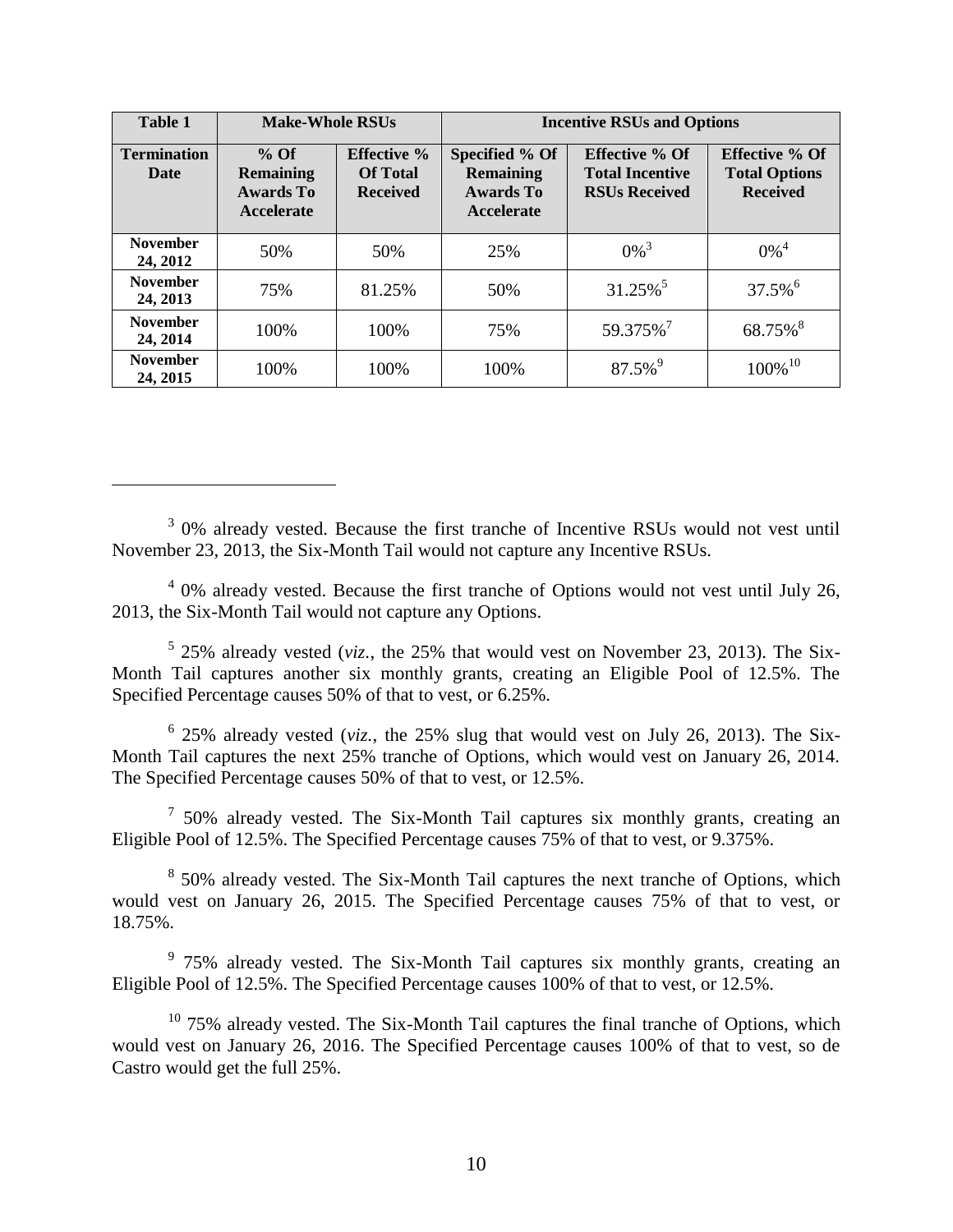The Committee did not have anything like Table 1, much less a helpful graph that would show the individual and aggregate effects of the Equity Awards over time. The Committee members only received a copy of the Original Offer Letter, and they spent a total of thirty minutes considering it.

After the Committee meeting, the full Board met "to review and discuss the appointment of Henrique de Castro as the Company's Chief Operating Officer." JX 10 at 1. Like the Committee, the Board received a copy of the Original Offer Letter. The Board did not receive any other materials. According to the minutes,

Ms. Mayer described Mr. de Castro's background, including his current work role as President of worldwide business partnerships at Google, and also described potential visa issues related to his Portuguese citizenship. Mr. Mayer indicated that Mr. de Castro has a strong reputation for ethics and integrity, and has deep insights into the display ad market. Questions were asked and answered regarding, among other things, potential issues with Mr. de Castro's non-solicitation agreement with his current employer. A discussion followed.

*Id.* at 1-2.

Mayer then turned to Michael S. Sirkin of Proskauer Rose LLP, counsel to the

Committee, and Webb, the Chair of the Committee.

Mr. Sirkin summarized the major terms of the offer to Mr. de Castro, which currently includes \$1 million in annual salary, a \$4 million "makeup" equity grant, \$5 million in time-based RSUs and \$5 million in performancebased options. He also noted that there were some outstanding issues regarding the economics of the offer and certain restrictive covenants. Mr. Webb reported that the [Committee] had approved the current terms of the offer, and had delegated to him authorization [to] work with management on finalizing certain outstanding issues in the offer.

*Id.* at 2. The description the Board received did not capture the implications of accelerated vesting for various termination scenarios.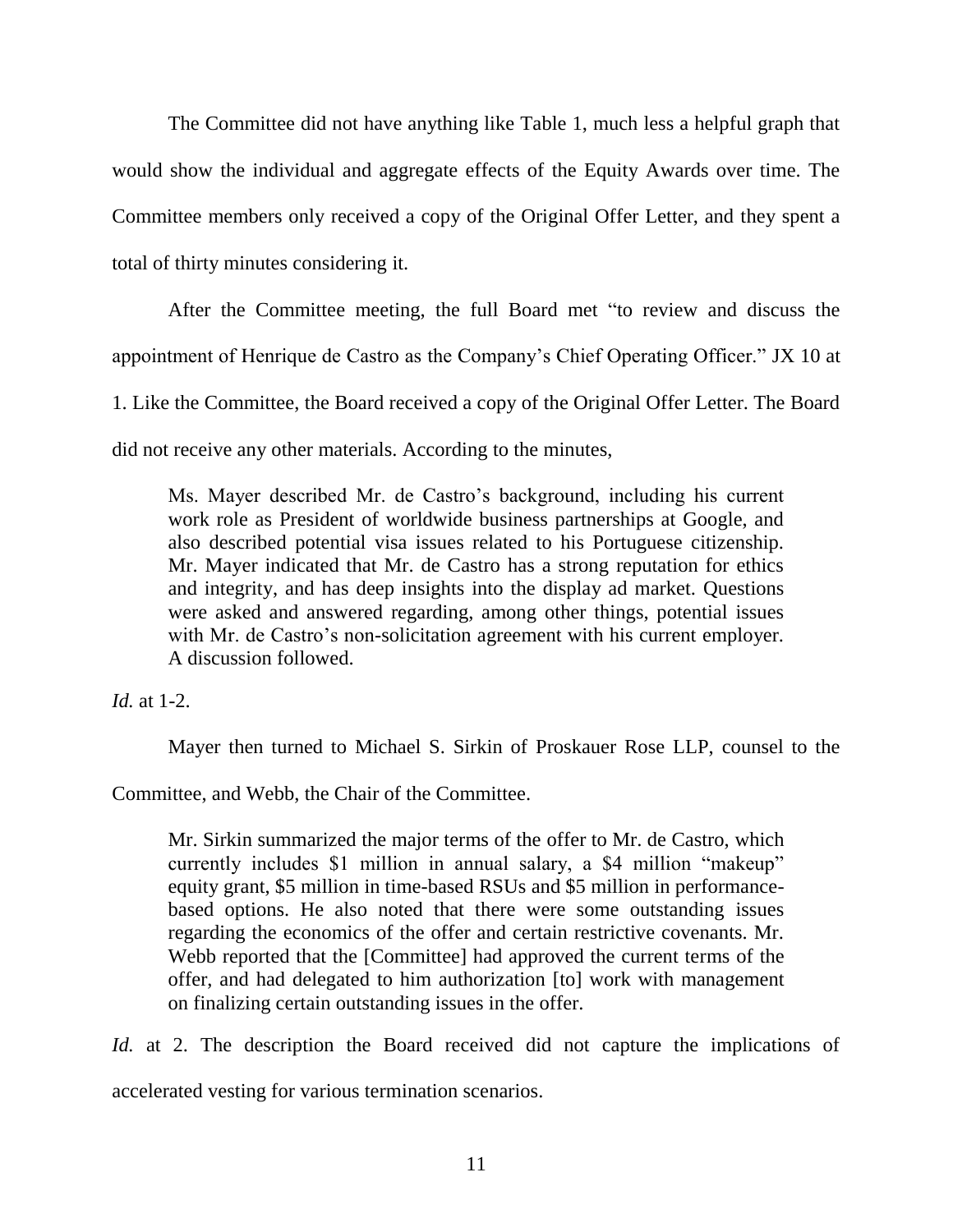At this point, Yahoo's general counsel "reviewed the resolutions previously distributed to the Board in advance of the meeting." *Id.* The resolutions approved the concept of hiring de Castro "on substantially the terms presented to the Board." *Id.* at 3. They also authorized Yahoo's officers "to execute and deliver the [Original] Offer Letter substantially in the form attached hereto . . . with such administrative or non-material changes to the [Original] Offer Letter as such officers, in conjunction with Maynard Webb, chair of the Compensation Committee, may deem necessary or appropriate." *Id.* The Board approved the resolutions.

#### **C. The Committee Eliminates The "Specified Percentage" Concept.**

de Castro was not happy with the Original Offer Letter. He wanted accelerated vesting for a larger number of Incentive RSUs and Options if he was terminated without cause. The Original Offer Letter used the Six-Month Tail to determine the Eligible Pool. de Castro wanted the tail period extended to twelve months (the "Twelve-Month Tail"), and he did not want the number of additional awards that vested during the tail period to be cut back by the Specified Percentage.

On October 13, 2012, the Committee met to receive a report on the status of the negotiations with de Castro. Counsel noted that the Committee "had previously approved proposed terms of employment . . . and had delegated to Mr. Webb authority to approve changes [to] such terms, with the understanding that any material changes would be presented to the Committee for approval." JX 12 at 1-2. At this point, Mayer described what the Committee ostensibly had approved previously, but she *incorrectly* described "[t]he terms previously approved by the Committee" as having "provided for 12-months"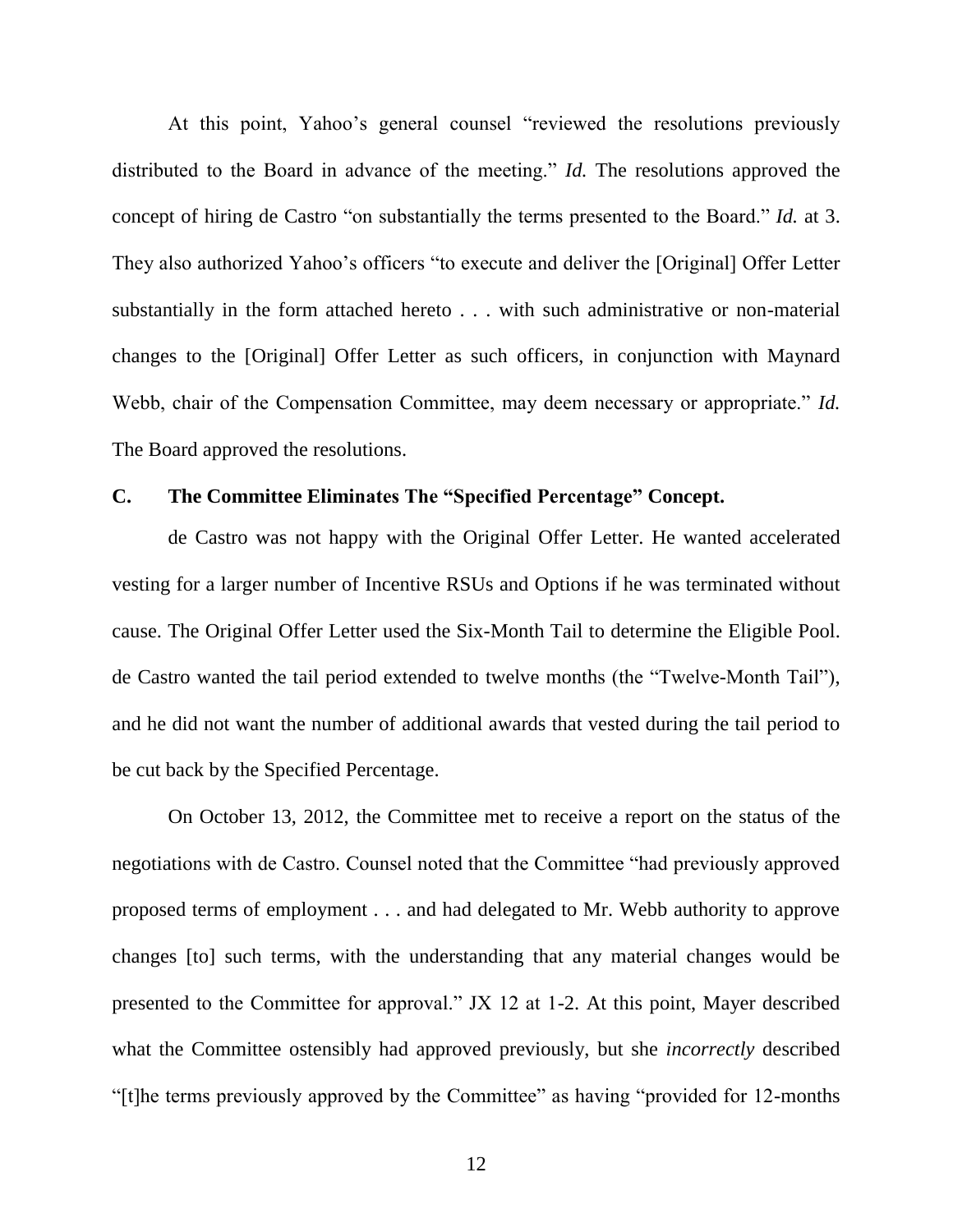acceleration of a 'Specified Percentage.'" *Id.* at 2. In other words, she represented to the Committee that the Original Offer Letter already contained a Twelve-Month Tail.

Mayer framed the issue for the Committee to decide as whether the concept of the Specified Percentage should be removed. Mayer represented to the Committee that "the Candidate had understood that he would receive 12 months acceleration of all equity, regardless of when the termination event occurred." *Id.* at 2.

The Committee discussed the issue as Mayer had framed it, *viz.*, eliminating the Specified Percentage based on the incorrect assumption that the Committee already had approved a Twelve-Month Tail. During the discussion,

it was noted that the Candidate was a very important executive hire, as reflected in his generous compensation package. Mr. Paulin described a worst case scenario that might arise as a consequence of making the requested changes to the employment terms: specifically, that an early termination in the first year would trigger a very large payout to the Candidate. Mr. Paulin noted that it is likely that the large potential payout to the Candidate, as well as the general size of the contract, already would attract negative reaction from proxy advisors, and that the increased amount would just add to that unless the Company stock has significantly increased in price by the time of the proxy vote.

*Id.* at 2-3.

The Committee did not receive any materials that attempted to quantify the effect of the changes or illustrate how they altered the compensation payouts under different scenarios. There is no evidence that anyone addressed the magnitude of the change, whether based on the incorrect assumption that the baseline was a Twelve-Month Tail or the actuality that the baseline was the Six-Month Tail.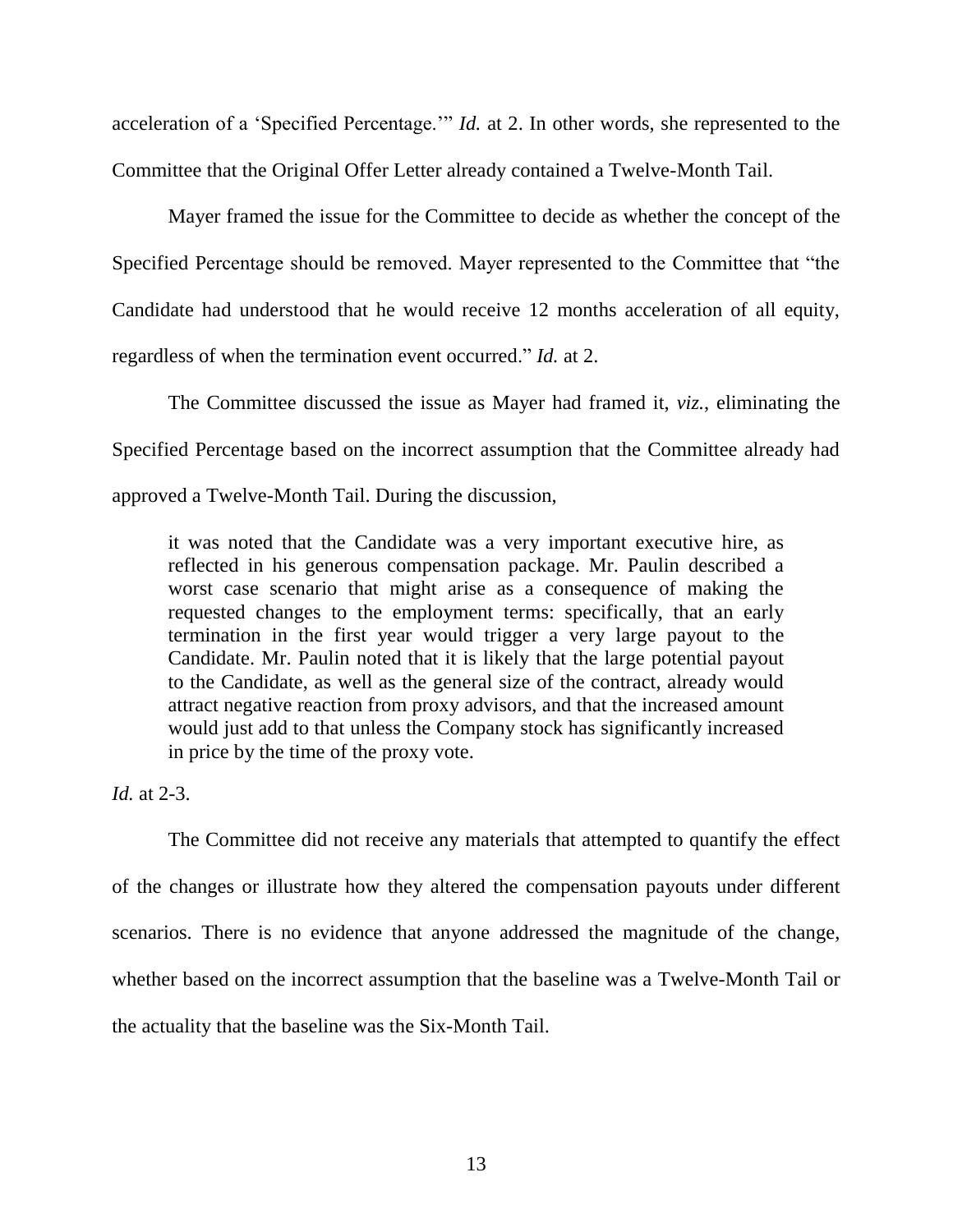Mayer expressed her view that "while she believed that the payout was already significant and was concerned about the increase, her concerns was [sic] less in the termination without cause scenario since that will be under her and the Board's control." *Id.* at 3. There is no evidence that anyone examined the definition of cause in the context of Mayer's comment.

After further discussion, Mayer asked that the Committee "approve removing the concept of 'Specified Percentage' in the event of termination without cause." *Id.* "The Committee approved the requested changes." *Id.* At no point during the meeting did anyone discuss changing the vesting schedule for the Make-Whole RSUs.

#### **D. Mayer Makes More Changes To The Offer Letter.**

After the Committee meeting, Mayer prepared a final version of the offer letter, which she provided to de Castro. JX 13 (the "Final Offer Letter"). She made at least three changes that materially increased de Castro's compensation package.

The first change increased the tail period from six months to twelve months, which doubled the effective percentages of the Incentive RSUs and Options that de Castro would receive if terminated without cause. The Twelve-Month Tail was not something the Committee ever approved. Mayer incorrectly represented to the Committee that the Original Offer Letter already had a Twelve-Month Tail, so the Committee never evaluated it.

Second, Mayer eliminated the Specified Percentage for the Incentive RSUs and Options. That was consistent with what the Committee had approved, albeit based on a misunderstanding about the existing tail period.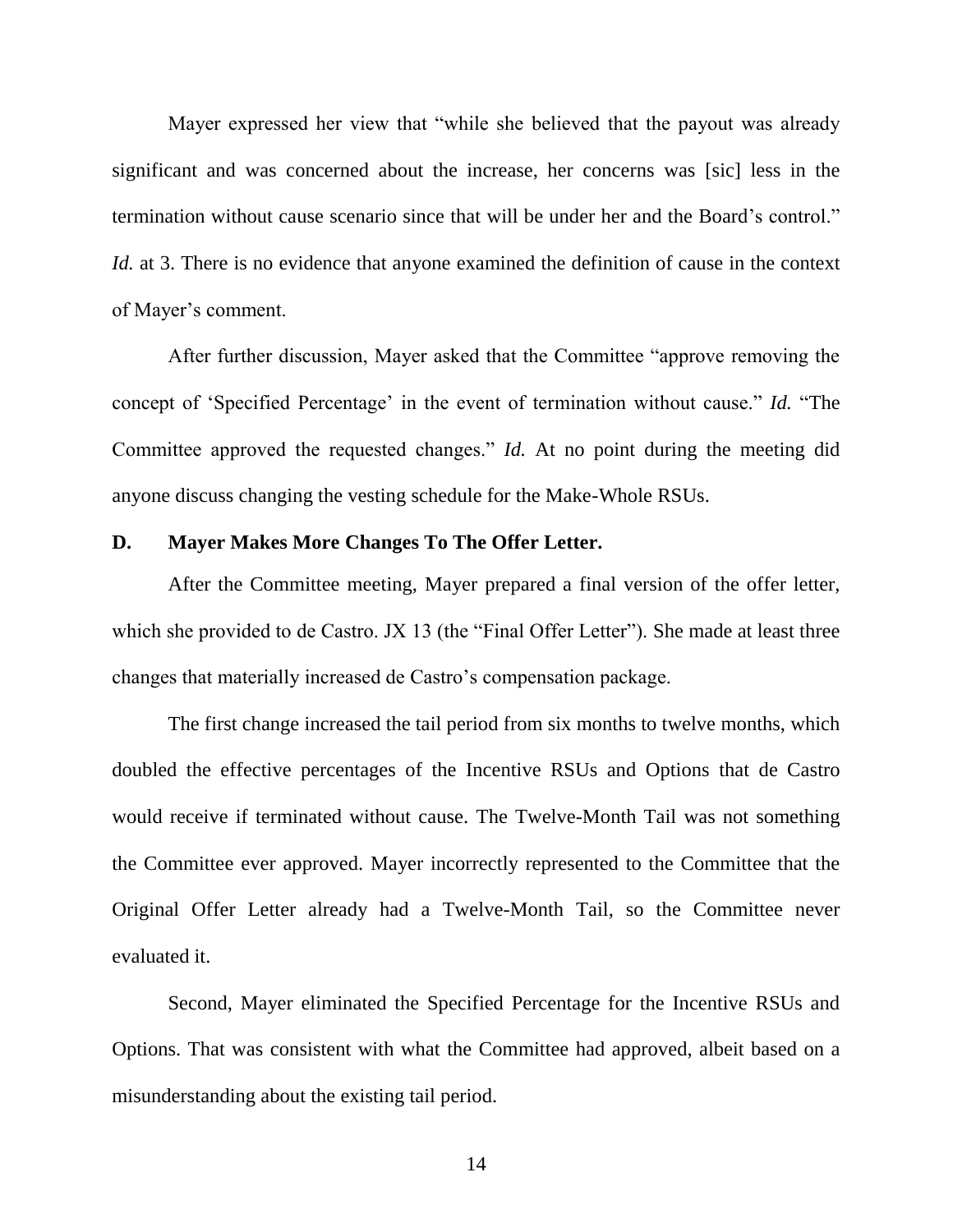Third, Mayer eliminated the time-weighted schedule for accelerated vesting for the Make-Whole RSUs. She provided instead that 100% of the grant would accelerate if Yahoo terminated de Castro without cause. This last change was never discussed with the Committee, much less approved.

Table 2 compares the effective percentages of Equity Awards that de Castro would receive using the accelerated vesting as structured in the Original Offer Letter (as shown in Table 1) with the effective percentages using the accelerated vesting as structured in the Final Offer Letter. As with Table 1, it uses hypothetical termination dates to illustrate the direction and magnitude of the changes.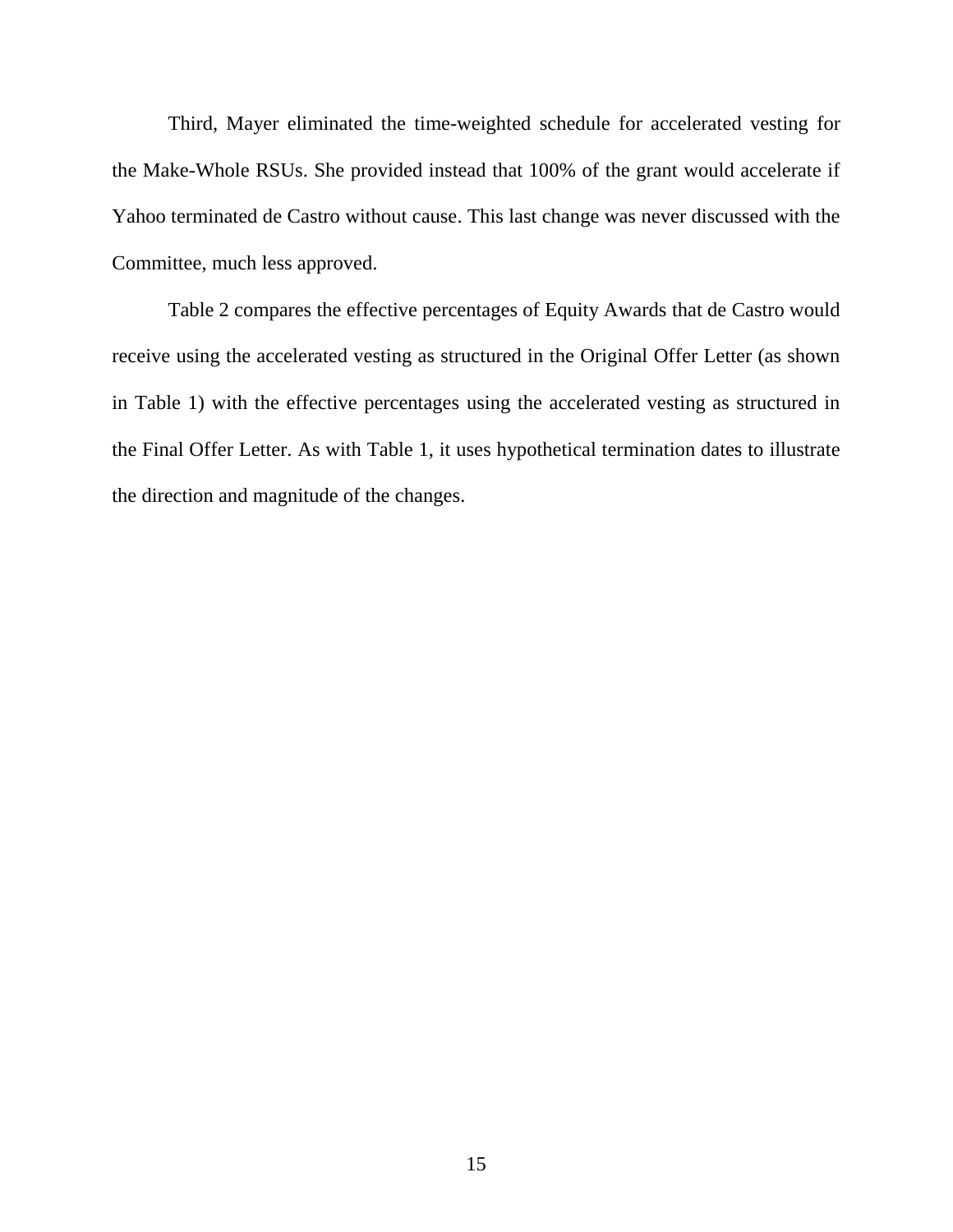| Table 2                     | <b>Make-Whole RSUs</b> |       |                                 | <b>Incentive RSUs</b> | <b>Options</b> |                       |  |
|-----------------------------|------------------------|-------|---------------------------------|-----------------------|----------------|-----------------------|--|
| <b>Termination</b><br>Date  | Original               | Final | Final <sup>11</sup><br>Original |                       | Original       | Final                 |  |
| <b>November</b><br>24, 2012 | 50%                    | 100%  | 0%                              | 25%                   | 0%             | $25\%$ <sup>12</sup>  |  |
| <b>November</b><br>24, 2013 | 81.25%                 | 100%  | 31.25%                          | 50%                   | 37.5%          | $50\%$ <sup>13</sup>  |  |
| <b>November</b><br>24, 2014 | 100%                   | 100%  | 59.375%                         | 75%                   | 68.75%         | 75% <sup>14</sup>     |  |
| <b>November</b><br>24, 2015 | 100%                   | 100%  | 87.5%                           | 100%                  | 100%           | $100\%$ <sup>15</sup> |  |

As the table shows, Mayer's changes substantially increased the percentage of the Equity Awards that de Castro would receive for an early termination.

Finally, Mayer reallocated the amount of target value conveyed through the different types of Equity Awards. She increased the target value of the Make-Whole RSUs from \$16 million to \$20 million. She simultaneously decreased the value of the Incentive RSUs and Options from \$20 million each (\$40 million total) to \$18 million each (\$36 million total). These changes were never discussed with the Committee, much less approved.

Mayer's changes did not affect the target value of the aggregate grant, which remained at \$56 million, but they did affect de Castro's incentives and the size of his

 $\overline{a}$ 

- $13$  25% vested. Twelve-Month Tail captures the next tranche of 25%. No cut-back.
- <sup>14</sup> 50% vested. Twelve-Month Tail captures the third tranche of 25%. No cut-back.
- <sup>15</sup> 75% vested. Twelve-Month Tail captures the final tranche of 25%. No cut-back.

<sup>&</sup>lt;sup>11</sup> The Twelve-Month Tail always captures another  $25\%$ . The percentages increase because an additional 25% of de Castro's Incentive RSUs vest each year through service.

 $12$  0% vested. Twelve-Month Tail captures the initial tranche of 25%. No cut-back.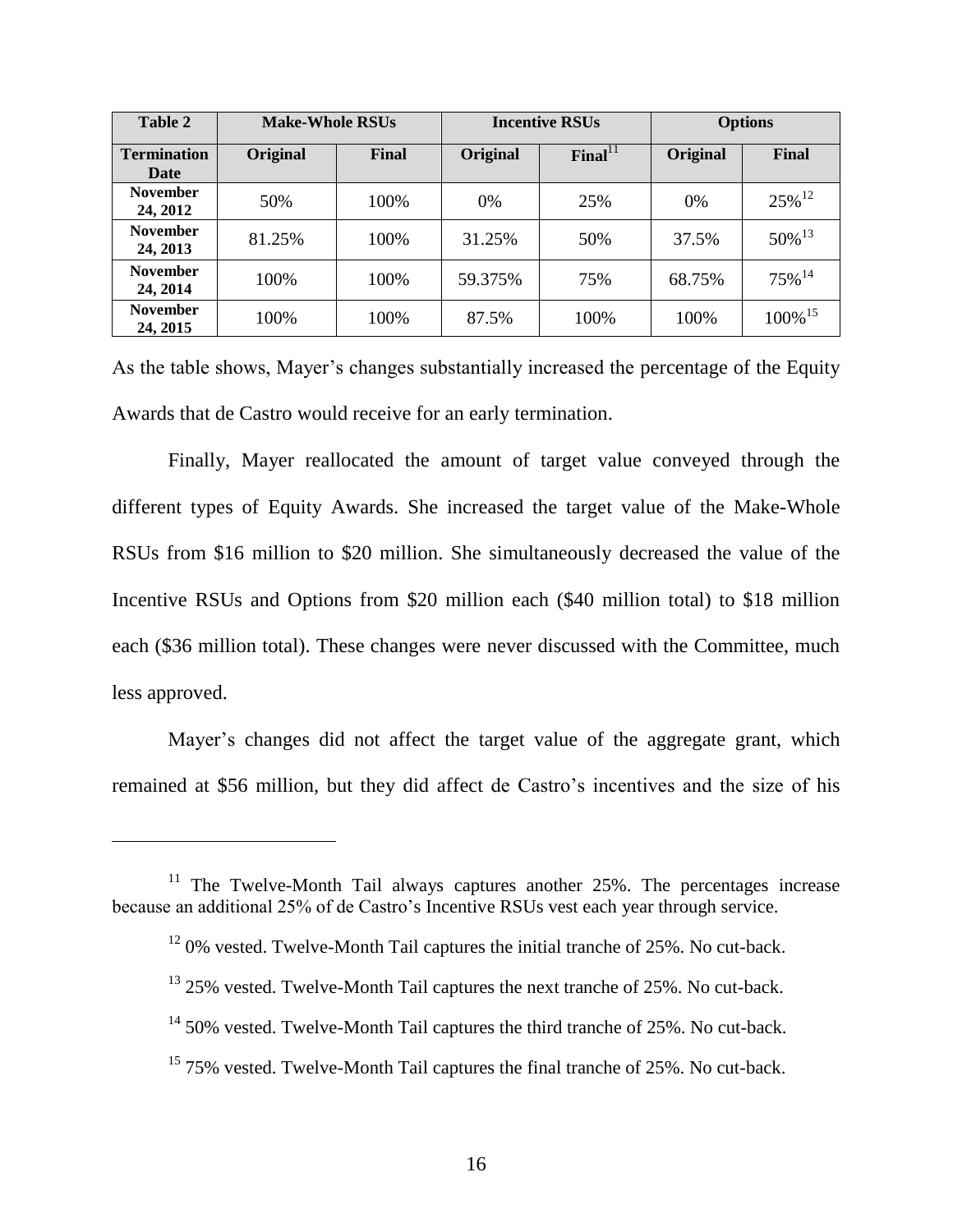payout if he was terminated without cause. Because of the other changes Mayer had made, de Castro would receive 100% of his Make-Whole RSUs if he was terminated without cause, but only an additional twelve months of Incentive RSUs and Options. Shifting value from the Incentive RSUs and Options to the Make-Whole RSUs benefited de Castro by moving value into a category of Equity Award that would accelerate fully. It also benefited de Castro because the Options had performance-vesting metrics that had to be met, while the Make-Whole RSUs did not. The shifts worked with Mayer's other changes to increase substantially the value of the Equity Awards that de Castro would receive for an early termination.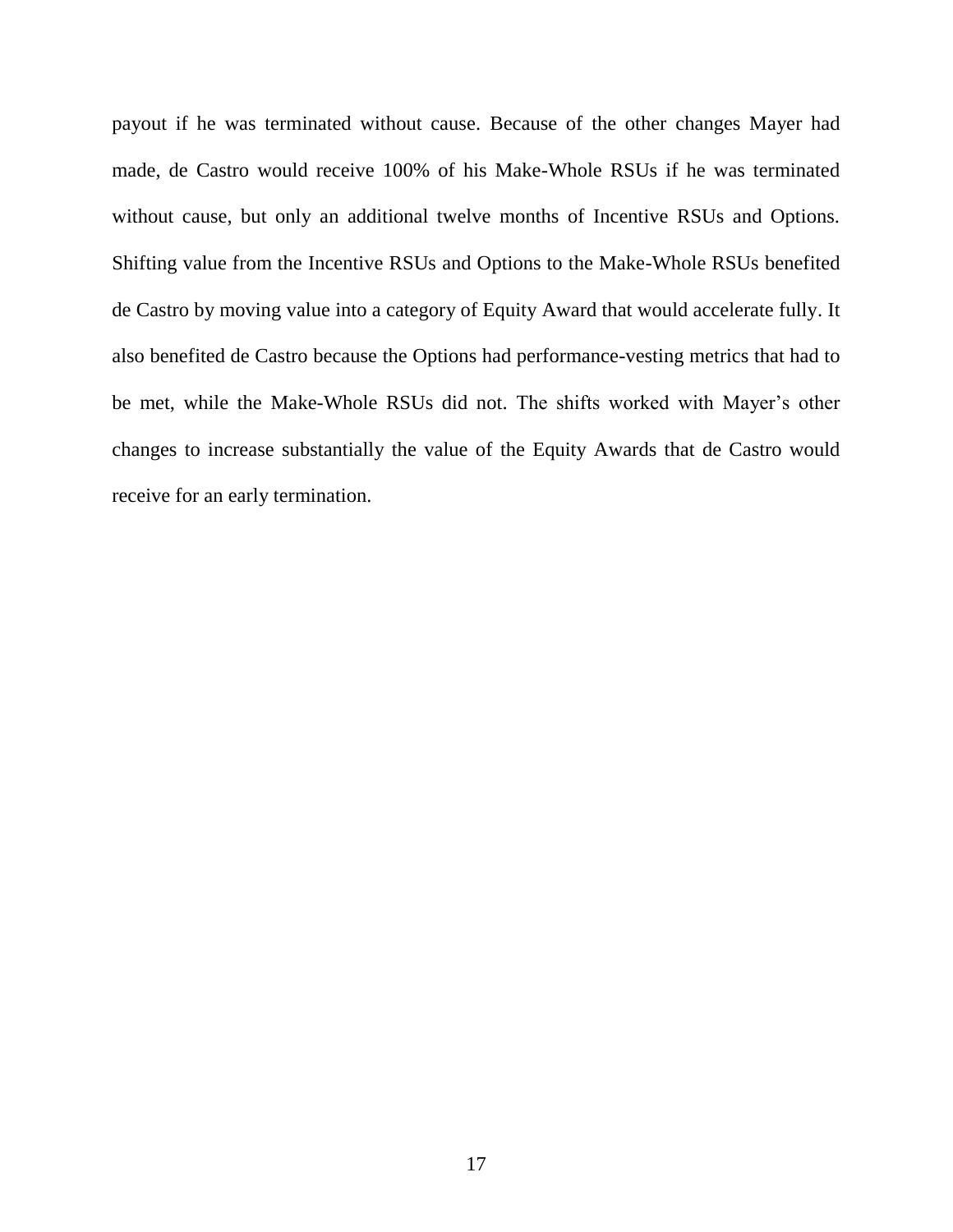Table 3 compares the different categories of value conveyed to de Castro under the Original Offer Letter versus the Final Offer Letter. The figures reflect the total value of the vested portion of the Equity Award that de Castro would receive if terminated without cause, including both what de Castro would have received from prior service and the additional amounts from accelerated vesting. The calculations use the target value of the awards and the percentages calculated in Tables 1 and 2. Amounts are in millions.

| Table 3                     | <b>Make-Whole</b><br><b>RSUs</b> |                   | <b>Incentive RSUs</b> |                | <b>Options</b>       |                  | <b>Total</b>        |                  |
|-----------------------------|----------------------------------|-------------------|-----------------------|----------------|----------------------|------------------|---------------------|------------------|
| Termina-<br>tion Date       | Original<br>\$16)                | Final<br>$(\$20)$ | Original<br>$(\$20)$  | Final<br>\$18) | Original<br>$(\$20)$ | Final<br>(\$18M) | Original<br>(\$56M) | Final<br>(\$56M) |
| <b>November</b><br>24, 2012 | \$8                              | \$20              | \$0                   | \$4.5          | \$0                  | \$4.5            | \$8                 | \$29             |
| <b>November</b><br>24, 2013 | \$13                             | \$20              | \$6.25                | \$9            | \$7.5                | \$9              | \$26.75             | \$38             |
| <b>November</b><br>24, 2014 | \$16                             | \$20              | \$11.875              | \$13.5         | \$13.75              | \$13.5           | \$41.625            | \$47             |
| <b>November</b><br>24, 2015 | \$16                             | \$20              | \$17.50               | \$18           | \$20                 | \$18             | \$53.5              | \$56             |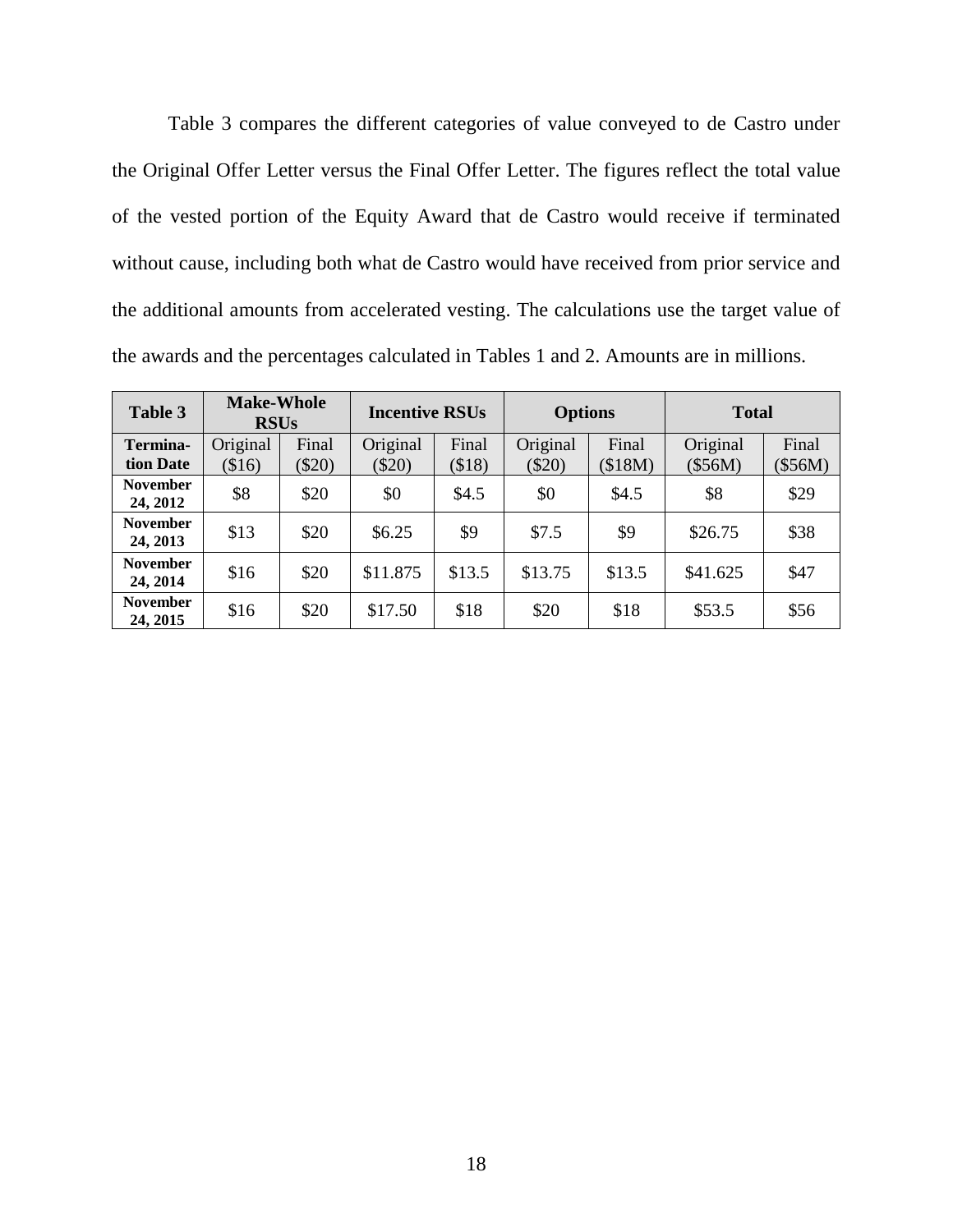Tables 4 compares the Original Offer Letter and the Final Offer Letter by focusing on the amount of target compensation that de Castro would receive due to accelerated vesting. Table 4 reflects the percentage of the Equity Awards that de Castro would receive as severance. The calculation excludes Equity Awards that de Castro already would have received through service as of the date of termination.

| Table 4                     | <b>Make-Whole RSUs</b> |                     |                                 | <b>Incentive RSUs</b> | <b>Options</b> |                     |  |
|-----------------------------|------------------------|---------------------|---------------------------------|-----------------------|----------------|---------------------|--|
| <b>Termination</b><br>Date  | Original               | Final <sup>16</sup> | Final <sup>17</sup><br>Original |                       | Original       | Final <sup>18</sup> |  |
| <b>November</b><br>24, 2012 | 50%                    | 100%                | 0%                              | 25%                   | 0%             | 25%                 |  |
| <b>November</b><br>24, 2013 | 56.25%                 | 75%                 | 6.25%                           | 25%                   | 12.5%          | 25%                 |  |
| <b>November</b><br>24, 2014 | 50%                    | 50%                 | 9.375%                          | 25%                   | 18.75%         | 25%                 |  |
| <b>November</b><br>24, 2015 | 25%                    | 25%                 | 12.5%                           | 25%                   | 25%            | 25%                 |  |

 $\overline{a}$ 

<sup>&</sup>lt;sup>16</sup> 100% of the remaining percentage vests. The remaining percentage declines because the balance has vested due to prior service as of the termination date.

 $17$  The Twelve-Month Tail always captures another 25%.

 $18$  For purposes of this table, the Twelve-Month Tail always captures another 25%. For a termination between January 26, 2013, and July 26, 2013, however, the Twelve-Month Tail would sweep in the first two tranches of options for 50% of the total grant.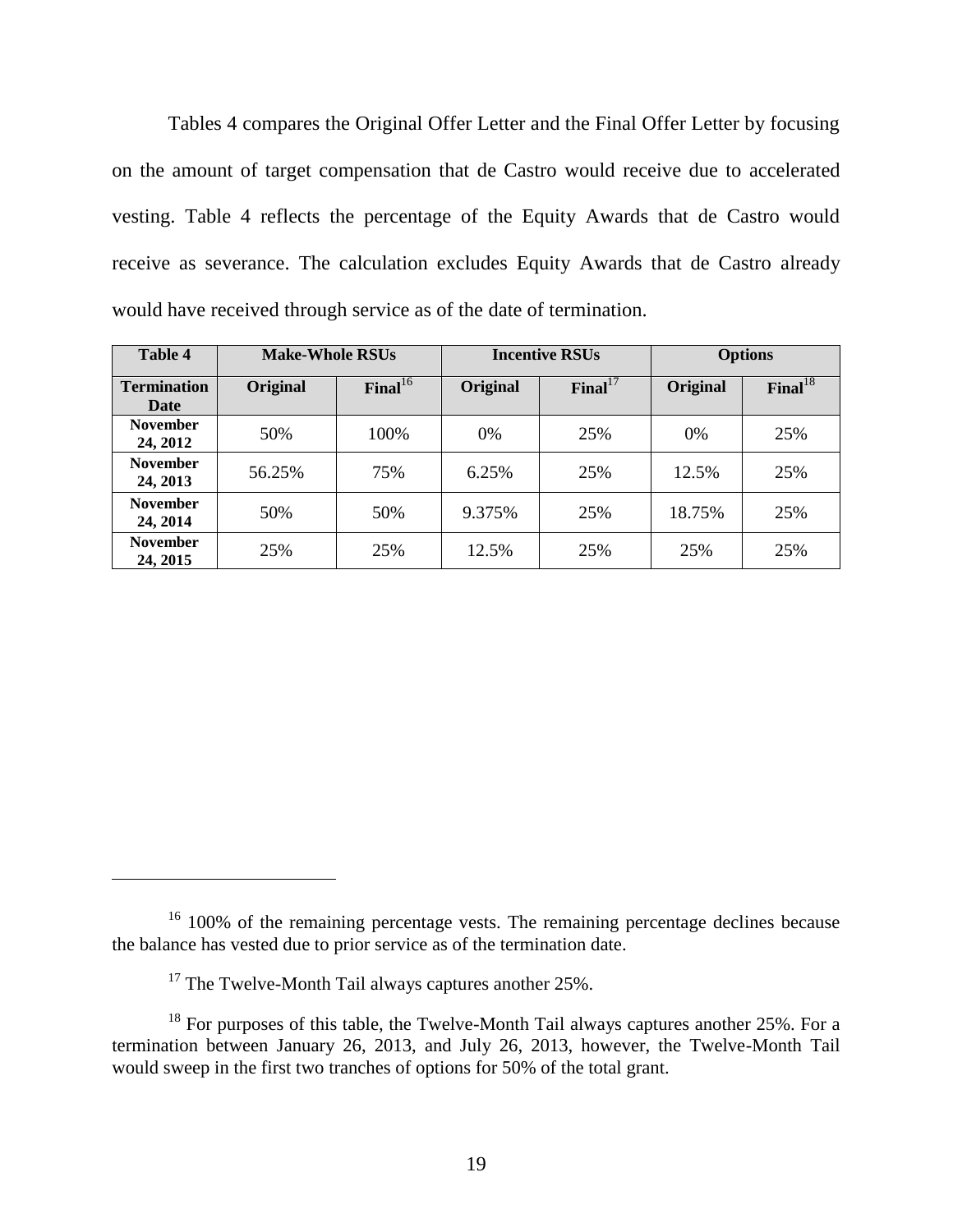Table 5 reflects the total dollar amounts de Castro would receive as severance. The calculations are based on the target value of the Equity Awards and the percentages from Table 4.

| Table 5                     | <b>Make-Whole</b><br><b>RSUs</b> |                   | <b>Incentive RSUs</b> |                | <b>Options</b>       |                  | <b>Total</b>        |                    |
|-----------------------------|----------------------------------|-------------------|-----------------------|----------------|----------------------|------------------|---------------------|--------------------|
| Termina-<br>tion Date       | Original<br>\$16)                | Final<br>$(\$20)$ | Original<br>$(\$20)$  | Final<br>\$18) | Original<br>$(\$20)$ | Final<br>(\$18M) | Original<br>(\$56M) | Final<br>$(\$56M)$ |
| <b>November</b><br>24, 2012 | \$8                              | \$20              | \$0                   | \$4.5          | \$0                  | \$4.5            | \$8                 | \$29               |
| <b>November</b><br>24, 2013 | \$9                              | \$15              | \$1.25                | \$4.5          | \$2.5                | \$4.5            | \$12.75             | \$24               |
| <b>November</b><br>24, 2014 | \$8                              | \$10              | \$1.875               | \$4.5          | \$3.75               | \$4.5            | \$13.625            | \$19               |
| <b>November</b><br>24, 2015 | \$4                              | \$5               | \$2.5                 | \$4.5          | \$5                  | \$4.5            | \$11.5              | \$14               |

Mayer's changes thus resulted in payouts that made earlier termination without cause dramatically more favorable to de Castro. For a termination on November 24, 2012, after twelve days of service, her changes increased the value of his payout by \$21 million, or 263%. For a termination on November 24, 2013, after one year and twelve days of service, her changes increased the value of his payout by \$11.25 million, or 94%.

The categories of Equity Awards that provided de Castro with his increased payout each contained elements that the Committee had never approved, had approved based on incorrect information, or both. The final terms of the Make-Whole RSUs incorporated 100% vesting for a termination without cause and the incremental value that Mayer reallocated. The Committee never approved either change. The final terms of the Incentive RSUs and the Options used the Twelve-Month Tail, which the Committee never considered because Mayer told the directors incorrectly that the Original Offer Letter already included a Twelve-Month Tail. The final terms of the Incentive RSUs and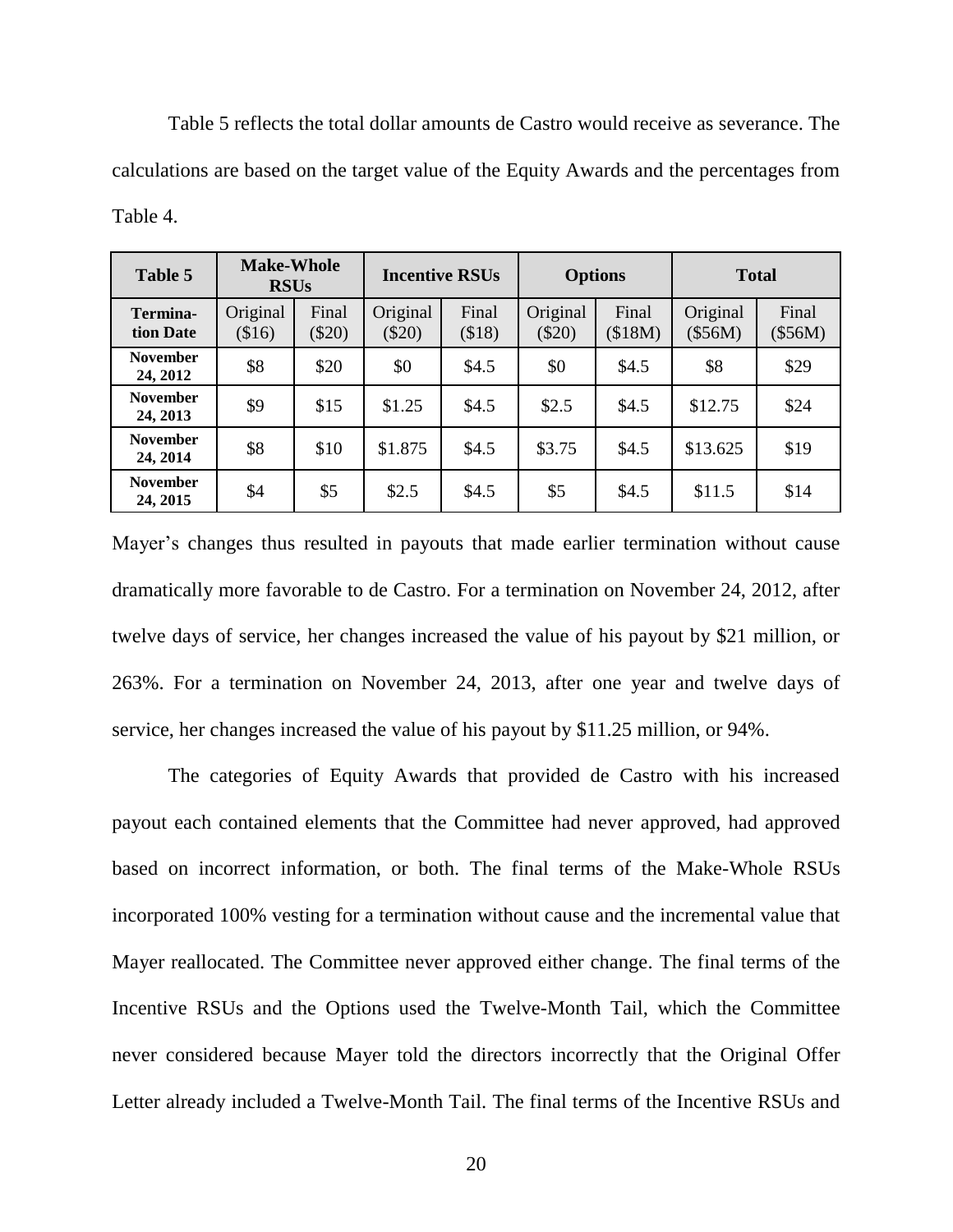the Options also eliminated the Specified Percentage, which the Committee approved based on the incorrect assumption that the Original Offer Letter already included the Twelve-Month Tail. The Committee never received any calculations showing the value of the changes, much less the aggregate effect of all of the changes.

## **E. Yahoo Hires De Castro.**

On October 15, 2012, de Castro executed the Final Offer Letter, and Yahoo issued a press release announcing the hiring. In the press release, Mayer cited de Castro's expertise in "Internet advertising and his proven success in structuring and scaling global organizations.‖ JX 14 at 1.

That same day Yahoo issued a Form 8-K that attached the Final Offer Letter. Public reception was mixed to negative. The Wall Street Journal described the compensation package as "staggering." JX 16 at 1. The Business Insider ran an article titled, "Did Marissa Mayer Just Make a Horrible Mistake? Several Ex-Googlers Think So." JX 17 at 1. It cited sources from Google who expressed generally negative reviews of de Castro's competence and personality. One source stated that "Google should pay Yahoo to take him." JX 17 at 3. Another described him as the "literally the worst hire ever." *Id.* at 4. The sources who praised de Castro as smart and disciplined nevertheless questioned his ability to get along with others.

#### **F. Mayer Fires De Castro.**

On November 12, 2012, de Castro started at Yahoo. His pay package for his first year was \$39.2 million, making him the eighth-highest paid executive in Silicon Valley.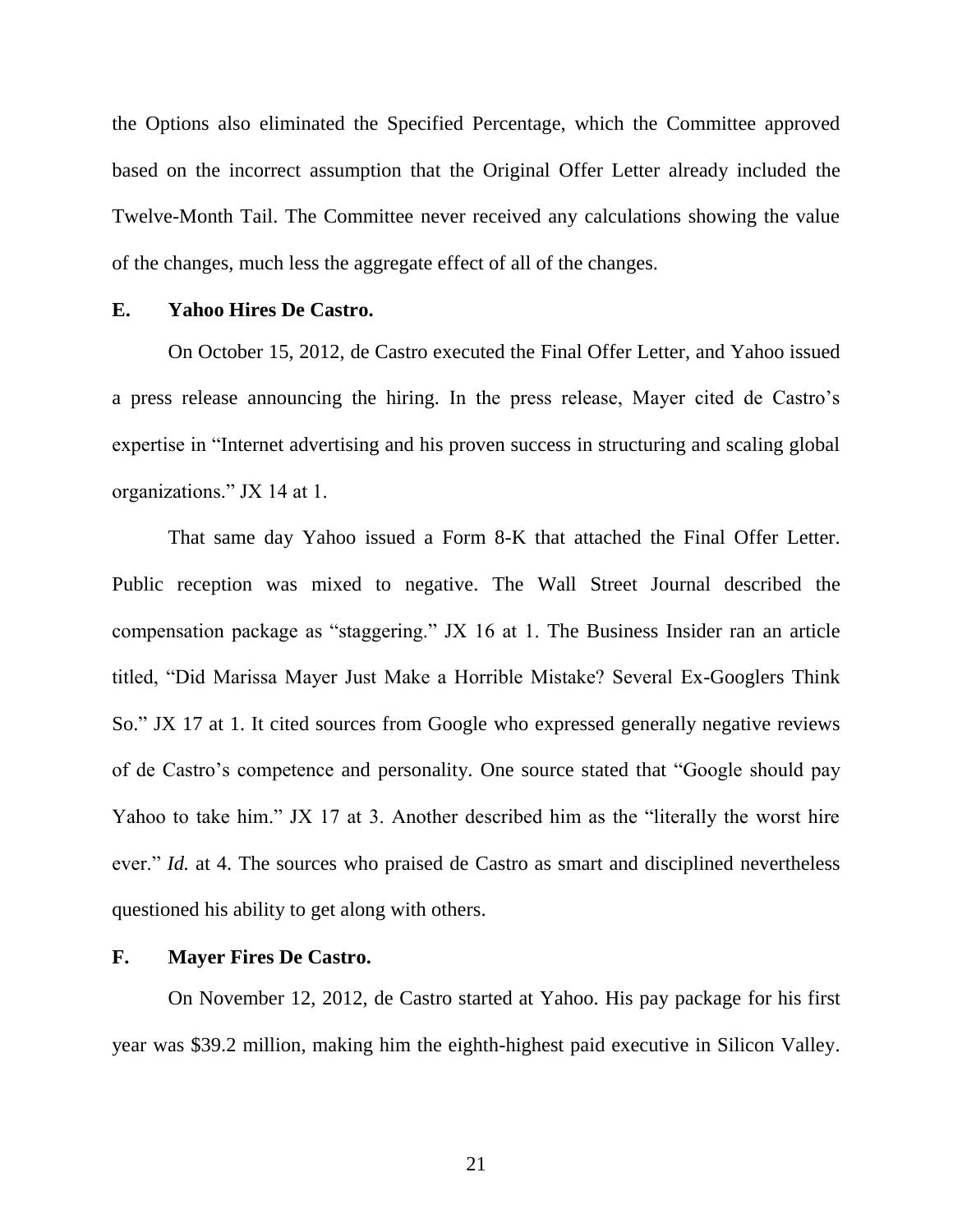In all of the United States, only eight CEOs of public companies earned more than \$39.2 million in 2013. He even made more than Mayer.

de Castro's responsibilities included running "sales, operations, media and business development functions." JX 15 at 6. Mayer expected him to boost Yahoo's revenue by expanding the scope of its digital advertising. A key part of his job was building relationships with big advertisers.

de Castro did not perform. In every quarter after he started, Yahoo's advertising revenue declined. de Castro also did not get along well with Yahoo management. Within a year of hiring him, Mayer personally took control of de Castro's advertising team.

In January 2014, fourteen months after de Castro started as COO, Mayer decided to fire him. The Committee approved her decision through action by written consent dated January 12, 2014. The resolutions stated:

**WHEREAS**, management has discussed with the Committee the termination without cause of the employment of Henrique de Castro, Chief Operating Officer of the Company, effective on or about January 14, 2014, and that in connection with such termination, Mr. de Castro will receive the severance benefits for a termination without cause provided for in his employment offer letter with the Company, dated October 15, 2012, his Severance Agreement with the Company, dated February 28, 2013, and his Company equity award agreements (collectively the "Agreements");

**NOW, THEREFORE, BE IT RESOLVED**, that, the Committee hereby approves the termination without cause of the employment of Henrique de Castro and the payment of the severance benefits provided for in the Agreements . . . .

JX 25 at 1.

The Committee did not actually meet in person or by phone. There is no evidence of what information the Committee had, other than the vague reference in the resolution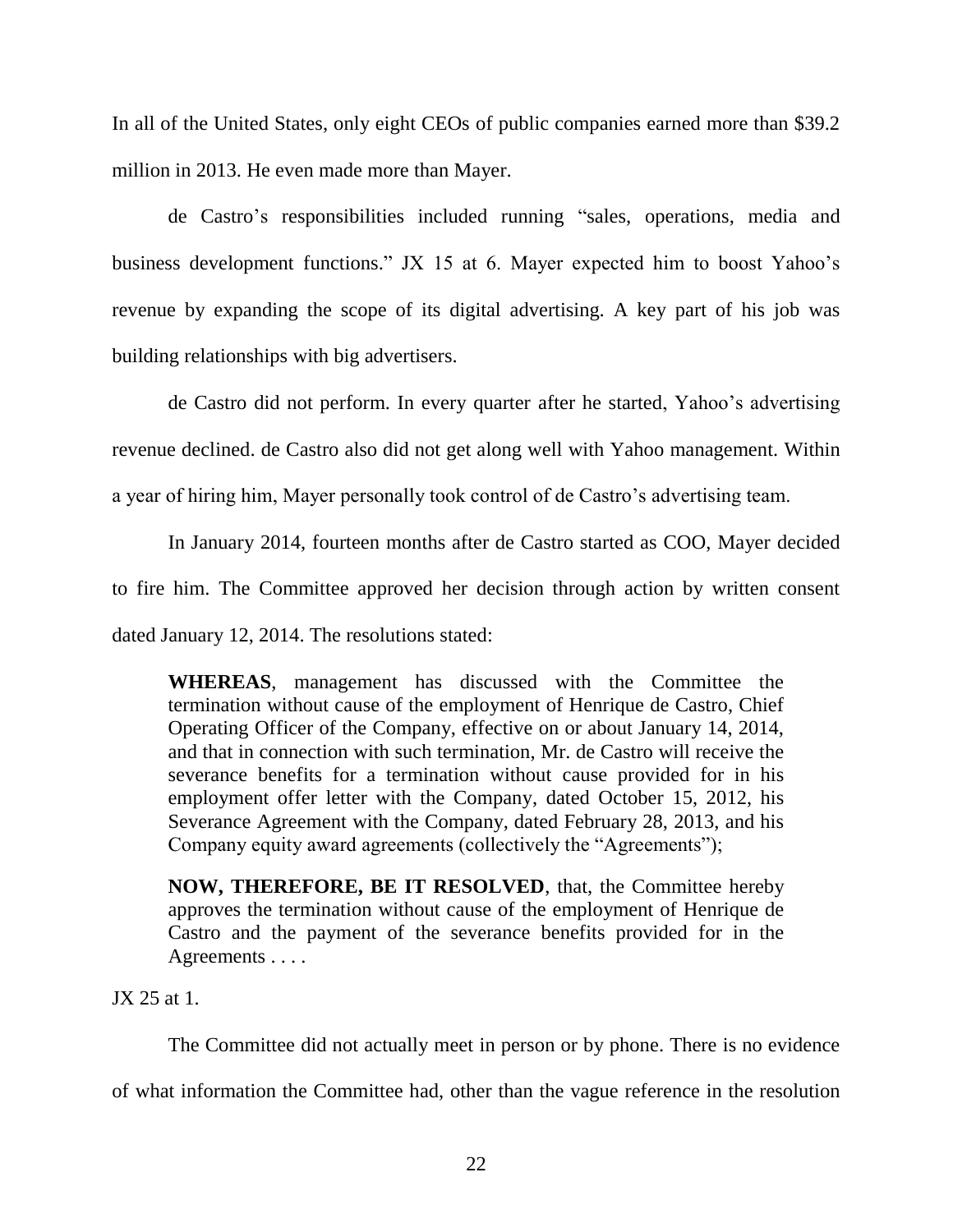to management having "discussed with the Committee the termination without cause." There is no evidence that the Committee evaluated the alternative of a for-cause termination or was provided with a calculation of the severance benefits that de Castro would receive.

In an internal memo to Yahoo employees, Mayer took responsibility for the firing, stating: "I made the difficult decision that our COO, Henrique de Castro, should leave the company." JX 27 at 2. On January 15, 2014, Yahoo filed a Form 8-K announcing simply that de Castro was "leaving the Company" and would receive "severance benefits provided for in his [Final] Offer Letter." JX 29 at 3.

The media provided extensive coverage of the termination. A New York Times article attributed de Castro's termination to poor performance. JX 28. Another described his pay package as "stratospheric" "[e]ven by Silicon Valley standards." JX 31 at 1.

Investors reacted negatively. The CtW Investment Group was an organization that represented union pension funds owning own approximately 2 million shares of Yahoo. CtW "called on Yahoo to take steps to ensure it won't overpay for executive talent." JX 34 at 1. CtW also called on Mayer to resign from her position as a director of Wal-Mart Stores, Inc. and questioned Yahoo's decision to pay de Castro a make-whole bonus.

### **G. The Payout**

On February 4, 2014, the Committee met for the first time since de Castro's termination. His unvested Options had performance vesting criteria that had to be met. Based on the Company's performance, the Committee "certifield] that the portion of the full year 2013 tranches of the Performance Options that shall vest is: 79%." JX 33 at 3.

23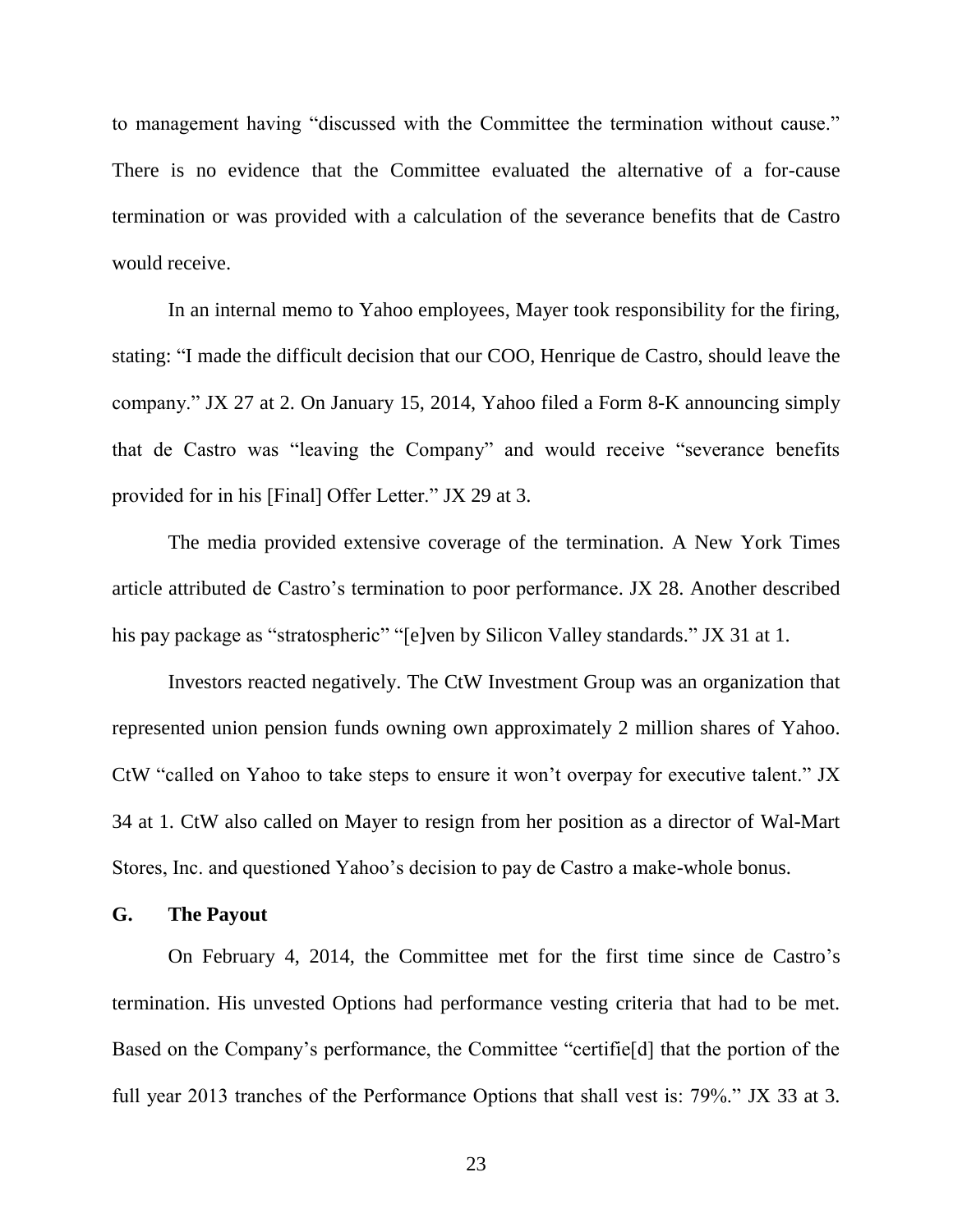The Committee also discussed the level of bonus that should be paid to the five members of senior management who participated in the Executive Incentive Plan, including Mayer and de Castro.

The Committee met again on February 27, 2014. Despite having approved de Castro's termination without cause via action by written consent on January 12, this meeting was the first time the Committee discussed the reasons for his termination. Mayer explained that "de Castro had not achieved his revenue or operational objectives, including those with respect to advertisers. Overall he had not performed to the desired level . . . [and] she had given him feedback on the deficiencies in his performance and he still failed to correct or improve his performance." JX 36 at 7. The Committee decided not to award de Castro a bonus under the Executive Incentive Plan.

On April 16, 2014, in the proxy statement for its annual meeting, Yahoo finally disclosed to its stockholders that de Castro had been terminated without cause, triggering \$59.96 million in severance. The payout comprised the following amounts:

- \$1.14 million in cash, representing his base salary for twelve months (\$600,000) plus a target annual bonus equal to 90% of his base salary (\$540,000).
- \$9.62 million in value from the accelerated vesting of 238,474 Incentive RSUs, representing the additional 25% of the remaining Incentive RSUs that would have vested within twelve months after his termination date.
- \$16.02 million in value from the accelerated vesting of Options to acquire 746,362 shares of common stock, representing 79% of the additional 25% of the remaining Options that would have vested within twelve months after his termination date.
- \$31.18 million from the accelerated vesting of 772,832 Make-Whole RSUs, representing 100% of the original award.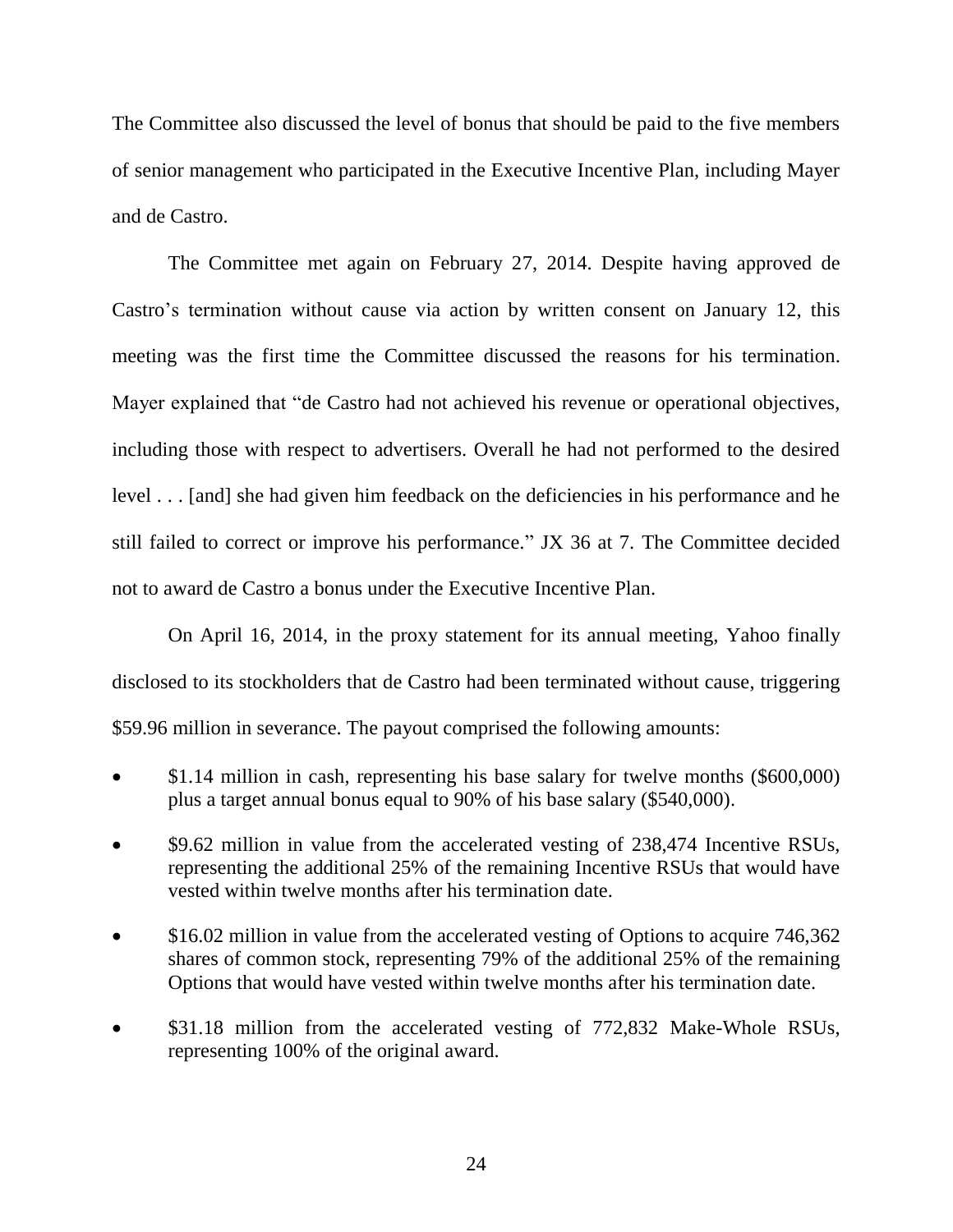JX 39 at 82-83. If Yahoo had terminated de Castro for cause, he would have forfeited his unvested Equity Awards.

Based on the target value of the Equity Awards, their anticipated value for a termination in early January 2014 was \$23.58 million (versus \$11.25 million under the Original Offer Letter). Combined with his cash severance of one year base salary plus bonus, the anticipated value of the total severance package was around \$24.72 million.<sup>19</sup>

de Castro's actual severance payout was nearly \$60 million, with the difference driven by an increase in Yahoo's stock price from \$15.68 to \$40.34 during the fourteen months that he was employed. The bulk of that increase was attributable to Yahoo's investment in Alibaba Group Holding Limited, an e-commerce company based in China.

At the 2014 annual meeting, Yahoo held its advisory say-on-pay vote. Holders of 71% of Yahoo's outstanding shares voted in favor of Yahoo's executive compensation plan. Of the shares present or represented by proxy, 92% voted in favor.

#### **H. Amalgamated Makes A Section 220 Demand.**

 $\overline{a}$ 

Meanwhile, on February 24, 2014, Amalgamated served a demand on Yahoo for books and records. *See JX 35* (the "Demand"). Amalgamated contended that it had a legally recognized purpose for exploring these matters, namely the "investigation of potential mismanagement, including mismanagement in connection with the payment of

<sup>&</sup>lt;sup>19</sup> These estimates deploy the same methodology as Tables 4 and 5. The principal difference between a termination on November 24, 2013, and in early January 2014 is that another month of the Make-Whole RSUs would have vested. Under the Final Offer Letter, this reduces the amount of Make-Whole RSUs subject to accelerated vesting by 1/36, with a target value of \$416,666.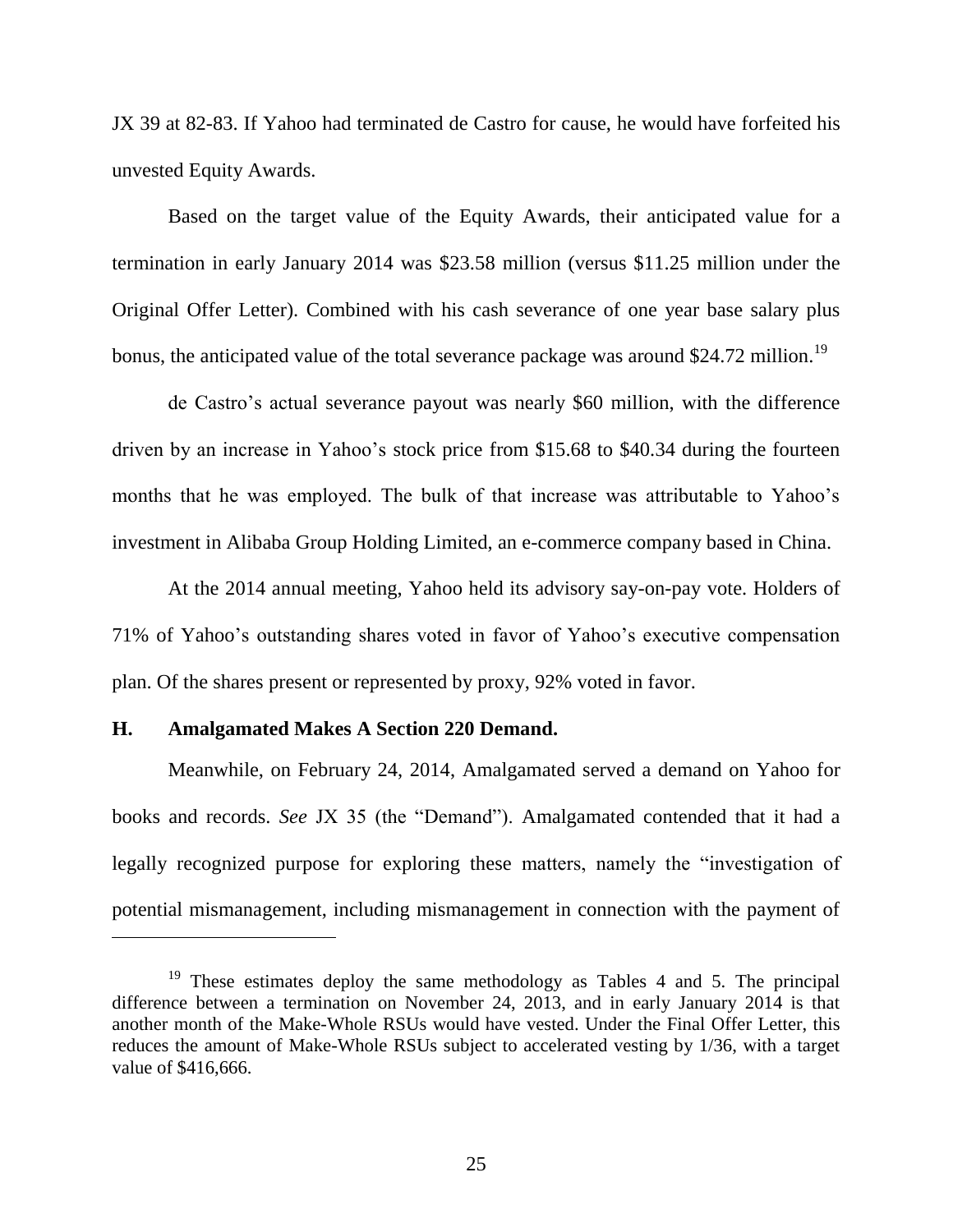compensation to a corporation's officers and directors." *Id.* at 2. The Demand recited some of the facts surrounding de Castro's hiring and firing. *Id.* at 2-3. The Demand asked for five categories of documents and provided ten illustrative subcategories that it identified as falling under the first category. The specific requests appear and are addressed in the Legal Analysis, *infra*.

On March 3, 2014, Yahoo rejected the Demand. Yahoo took the position that (i) Amalgamated's documentation of its share ownership did not strictly comply with Section 220; (ii) Amalgamated lacked authority to make the demand; (iii) the Demand did not identify a credible basis to infer wrongdoing; and (iv) the scope of the inspection was overly broad. Compl. Ex. B at 1-2. Yahoo agreed to "allow an appropriate inspection" of its books and records, consistent with section 220" so long as Amalgamated addressed Yahoo's concerns and executed a confidentiality agreement. *Id.* at 3.

On March 13, 2014, Amalgamated provided Yahoo with additional documentation evidencing its ownership of Yahoo stock. The documents consisted of account statements for two of the funds for which Amalgamated served as trustee, demonstrating that the funds held Yahoo stock from January 2012 through the date of the Demand. After that, until this litigation was filed, Yahoo did not contest Amalgamated's standing to make a Section 220 demand.

On May 14, 2014, Yahoo offered to provide Amalgamated "board-level materialsminutes and attachments, resolutions, presentations, and reports–reflecting decisions or discussions by the [Board] (including committees) about considering, recommending, or approving, the appointment, compensation, severance, or termination of [de Castro]."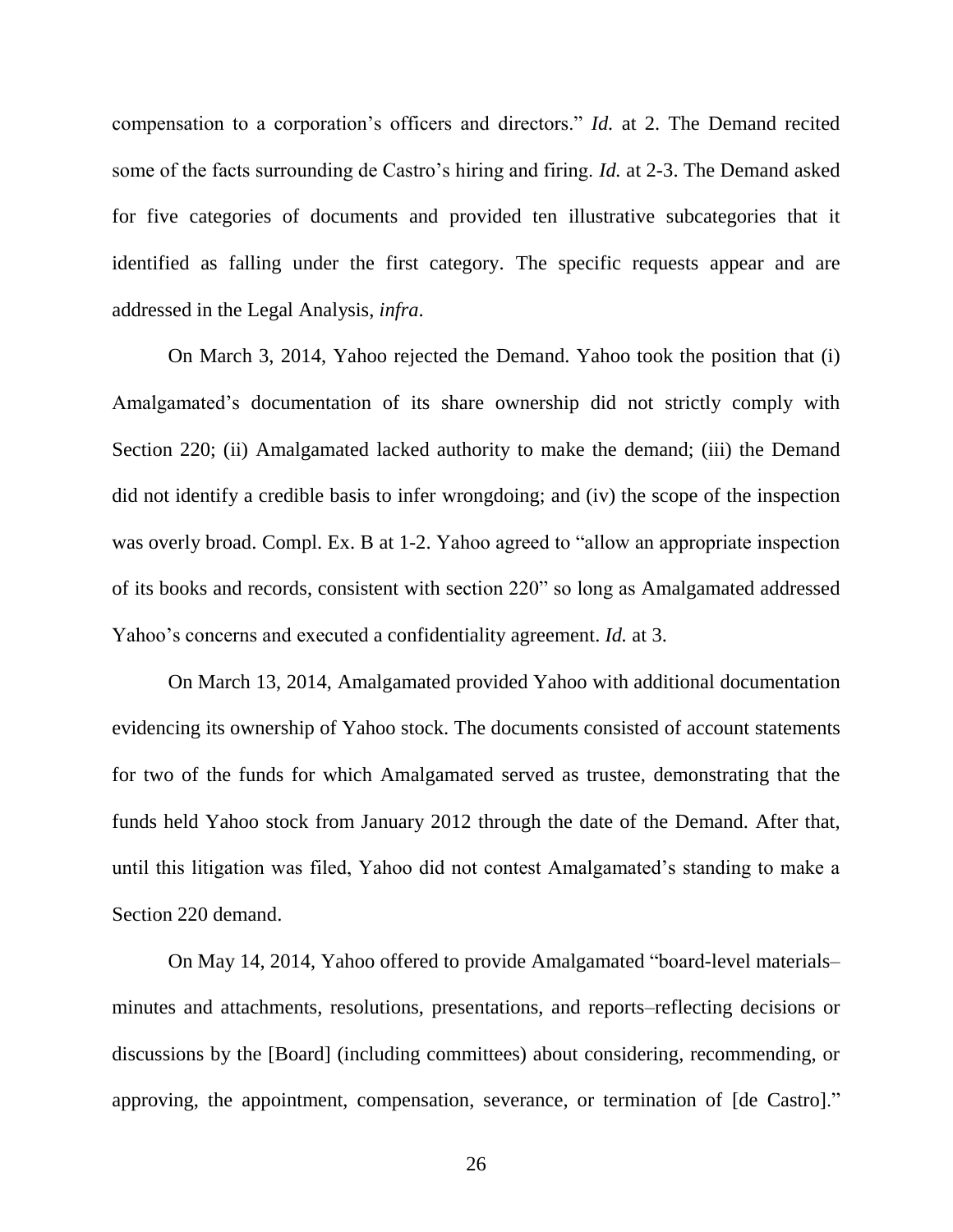Compl. Ex. D at 1 (the "Board-Level Materials"). In response, Amalgamated sought to clarify whether the Board-Level Materials included documents that Mayer had reviewed, but which the full Board or a committee had not reviewed. Yahoo declined to provide any documents other than what the Board or a committee had reviewed. The record at trial established that the Board-Level Materials did not include documents that Mayer had reviewed, but which the full Board or a committee had not reviewed.

On August 12, 2014, Amalgamated accepted Yahoo's proposed document production while reserving its right to file suit to compel the production of additional documents. On September 12, 2014, Amalgamated and Yahoo entered into a confidentiality agreement. On September 17, 2014, Yahoo produced 677 pages of documents. The production included minutes and materials from sixteen meetings of the Board or the Committee between September 2012 and February 2014 that related to the hiring, compensation, or termination of de Castro. The production also contained comparative executive compensation data, drafts of the offer letters that the directors had considered, and the final agreements between de Castro and Yahoo. Although Yahoo had declined to answer Amalgamated's question about the scope of what it considered Board-Level Materials, the production in fact did not include documents that Mayer reviewed that had not gone to the full Board or a committee.

On October 14, 2014, Amalgamated requested eleven more categories of documents. Yahoo denied the request because it did not believe Amalgamated had a credible basis to infer wrongdoing or that the new categories were necessary or essential to its stated purpose. On March 10, 2015, Amalgamated filed this action.

27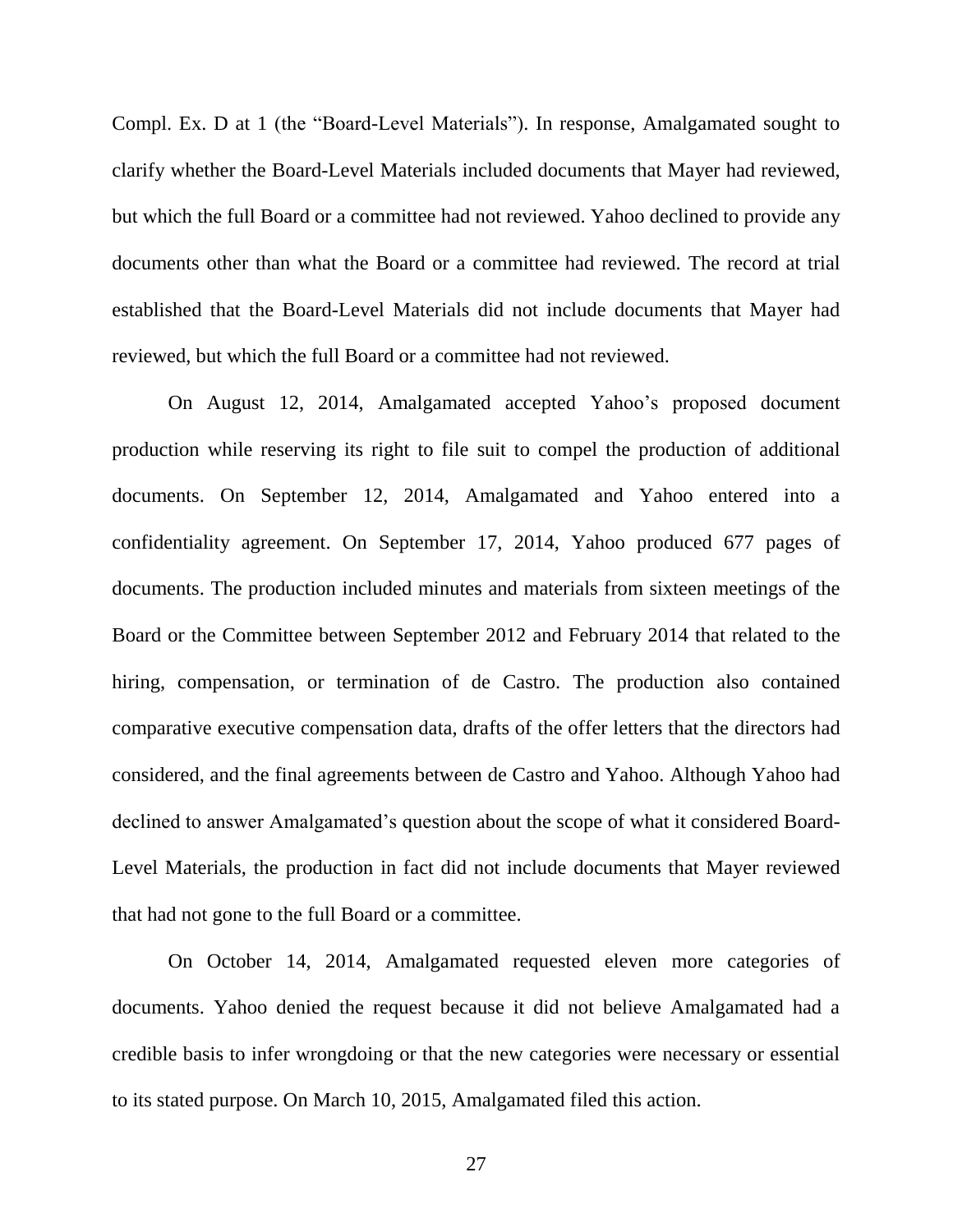## **II. LEGAL ANALYSIS**

Section 220(b) of the Delaware General Corporation Law provides as follows:

Any stockholder, in person or by attorney or other agent, shall, upon written demand under oath stating the purpose thereof, have the right during the usual hours for business to inspect for any proper purpose, and to make copies and extracts from: (1) The corporation's stock ledger, a list of its stockholders, and its other books and records . . . .

8 *Del. C.* § 220(b). "The Section 220 demand for books and records under the Delaware General Corporation Law serves many salutary goals in the corporate governance landscape, but the burden on the plaintiff is not insubstantial." *Sec. First Corp. v. U.S. Die Casting & Dev. Co.*, 687 A.2d 563, 565 (Del. 1997).

To obtain books and records under Section 220(b), the plaintiff must establish by a preponderance of the evidence that the plaintiff (i) is a stockholder, (ii) complied with statutory requirements specifying the form and manner for making a demand, and (iii) possesses a proper purpose for conducting the inspection. *Cent. Laborers Pension Fund v. News Corp.*, 45 A.3d 139, 144 (Del. 2012). After meeting these requirements, the plaintiff must demonstrate by a preponderance of the evidence that "each category of books and records is essential" to the plaintiff's purpose. *Sec. First*, 687 A.2d at 569.

Once the plaintiff has made the necessary showing, the court must determine the scope of the inspection. The order should permit access to books and records that are "essential" for the plaintiff to achieve its purpose, but should stop at the quantum of information that the court deems "sufficient." *Thomas & Betts Corp. v. Leviton Mfg. Co.*, 681 A.2d 1026, 1035 (Del. 1996). The production order "must be carefully tailored." Sec. *First*, 687 A.2d at 565. Framed metaphorically, it should be "circumscribed with rifled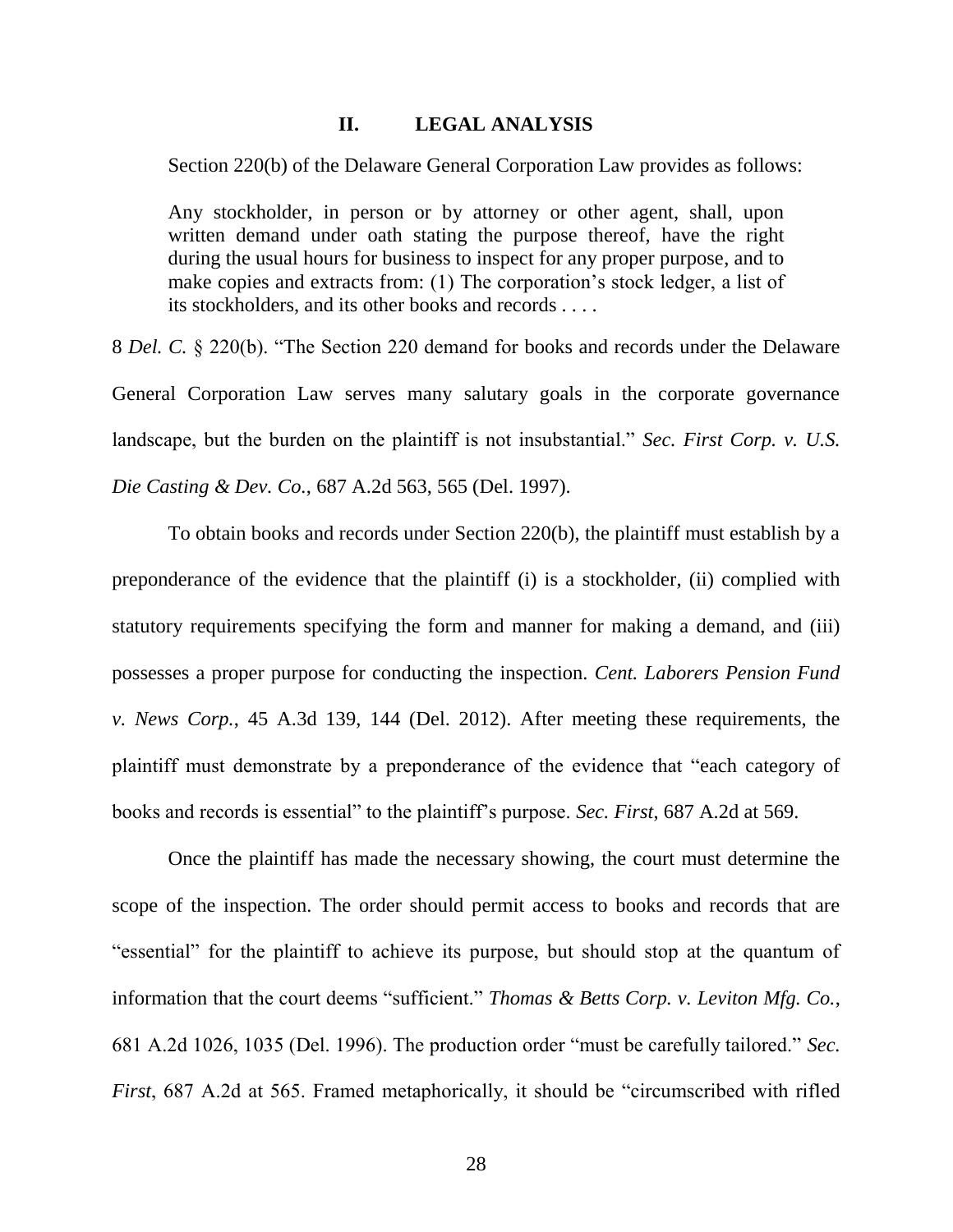precision" to target the plaintiff's proper purpose. *Id.* at 570. It should not be a sawed-off shotgun blast.

## **A. The Form And Manner Requirements**

If the party seeking books and records is not a record holder of the corporation's stock, then Section 220 requires that the demand attach *prima facie* evidence that the party making the demand is either a beneficial owner or a duly empowered agent acting on behalf of a record holder or beneficial owner. The statutory language states:

In every instance where the stockholder is other than a record holder of stock in a stock corporation, . . . the demand under oath shall [1] state the person's status as a stockholder, [2] be accompanied by documentary evidence of beneficial ownership of the stock, and [3] state that such documentary evidence is a true and correct copy of what it purports to be.

8 *Del. C.* § 220(b) (enumeration added). "Delaware courts require strict adherence to the section 220 inspection demand procedural requirements." *Cent. Laborers*, 45 A.3d at 145. "Strict adherence to the section 220 procedural requirements for making an inspection demand protects the right of the corporation to receive and consider a demand in *proper form before litigation is initiated.*" *Id.* at 146 (quotation marks omitted).

In this case, Amalgamated satisfied the statutory requirements by (i) stating in the Demand, under oath, that the LongView LargeCap 500 Index Fund and the LongView LargeCap 500 Index Fund Veba (together, the "Funds") owned shares of Yahoo common stock, (ii) providing documentary evidence supporting the Funds' ownership at a point proximate to the date of the Demand and stating in the Demand, under oath, that the documentation was what it appeared to be, and (iii) stating in the Demand, under oath,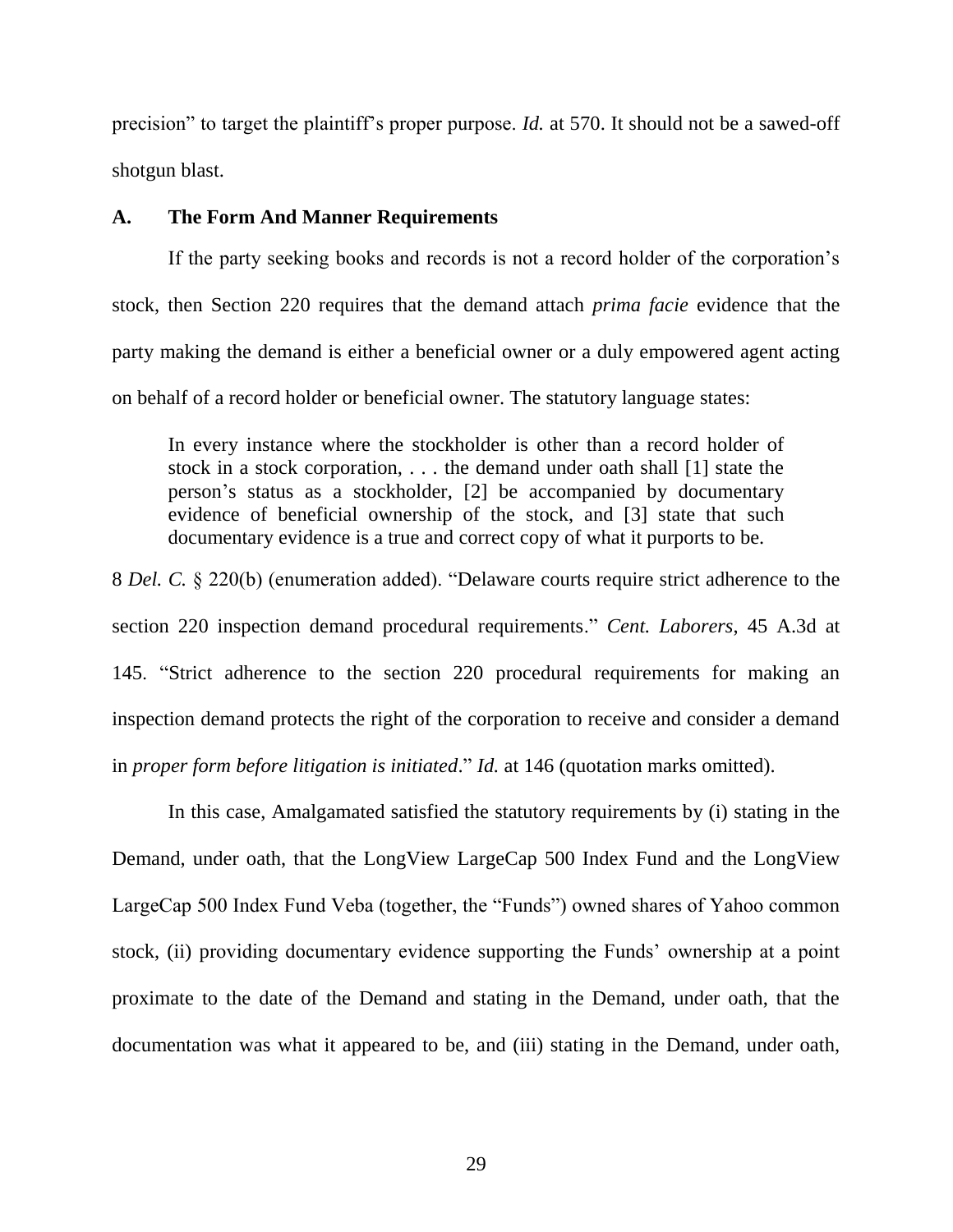that Amalgamated was acting as the trustee of the Funds for purposes of making the Demand. *See* JX 35 at 1, 7.

Yahoo correctly observes that the Demand attached account statements reflecting the Funds' ownership of Yahoo common stock as of February 21, 2014, three days *before* the date of the Demand. According to Yahoo, this is statutorily inadequate because the date of the account statements is not the same as the date of the Demand. Yahoo also observes that the Funds did not continually update their documentation to provide evidence of their continuing ownership of Yahoo common stock. Neither observation provides a valid basis for defeating an inspection.

Section 220 must be applied with some appreciation of the practical considerations surrounding its use. It takes a non-trivial amount of time to obtain documentation evidencing stockholder status. The most commonly used method is account statements, which are issued periodically. If Section 220 truly required evidence of stock ownership as of the moment that the demand was sent, then a stockholder could not comply without some form of same-day record. In my view, requiring that level of documentation would be an unreasonable reading of the statute. What Section 220 instead requires is documentation sufficiently proximate in time to the date of the demand as to be consistent with and corroborate the averment of stock ownership made in the demand itself. Recent brokerage statements are adequate. *See Paul v. China MediaExpress Hldgs., Inc.*, 2012 WL 28818, at \*3 n.19 (Del. Ch. Jan. 5, 2012). In this case, evidence of the Funds' ownership dated a few days before the Demand certainly sufficed.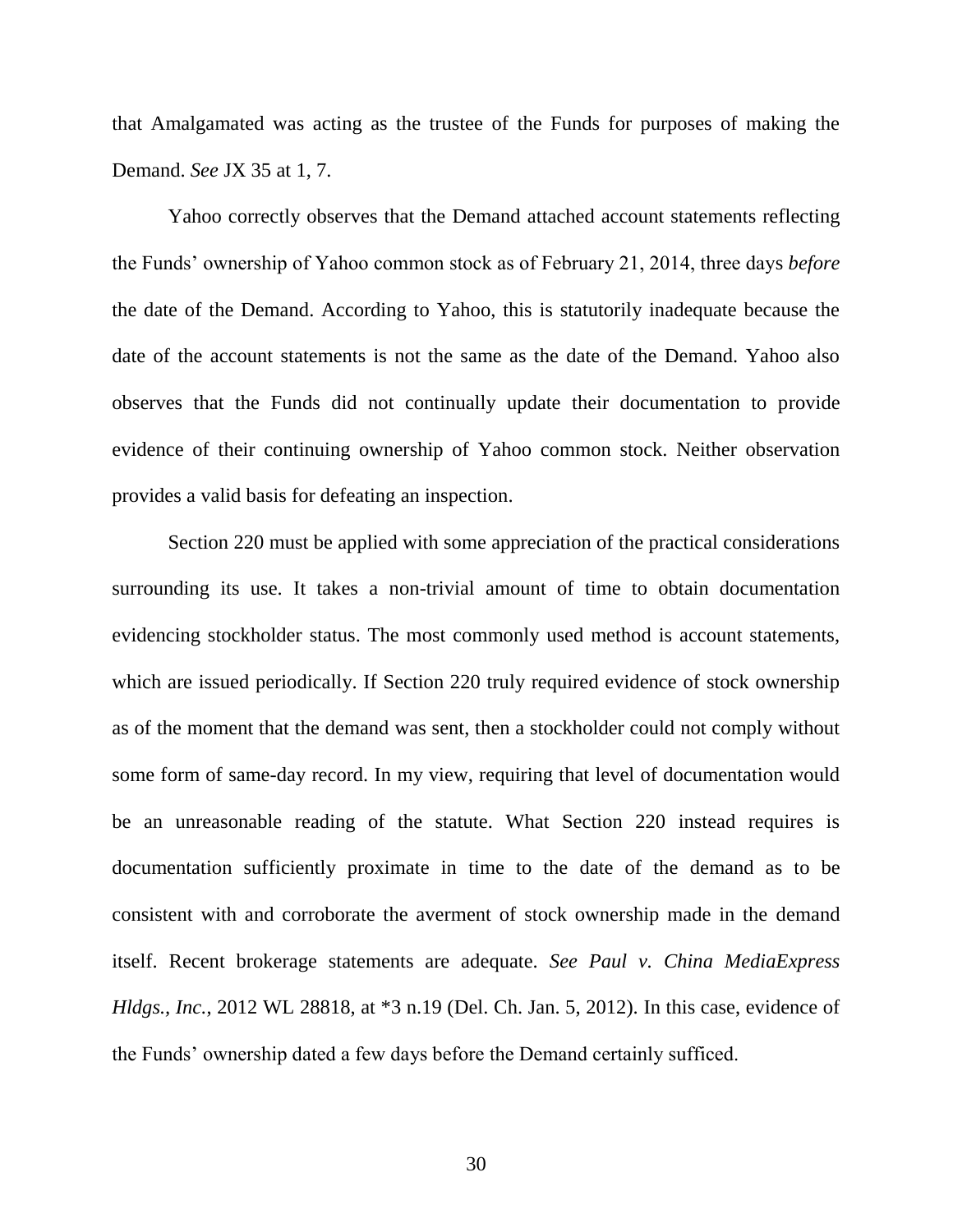Amalgamated and the Funds also were not required to provide Yahoo with an ongoing stream of daily trading and ownership records confirming their continuing stock ownership. The plain language of the statute only requires evidence that the demanding party is a stockholder at the time of the demand. *See* 8 *Del C.* § 220(b). The statute does not require a continuing showing, which would be impractical and overly burdensome for both the party making the demand and for the company responding to it. No one wants to send or receive a box of daily account statements covering a period of months (except perhaps a law firm paid by the hour to assemble or review them).

Nevertheless, the use of Section 220 carries with it an implicit obligation on the part of the demanding party to advise the company if it loses its status as a stockholder or its authority to act on behalf of a stockholder. In an appropriate case, a court might well impose a remedy on an erstwhile stockholder or a once-but-no-longer-authorized agent that continued to use Section 220 under false pretenses. That was not the case here.

Finally, Amalgamated established its authority to act on behalf of the Funds by averring under oath that it acted as the trustee for the Funds. This court has held that similarly situated business principals need not provide documentary support to confirm their apparent authority to act on behalf of an entity. "A general partner in a limited partnership needs no written power of attorney to act on behalf of the limited partnership. Similarly, the president of a corporation can make a demand on behalf of the corporation without supplying written authorization or a board of directors' resolution." 1 Welch et al., *Folk on the Delaware General Corporation Law* § 220.02, at 7-209 (6th ed. 2015) (citing *Odyssey P'rs v. Trans World Corp.*, 1983 WL 18011, at \*1 (Del. Ch. Mar. 29,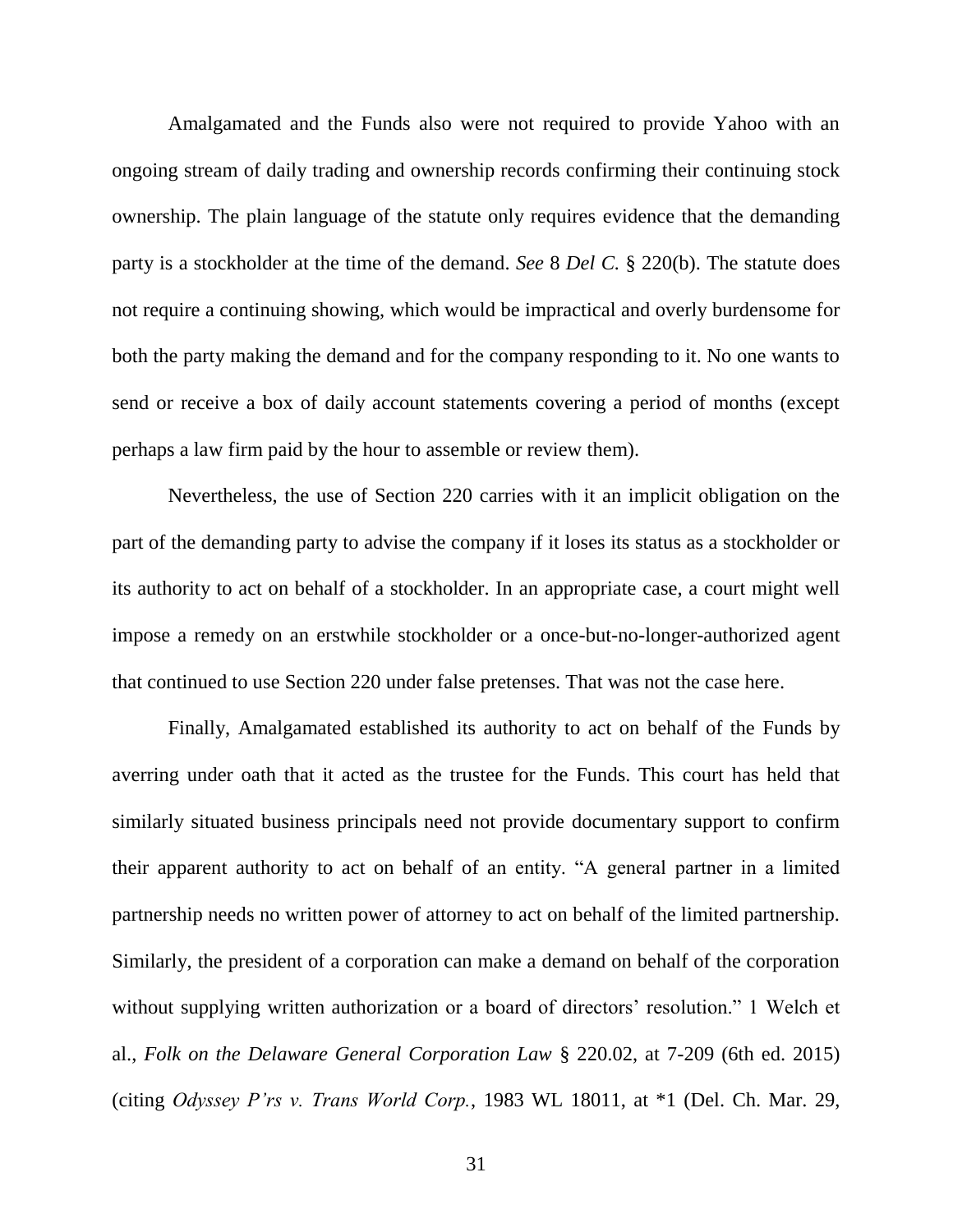1983), and *Agency Rent-A-Car, Inc. v. Gateway Indus., Inc.*, 1980 WL 3040, at \*4-7 (Del. Ch. July 21, 1980) (footnote omitted)). The trustee for an index fund has analogous authority. In this case, Amalgamated even provided decisions by this court recognizing its authority to make Section 220 demands on behalf of funds for which it served as trustee.<sup>20</sup> Amalgamated satisfied the form and manner requirements.

# **B. Amalgamated's Proper Purposes**

 $\overline{a}$ 

A party seeking to inspect books and records must have a proper purpose. In the

language of the statute, "[a] proper purpose shall mean a purpose reasonably related to

such person's interest as a stockholder." 8 *Del. C.* § 220(b).

Amalgamated's Demand described the purposes for the inspection as follows:

Amalgamated is making this Demand to: (1) investigate Yahoo's payment of what appears to be excessive compensation to Yahoo's former Chief Operating Officer ("COO"), Henrique de Castro ("Mr. de Castro"); (2) assess the independence of the non-management members of Yahoo's Board, including the members of the Compensation and Leadership Development Committee (the "Compensation Committee"), who would

<sup>20</sup> *See Amalgamated Bank v. Dauphin Cty. Empls. Ret. Fund*, 61 A.3d 617, at \*1 n.2 (Del. 2013) (TABLE) (describing "Amalgamated Bank, as Trustee for the LongView LargeCap 500 Index Fund [and] LongView LargeCap 500 Index VEBA Fund" as a "shareholder" where Amalgamated requested postponement of derivative action while it completed a parallel Section 220 action); *In re Freeport-McMoRan Cooper & Cold Inc. Deriv. Litig.*, 2013 WL 616296, at \*1 n.1 (Del. Ch. Feb. 14, 2013) (granting motion to intervene in Section 220 action filed by "Amalgamated Bank, as Trustee for the LongView LargeCap 500 Index Fund [and the] LongView LargeCap 500 Index VEBA Fund"); *Amalgamated Bank v. NetApp, Inc.*, 2012 WL 379908, at \*1 (Del. Ch. Feb. 6, 2012) ("Amalgamated Bank, as Trustee of the LongView Funds. .., is a NetApp, Inc., stockholder ...."); *In re Tyson Foods, Inc. Consol. S'holder Litig.*, 919 A.2d 563, 571 n.4 (Del. Ch. 2007) ("Amalgamated's shareholder standing derives from its trusteeship of the LongView MidCap 400 Index Fund.‖); *see also China MediaExpress*, 2012 WL 28818, at 3 n.19 (dismissing form and manner claim after plaintiff produced evidence of stock ownership at trial).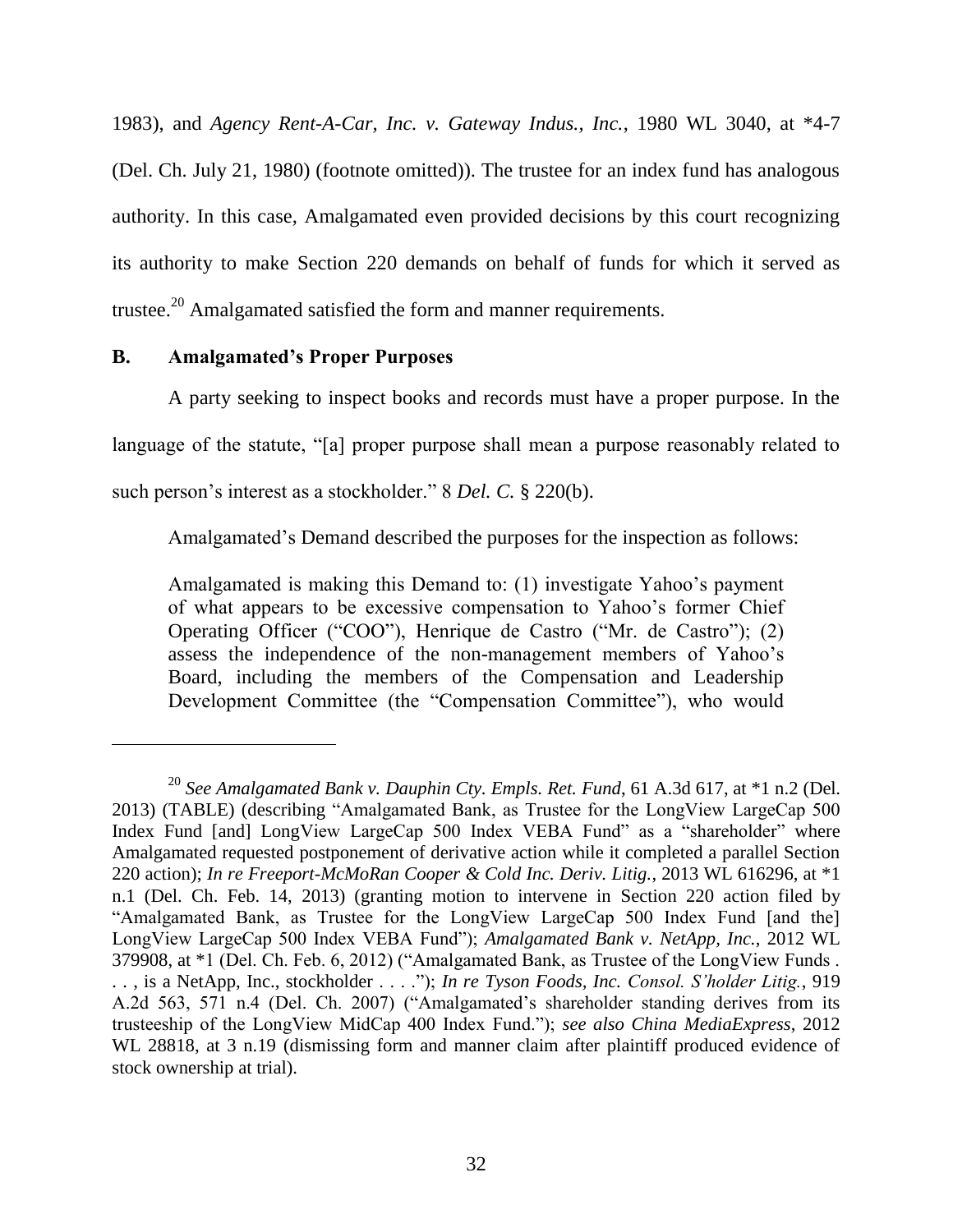have approved any compensation paid to Mr. de Castro; and (3) investigate the circumstances surrounding Mr. de Castro's departure from the Company.

JX 35 at 1-2. The Demand summarized Amalgamated's reasons for believing de Castro's compensation resulted from mismanagement or constituted waste.

# **1. Investigating Wrongdoing Or Mismanagement**

 $\overline{a}$ 

"[A] stockholder's desire to investigate wrongdoing or mismanagement is a ‗proper purpose.'‖ *Seinfeld v. Verizon Commc'ns, Inc.*, 909 A.2d 117, 121 (Del. 2006). To conduct an inspection, a stockholder "is not required to prove by a preponderance of the evidence that waste and mismanagement are actually occurring.<sup>221</sup> A stockholder "need only show, by a preponderance of the evidence, a credible basis from which the Court of Chancery can infer there is possible mismanagement that would warrant further investigation.<sup>22</sup> A showing that is sufficient to conduct an inspection "may ultimately"

<sup>21</sup> *Id.* at 123 (alteration and quotation marks omitted); *accord City of Westland Police & Fire Ret. Sys. v. Axcelis Techs., Inc.,* 1 A.3d 281, 286-87 (Del. 2010) ("Such evidence need not prove that wrongdoing, in fact, occurred."); *Sec. First*, 687 A.2d at 565 ("The stockholder need not actually prove the wrongdoing itself by a preponderance of the evidence."); *id.* at 567 ("The actual wrongdoing itself need not be proved in a Section 220 proceeding, however."); *Thomas & Betts*, 681 A.2d at 1031 ("[Stockholders] are not required to prove by a preponderance of the evidence that waste and [mis]management are actually occurring.").

<sup>&</sup>lt;sup>22</sup> Seinfeld, 909 A.2d at 123; *accord Axcelis*, 1 A.3d at 286-87 ("[A] plaintiff seeking inspection of books and records must present some evidence, through documents, logic, testimony or otherwise, to suggest a credible basis from which the Court of Chancery could infer that wrongdoing may have occurred." (quotation marks and footnote omitted)); *id.* at 287 ("To obtain Section 220 relief based on [investigating possible wrongdoing or mismanagement], the plaintiff-stockholder must present some evidence to suggest a credible basis from which a court could infer possible mismanagement that would warrant further investigation." (quotation marks omitted)); *Thomas & Betts*, 681 A.2d at 1031 ("[A] stockholder must present some credible basis from which the court can infer that waste or mismanagement may have occurred.").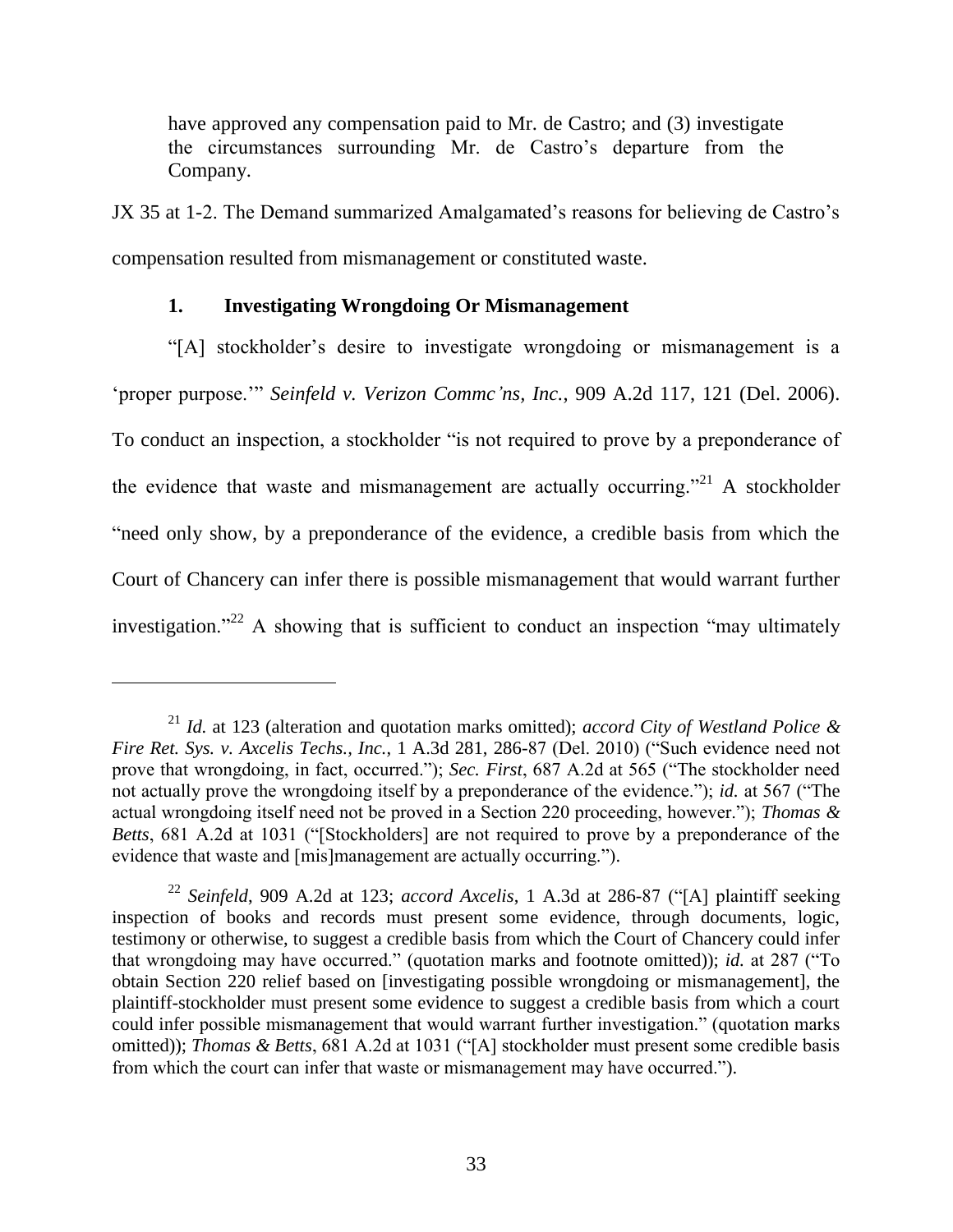fall well short of demonstrating that anything wrong occurred." *Seinfeld*, 909 A.2d at 123 (quotation marks omitted).

―[T]he ‗credible basis' standard sets the lowest possible burden of proof.‖ *Id.* The ―threshold may be satisfied by a credible showing, through documents, logic, testimony or otherwise, that there are legitimate issues of wrongdoing." *Id.* at 123 (quotation marks omitted); *accord Sec. First*, 687 A.2d at 568. The trial court may rely on "circumstantial evidence.‖ *Wal-Mart Stores, Inc. v. Ind. Elec. Workers Pension Tr. Fund IBEW*, 95 A.3d 1264, 1273 (Del. 2014). Hearsay statements may be considered, provided they are sufficiently reliable.<sup>23</sup>

In this case, Amalgamated established a credible basis to suspect wrongdoing in connection with de Castro's hiring and firing. The possible wrongdoing may fall under the headings of breach of fiduciary duty or waste.

### **a. Possible Breach of Fiduciary Duty**

Mark Twain is often credited (perhaps erroneously) with observing that history may not repeat itself, but it often rhymes. The credible basis for concern about wrongdoing at Yahoo evokes the *Disney* case, with the details updated for a twenty-first century, New Economy company. Like the current scenario, *Disney* involved a CEO hiring a number-two executive for munificent compensation, poor performance by the

<sup>23</sup> *See Thomas & Betts*, 681 A.2d at 1032-33; *Marmon v. Arbinet-Thexchange, Inc.*, 2004 WL 936512, at \*4 (Del. Ch. Apr. 28, 2004); *Skoglund v. Ormand Indus., Inc.*, 372 A.2d 204, 208-13 (Del. Ch. 1976).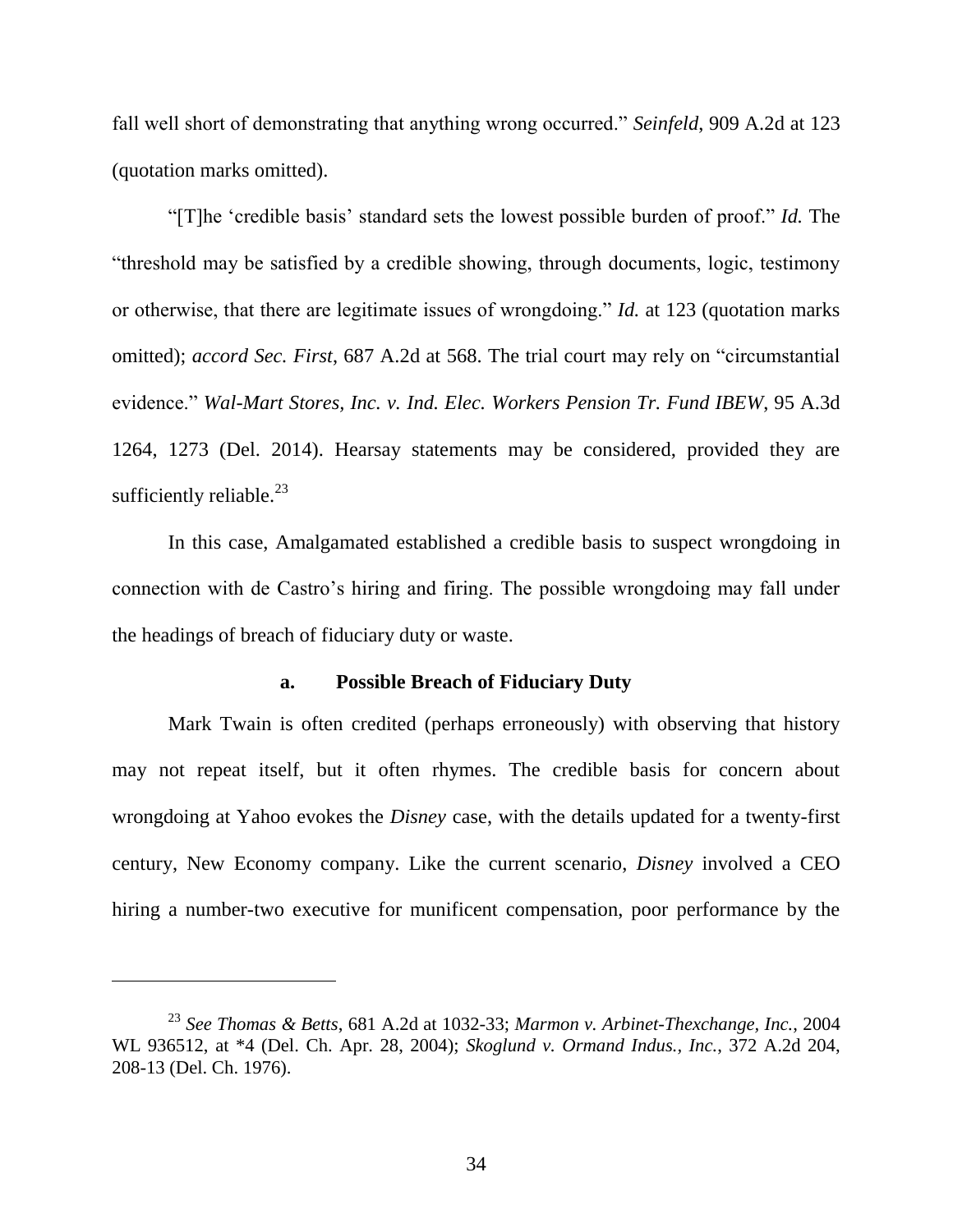number-two executive, and a no-fault termination after approximately a year on the job that conferred dynastic wealth on the executive under circumstances where a for-cause termination could have been justified. Certainly there are factual distinctions, but the assonance is there.

The *Disney* saga began with a complaint filed without the benefit of a Section 220 inspection. Chancellor Chandler dismissed the complaint for failing to plead with particularity that demand was futile. *In re Walt Disney Co. Deriv. Litig. (Disney I)*, 731 A.2d 342, 351 (Del. Ch. 1998) (subsequent history omitted). On appeal, the Delaware Supreme Court affirmed the Chancellor's legal analysis, but noted that the facts presented ―a very troubling case on the merits.‖ *Brehm v. Eisner (Disney II)*, 746 A.2d 244, 249 (Del. 2000).

On the one hand, it appears from the Complaint that: (a) the compensation and termination payout for Ovitz were exceedingly lucrative, if not luxurious, compared to Ovitz' value to the Company; and (b) the processes of the boards of directors in dealing with the approval and termination of the Ovitz Employment Agreement were casual, if not sloppy and perfunctory. On the other hand, the Complaint is so inartfully drafted that it was properly dismissed under our pleading standards for derivative suits. From what we can ferret out of this deficient pleading, the processes of the Old Board and the New Board were hardly paradigms of good corporate governance practices. Moreover, the sheer size of the payout to Ovitz, as alleged, pushes the envelope of judicial respect for the business judgment of directors in making compensation decisions. Therefore, both as to the processes of the two Boards and the waste test, this is a close case.

*Id.* Later in the decision, the high court observed that "[o]ne can understand why Disney stockholders would be upset with such an extraordinarily lucrative compensation agreement and termination payout awarded a company president who served for only a little over a year and who underperformed to the extent alleged." *Id.* at 267.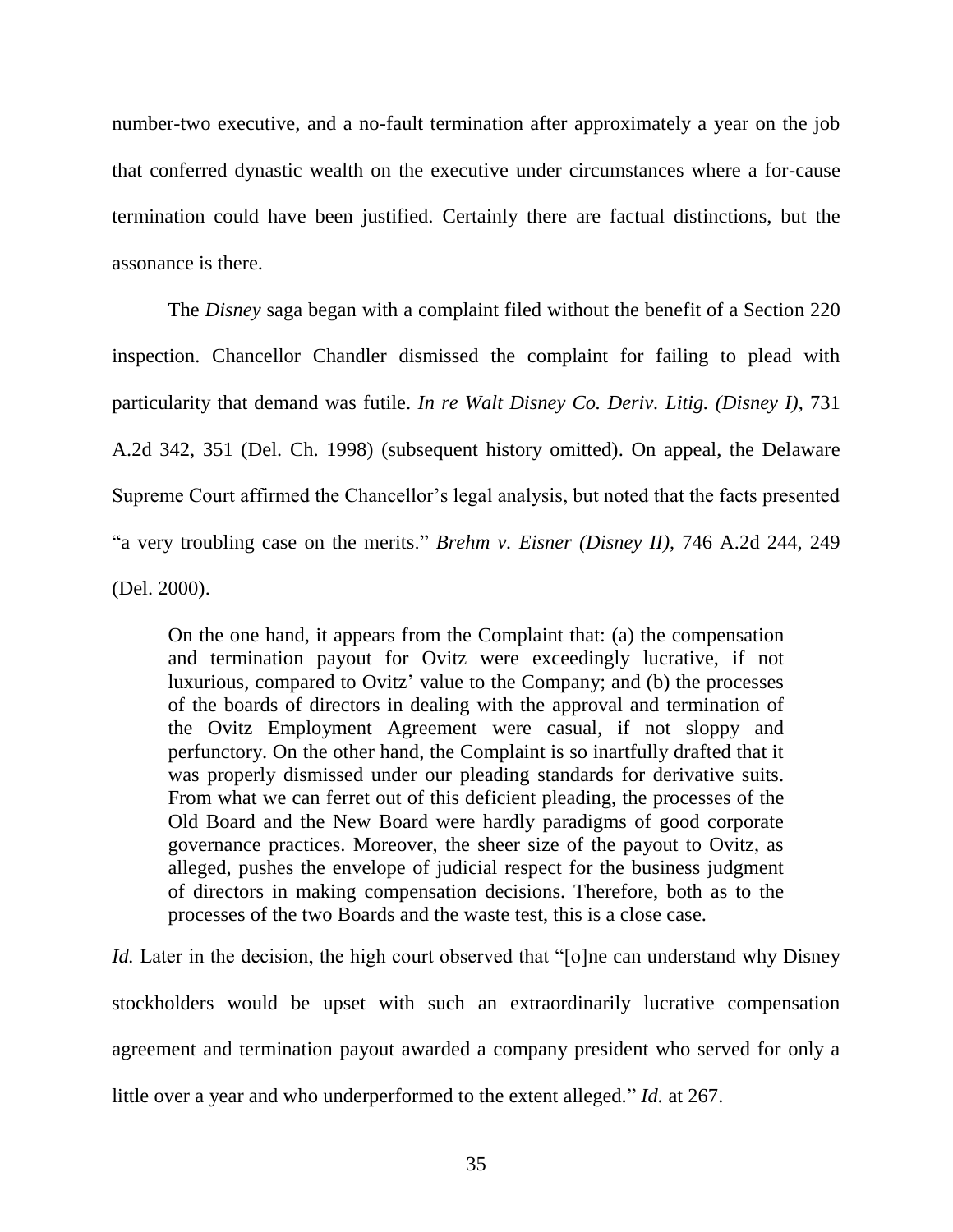After affirming the dismissal of the complaint as framed, the Delaware Supreme Court noted that the plaintiffs "may well have the 'tools at hand' to develop the necessary facts for pleading purposes," including using Section 220. *Id.* at 266. Citing the "unusual nature of this case," the senior tribunal reversed the dismissal "only to the extent that the dismissal ordered by the Court of Chancery was with prejudice." *Id.* at 267. The withoutprejudice dismissal would "permit plaintiffs to file an amended complaint in accordance with the rulings of this Court as set forth in this opinion." *Id.* The high court noted that it did not "presume to direct the Court of Chancery how it should decide any proceeding under Section 220" but that "[f]rom a timing perspective  $\ldots$  such a proceeding is a summary one that should be managed expeditiously." *Id.* 

The plaintiffs took the hint. They used Section 220, obtained books and records, and filed an amended complaint. This time, the claims survived a motion to dismiss for failure to plead that demand was futile. *In re Walt Disney Co. Deriv. Litig. (Disney III)*, 825 A.2d 275 (Del. Ch. 2003). The Chancellor helpfully summarized his reasoning:

Stated briefly, plaintiffs' new allegations give rise to a cognizable question whether the defendant directors of the Walt Disney Company should be held personally liable to the corporation for a knowing or intentional lack of due care in the directors' decision-making process regarding Ovitz's employment and termination. It is rare when a court imposes liability on directors of a corporation for breach of the duty of care, and this Court is hesitant to second-guess the business judgment of a disinterested and independent board of directors. But the facts alleged in the new complaint do not implicate merely negligent or grossly negligent decision making by corporate directors. Quite the contrary; plaintiffs' new complaint suggests that the Disney directors failed to exercise *any* business judgment and failed to make *any* good faith attempt to fulfill their fiduciary duties to Disney and its stockholders. Allegations that Disney's directors abdicated all responsibility to consider appropriately an action of material importance to the corporation puts directly in question whether the board's decision-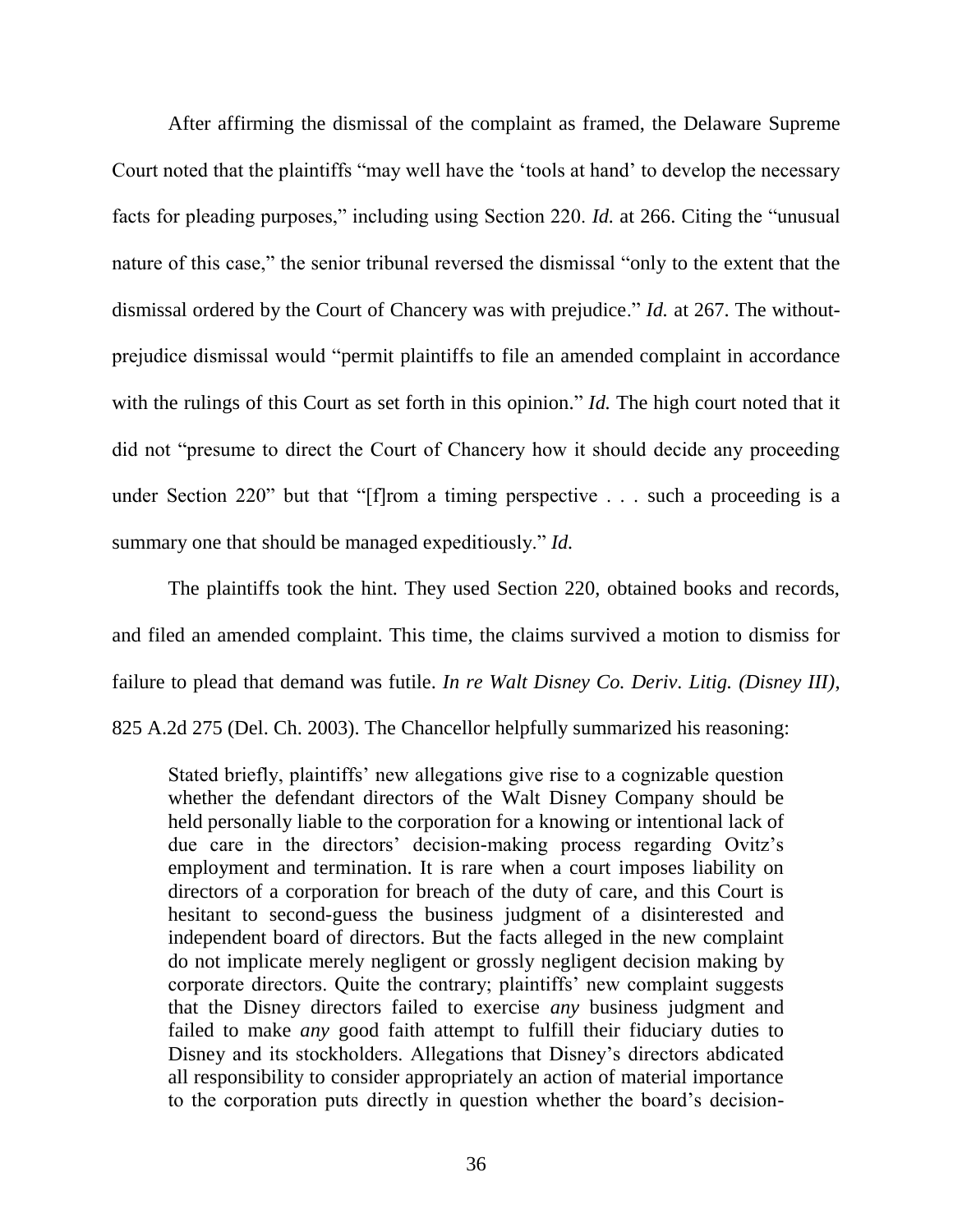making processes were employed in a good faith effort to advance corporate interests. In short, the new complaint alleges facts implying that the Disney directors failed to act in good faith and meet minimal proceduralist standards of attention. Based on the facts asserted in the new complaint, therefore, I believe plaintiffs have stated cognizable claims for which demand is excused and on which a more complete factual record is necessary.

*Id.* at 278 (quotation marks and footnote omitted).

Eventually, after a full trial, the defendants prevailed on the merits. *In re Walt Disney Co. Deriv. Litig. (Disney IV)*, 907 A.2d 693 (Del. Ch. 2005), *aff'd*, 906 A.2d 27 (Del. 2006). Because the *Disney* saga went the distance, we came to know the facts as developed after extensive discovery and as analyzed by the court. Those facts differed materially from the pleading-stage allegations and the reasonable inferences they supported.

From my standpoint, both factually and legally, the current showing regarding the events at Yahoo falls somewhere between *Disney I* and *Disney III*. Amalgamated has collected publicly available materials and received some information from Yahoo. The resulting record is troubling and fails to answer important questions about the conduct of Mayer, the Committee, and the Board in both the hiring and firing of de Castro. I need not and do not hold that the record developed to date establishes wrongdoing, nor even that it supports a claim for wrongdoing. It does, in my view, provide a "credible basis" from which the Court of Chancery can infer there is possible mismanagement that would warrant further investigation." *Seinfeld*, 909 A.2d at 123. To state what should be obvious, the existence of a credible basis to suspect possible wrongdoing sufficient to warrant further investigation does not mean that wrongdoing actually occurred. Even in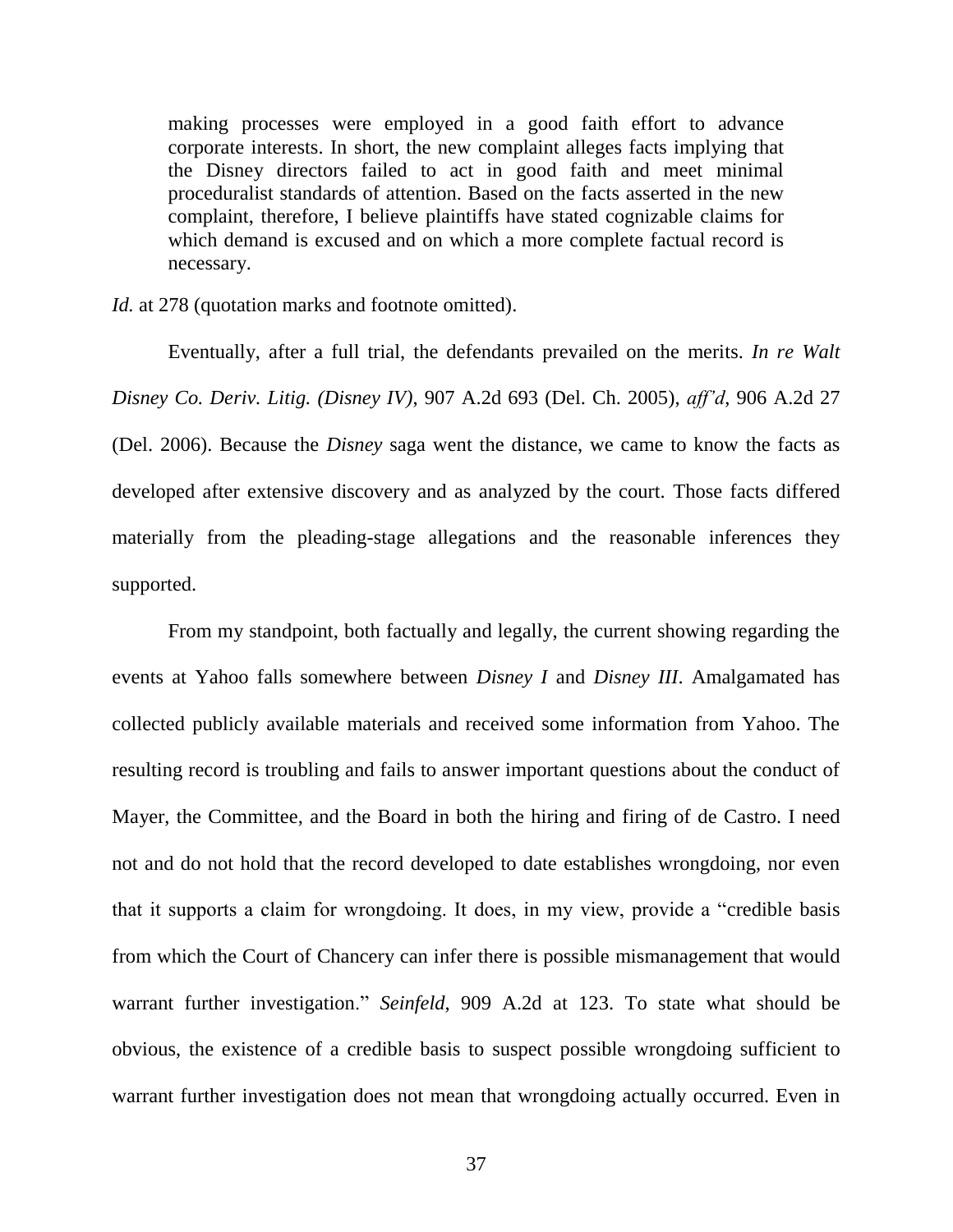*Disney*, where the complaint survived a motion to dismiss, the defendants ultimately prevailed.

One basis for potential wrongdoing is a possible breach of fiduciary duty. For analytical clarity, this decision first discusses de Castro's hiring, then turns to his firing. That separation is artificial, because the two decisions are factually and legally interrelated. Taken together, they are more troubling than either individually.

# **i. Possible Breaches In The Hiring Process**

There is a credible basis to suspect possible breaches of fiduciary duty by Mayer during the hiring process. Officers are corporate fiduciaries who owe the same fiduciary duties to the corporation and its stockholders as directors. *Gantler v. Stephens*, 965 A.2d 695, 708-09 (Del. 2009). Officers also are agents who report to the board of directors in its capacity as the governing body for the corporation.<sup>24</sup> "The General Corporation Law

<sup>24</sup> *See* 8 *Del. C.* § 141(a). A vibrant debate exists over the extent to which the full agency law regime should apply to officers. One of the principal disputes appears to be whether officers should be liable for simple negligence, like agents generally, or whether some form of more deferential standard of review, such as the business judgment rule, should apply to their decisions. This opinion does not speculate on that issue. For examples of the debate over the standard of review, see Lyman Johnson & Robert Ricca, *Reality Check on Officer Liability*, 67 Bus. Law. 75 (2011); Paul Graf, *A Realistic Approach to Officer Liability*, 66 Bus. Law. 315 (2011); Lyman P.Q. Johnson & David Millon, *Recalling Why Corporate Officers are Fiduciaries*, 46 Wm. & Mary L. Rev. 1597 (2005); Lawrence A. Hamermesh & A. Gilchrist Sparks III, *Corporate Officers and the Business Judgment Rule: A Reply to Professor Johnson*, 60 Bus. Law. 865 (2005); Lyman P.Q. Johnson, *Corporate Officers and the Business Judgment Rule*, 60 Bus. Law. 439 (2005); A. Gilchrist Sparks, III & Lawrence A. Hamermesh, *Common Law Duties of Non-Director Corporate Officers*, 48 Bus. Law. 215 (1992). For examples of scholarly analyses addressing other aspects of the officer's role as corporate agent, see Megan W. Shaner, *The (Un)Enforcement of Corporate Officers' Duties*, 48 U.C. Davis L. Rev. 271 (2014); Amitai Aviram, *Officers' Fiduciary Duties and the Nature of Corporate Organs*, 2013 U. Ill. L. Rev. 763; Megan W. Shaner, *Restoring the Balance of Power in Corporate*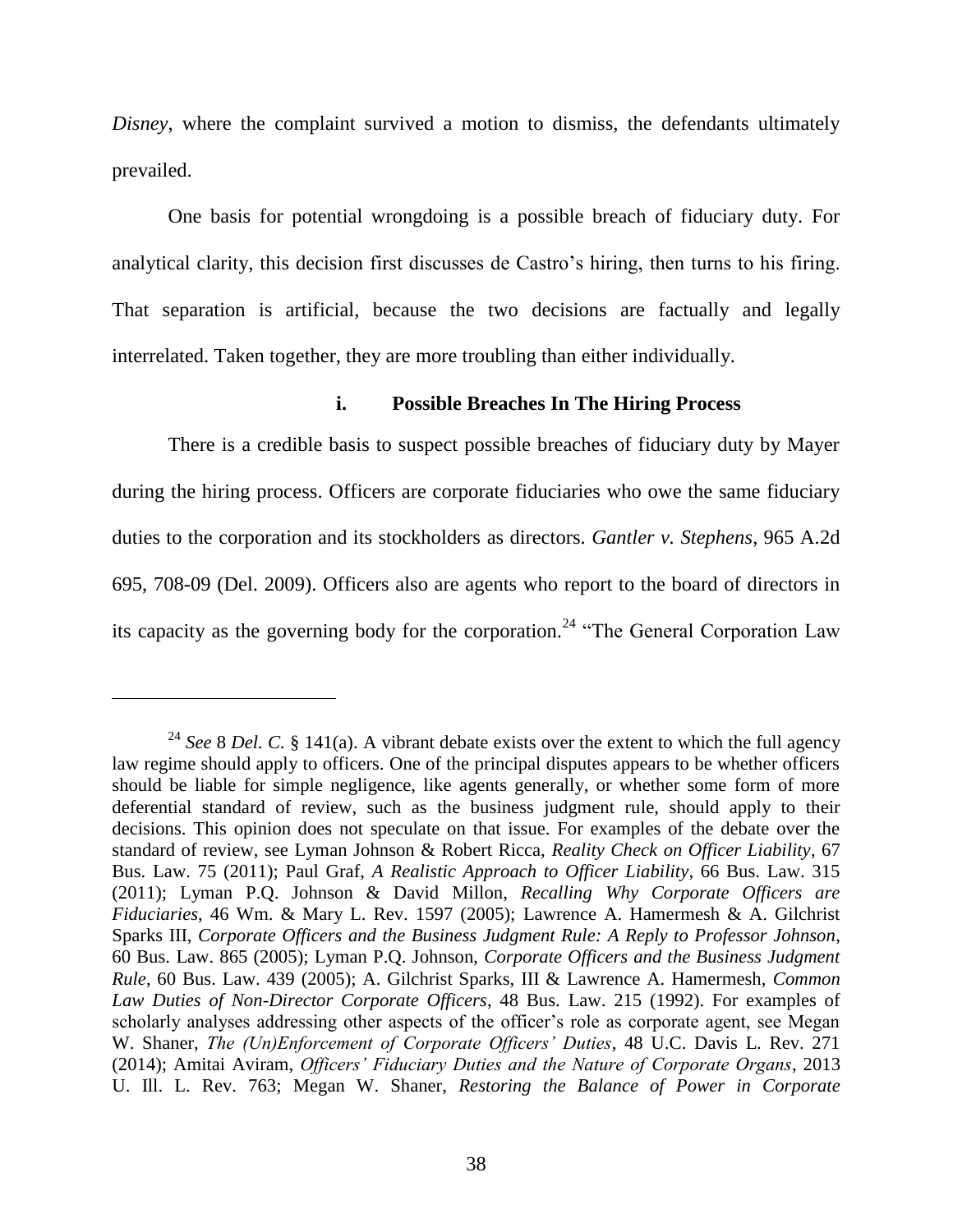of the State of Delaware . . . and the decisions of [the Delaware Supreme] Court have repeatedly recognized the fundamental principle that the management of the business and affairs of a Delaware corporation is entrusted to its directors, who are the duly elected and authorized representatives of the stockholders.<sup> $25$ </sup> Within this relationship, officers have a duty to comply with the board's directives. *See* Restatement (Third) of Agency § 8.09 (2006). Stated in the negative, "[a] chief executive officer  $\dots$  may not act in a manner contrary to the express desires of the board of directors." *Disney IV*, 907 A.2d at 775 n.570. Officers also have a duty to provide the board of directors with the information that the directors need to perform their statutory and fiduciary roles.<sup>26</sup>

*Management: Enforcing an Officer's Duty of Obedience*, 66 Bus. Law. 27 (2010); Donald C. Langevoort, *Agency Law Inside the Corporation: Problems of Candor and Knowledge*, 71 U. Cin. L. Rev. 1187 (2003).

 $\overline{a}$ 

<sup>25</sup> *Paramount Commc'ns Inc. v. QVC Network Inc.*, 637 A.2d 34, 41-42 (Del. 1994); *see,*  e.g., *McMullin v. Beran*, 765 A.2d 910, 916 (Del. 2000) ("One of the fundamental principles of the Delaware General Corporation Law statute is that the business affairs of a corporation are managed by or under the direction of its board of directors."); *Quickturn Design Sys., Inc. v. Shapiro*, 721 A.2d 1281, 1291-92 (Del. 1998) ("One of the most basic tenets of Delaware corporate law is that the board of directors has the ultimate responsibility for managing the business and affairs of a corporation . . . . Section 141(a) . . . confers upon any newly elected board of directors *full* power to manage and direct the business and affairs of a Delaware corporation.‖); *Paramount Commc'ns, Inc. v. Time Inc.*, 571 A.2d 1140, 1154 (Del. 1989) (―Delaware law confers the management of the corporate enterprise to the stockholders' duly elected board representatives.").

<sup>26</sup> *See* Restatement (Third) of Agency § 8.11 (describing agent's duty to provide principal with facts that the agent knows); *see also Kalisman v. Friedman*, 2013 WL 1668205, at \*4 (Del. Ch. Apr. 17, 2013) (discussing director information rights); *Lewis v. Vogelstein*, 699 A.2d 327, 334 (Del. Ch. 1997) (Allen, C.) ("[S]ince the relationship between a principal and agent is fiduciary in character, the agent  $\ldots$  must act not only with candor, but with loyalty."); *cf. Hampshire Gp., Ltd. v. Kuttner*, 2010 WL 2739995, at \*34 (Del. Ch. July 12, 2010) (Strine, V.C.) ("[W]hen a corporate officer is aware of financial misreporting that involves high-level management and that has evaded the corporation's auditors, and nonetheless certifies that he is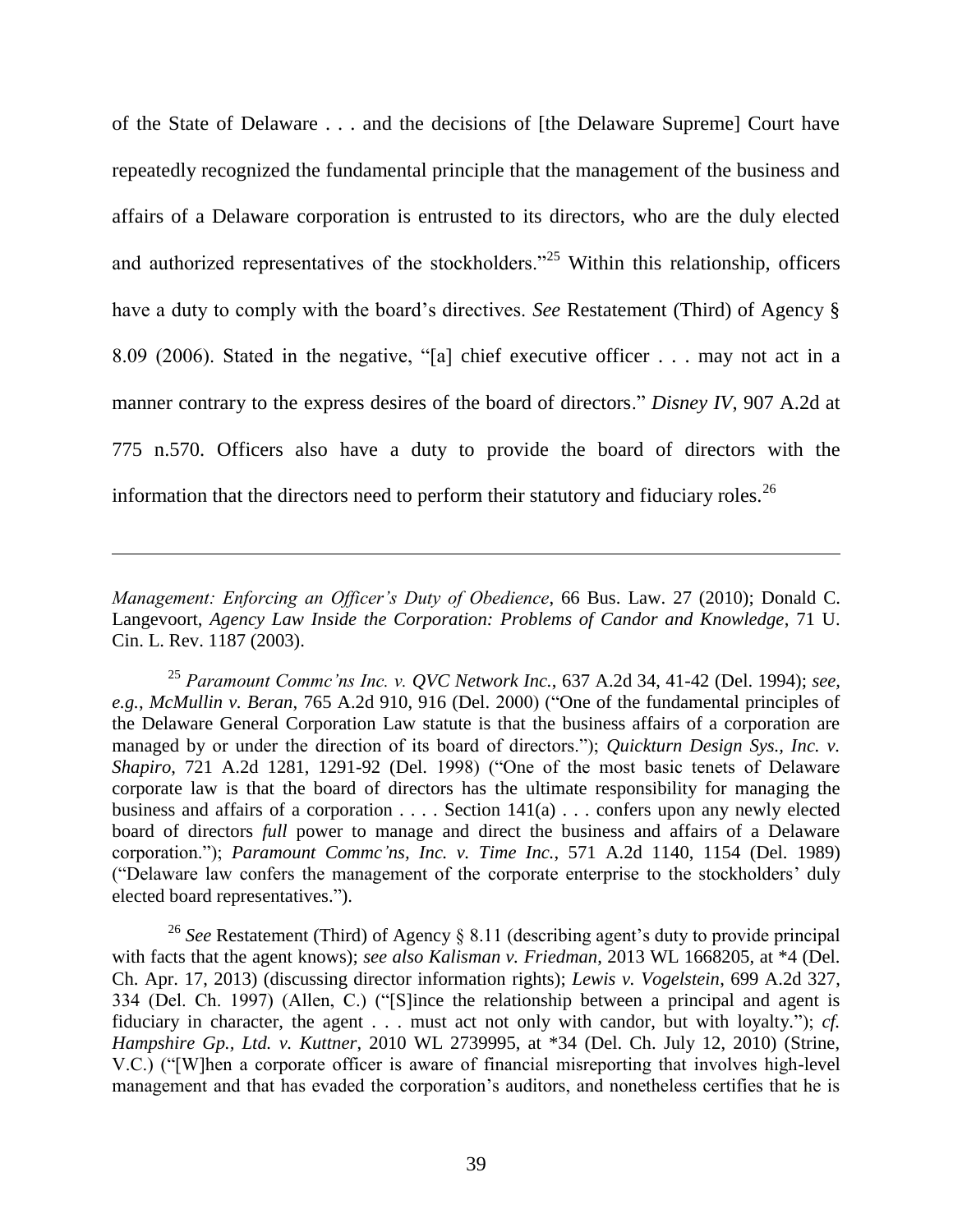There is a credible basis to suspect that Mayer failed to provide material information to the Committee during the early stages of the hiring process, when she cryptically withheld de Castro's name, position, and qualifications while seeking the Committee's blessing for a large compensation package that the Committee's compensation consultant regarded as "generally more than the data supported." JX5 at 2. More seriously, there is a credible basis to suspect that Mayer provided inaccurate information to the Committee about the terms of the Original Offer Letter when asking them to approve a change to de Castro's package, and that the Committee agreed to the change based on the inaccurate information that Mayer provided. The changes effectively doubled the payout on the Incentive RSUs and Options.

It may be that Mayer's conduct did not constitute a breach of fiduciary duty, but it is worthy of investigation. Based on the current record, it is not clear why Mayer did these things, and a range of explanations are possible. She may have made an innocent mistake, and if this case ever proceeds on the merits, it might be shown to be inconsequential. She may have been negligent to some degree. Although it seems

 $\overline{a}$ 

not aware of any material weakness in the company's internal controls, he is making a false statement and failing to bring material information to the board, in breach of his duty of loyalty.‖); *Ryan v. Gifford*, 935 A.2d 258, 272 (Del. Ch. 2007) (holding that complaint stated claim for breach of the duty of loyalty against CFO and vice president who knew about backdating but "kept silent"); *Hoover Indus., Inc. v. Chase*, 1988 WL 73758, at \*2 (Del. Ch. July 13, 1988) (Allen, C.) ("A director does breach his duty of loyalty if he knows the company has been defrauded and does not report what he knows to the board or to an appropriate committee of the board, at the very least when he is involved in the fraud and keeps silent in order to escape detection."). *See generally* Langevoort, *supra*, at 1191-1208 (discussing duty of candor for officers under agency principles and corporate law).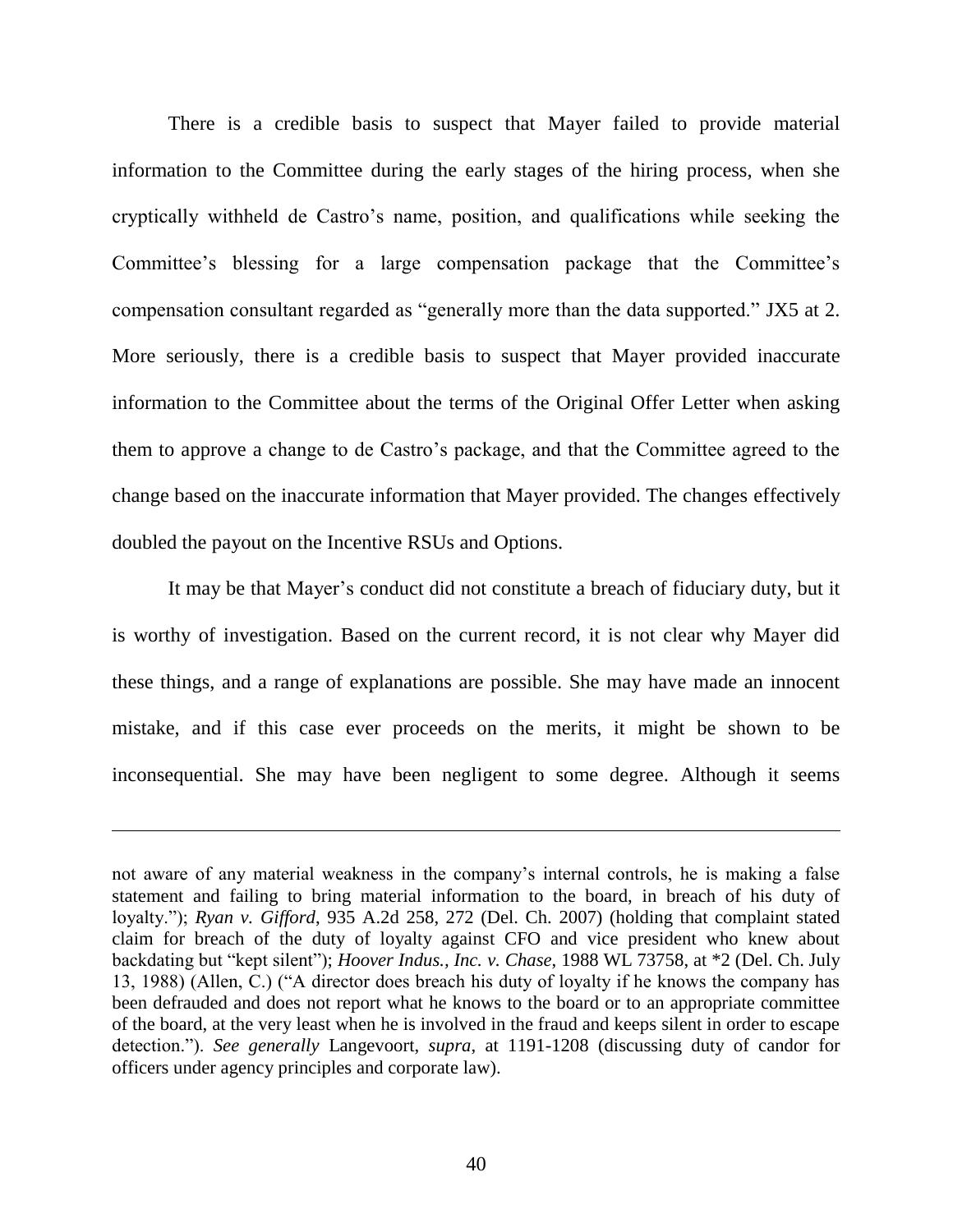unlikely, perhaps she had some improper motive. Amalgamated observes that just as Eisner was negotiating with his friend Ovitz in the *Disney* case, Mayer was negotiating with a colleague from her former employer. At this stage, I am not suggesting, nor inferring, that Mayer intentionally hid information or lied to the Committee. This decision determines only that there is a credible basis for further investigation.

The credible basis becomes stronger, in my view, because of the changes that Mayer made to the Final Offer Letter. The Committee approved the Original Offer Letter, signed off on the elimination of the Specified Percentage for the Incentive RSUs and Options, and reserved its authority to approve any material changes in de Castro's employment agreement. In preparing the Final Offer Letter, Mayer made additional changes to the terms of de Castro's employment that materially increased his potential compensation. Mayer does not appear to have informed the Committee about the changes, and they do not appear to have been authorized by the Committee. Again, based on the current record, it is not clear why Mayer did these things, and the explanation may well be innocent or innocuous. Regardless, further investigation is warranted.

Grounds also exist for investigation into the roles played by the Yahoo directors. At the pleading stage in *Disney III*, Chancellor Chandler held that the directors' lack of involvement in Ovitz' hiring stated a claim for bad faith conduct. There, as here, the corporation's CEO conducted the negotiations. When Eisner eventually briefed Disney's compensation committee, Eisner did not give the directors all of the information he had, only a rough and incomplete summary of the terms of the offer he had made. The committee members also did not receive any "analytical document showing the potential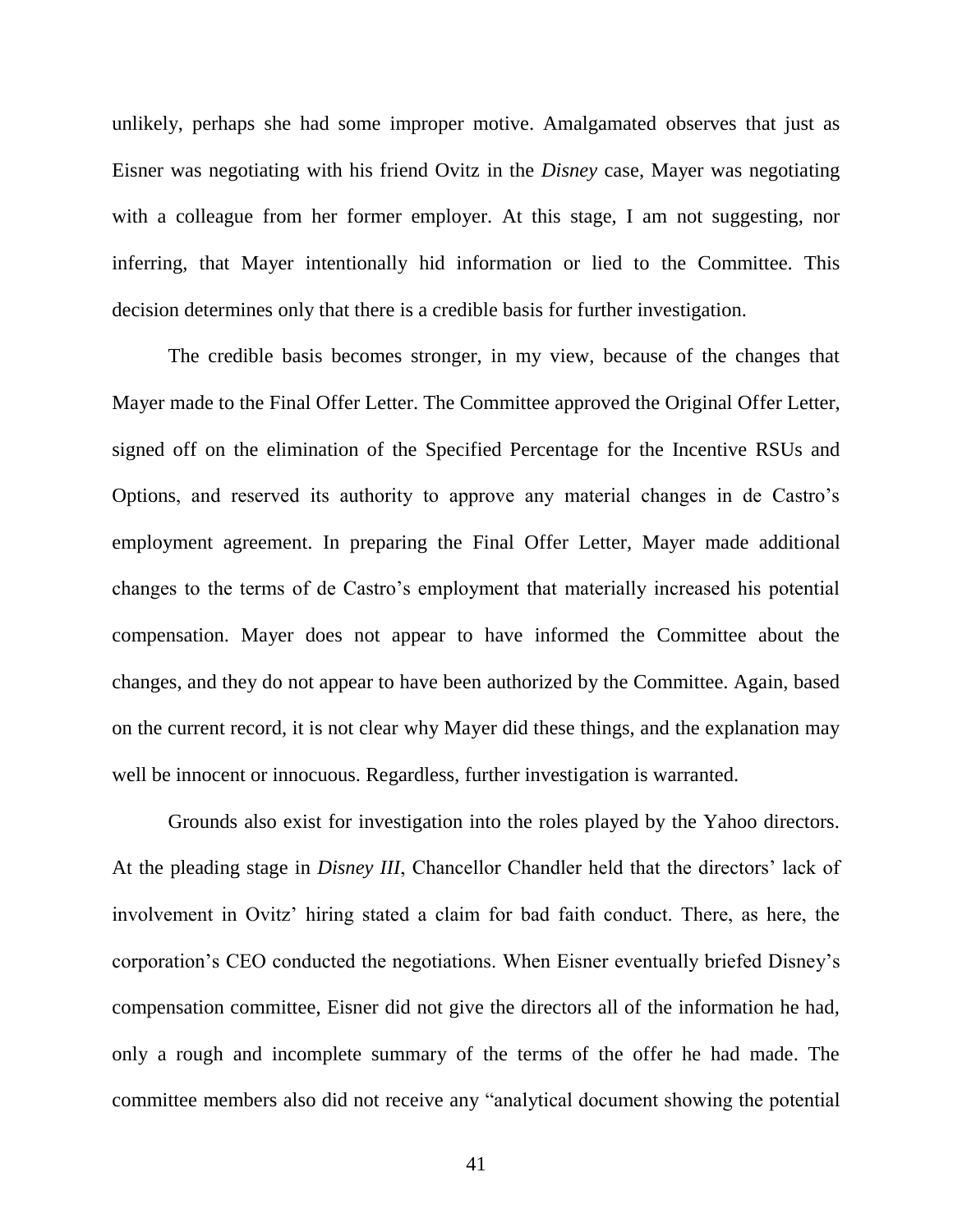payout to Ovitz throughout the contract, or the possible cost of his severance package upon a non-fault termination." 825 A.2d at 280 (formatting omitted). After a short meeting, the compensation committee approved the offer and gave Eisner the authority to finalize the contract if the terms fell within the framework of the summary. The full Disney board then met and appointed Ovitz to the office of President. Two months later, the final employment agreement was executed in a form that "differed significantly" from the terms that the compensation committee had reviewed. *Id.* at 282. When considered together with the allegations regarding Ovitz's subsequent no-fault termination, the Chancellor held that these allegations supported an inference that the directors had acted in an "ostrich-like" manner that fell outside the protection of the business judgment rule. *Id.* at 288. That behavior in turn "suggest[ed] that the defendant directors *consciously and intentionally disregarded their responsibilities, adopting a 'we don't care about the risks'* attitude concerning a material corporate decision." *Id.* at 289. As pled, that supported an inference of bad faith conduct: the "defendant directors *knew* that they were making material decisions without adequate information and without adequate deliberation, and . . . they simply did not care if the decisions caused the corporation and its stockholders to suffer injury or loss." *Id.* 

Based on the current record, the Yahoo directors were more involved in the hiring than the Disney directors were, but the facts still bear a close resemblance to the allegations in *Disney III*. The directors' involvement appears to have been tangential and episodic, and they seem to have accepted Mayer's statements uncritically. A board cannot mindlessly swallow information, particularly in the area of executive compensation: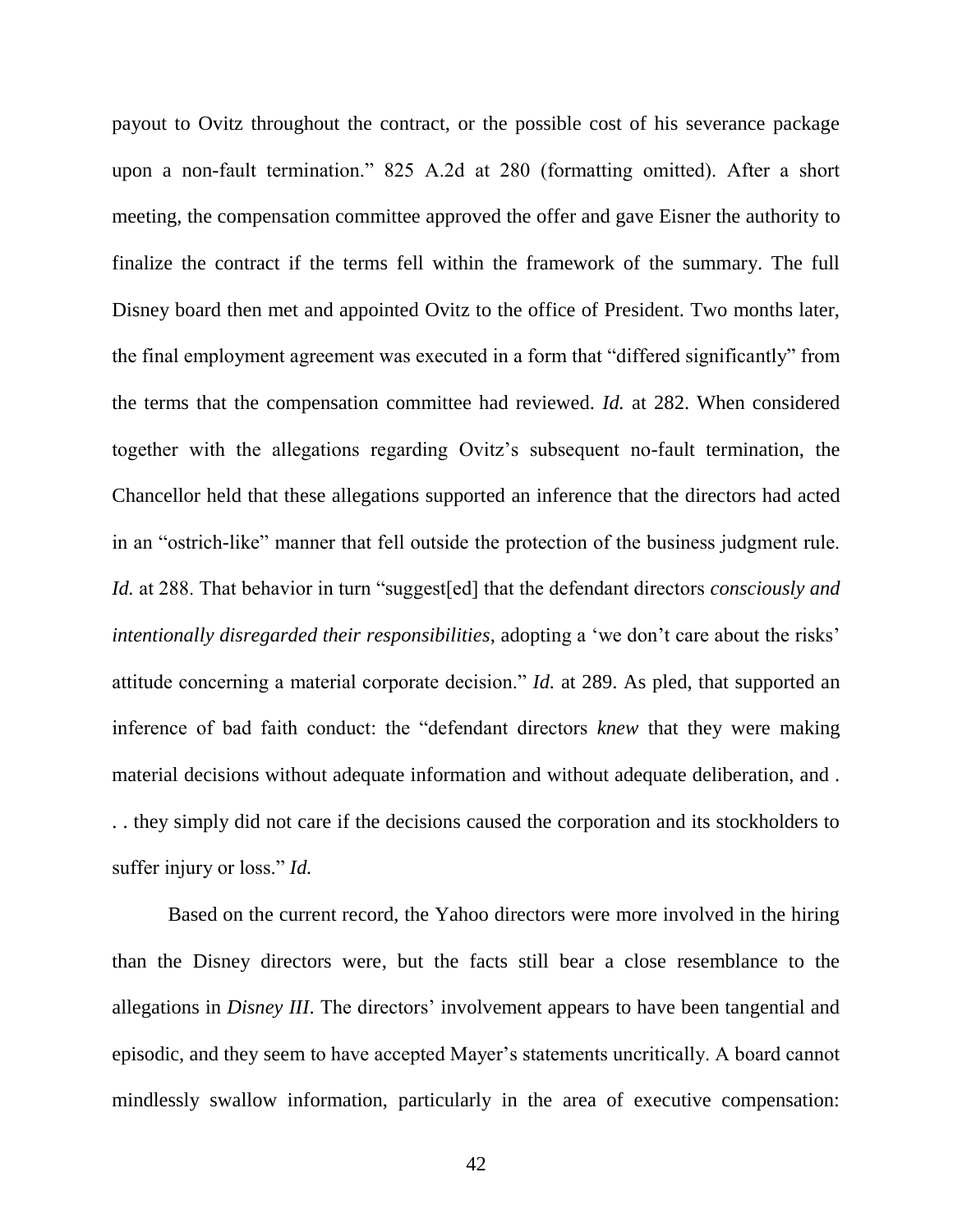―While there may be instances in which a board may act with deference to corporate officers' judgments, executive compensation is not one of those instances. The board must exercise its own business judgment in approving an executive compensation transaction.‖ *Haywood v. Ambase Corp.*, 2005 WL 2130614, at \*6 (Del. Ch. Aug. 22, 2005). Directors who choose not to ask questions take the risk that they may have to provide explanations later, or at least produce explanatory books and records as part of a Section 220 investigation.

This decision does not hold that the Yahoo directors breached their duties. It holds only that compared with the bookends of *Disney I* and *Disney III*, there is a credible basis to investigate possible claims of breach of duty by the Committee and the Board.

#### **ii. Possible Breaches In The Firing Process**

The same is true for de Castro's firing, where there is a credible basis to suspect the possibility of wrongdoing by Mayer, the Committee, and the Board. The issue at this stage turns on why Yahoo's fiduciaries agreed to a without-cause termination when a forcause alternative was potentially available. The same issue troubled the court in *Disney III*. *See* 825 A.2d at 287-88. Mayer decided initially to terminate de Castro and characterize it as "without cause." Despite the financial implications, the Committee did not question Mayer's decision. They do not appear to have asked any questions at all. Instead, they rubberstamped what Mayer had done through a quick email exchange of written consents. The directors did not engage until three weeks later, when the Committee determined to what degree Yahoo had met the performance criteria for option vesting. The Committee did not receive a report about the reasons for de Castro's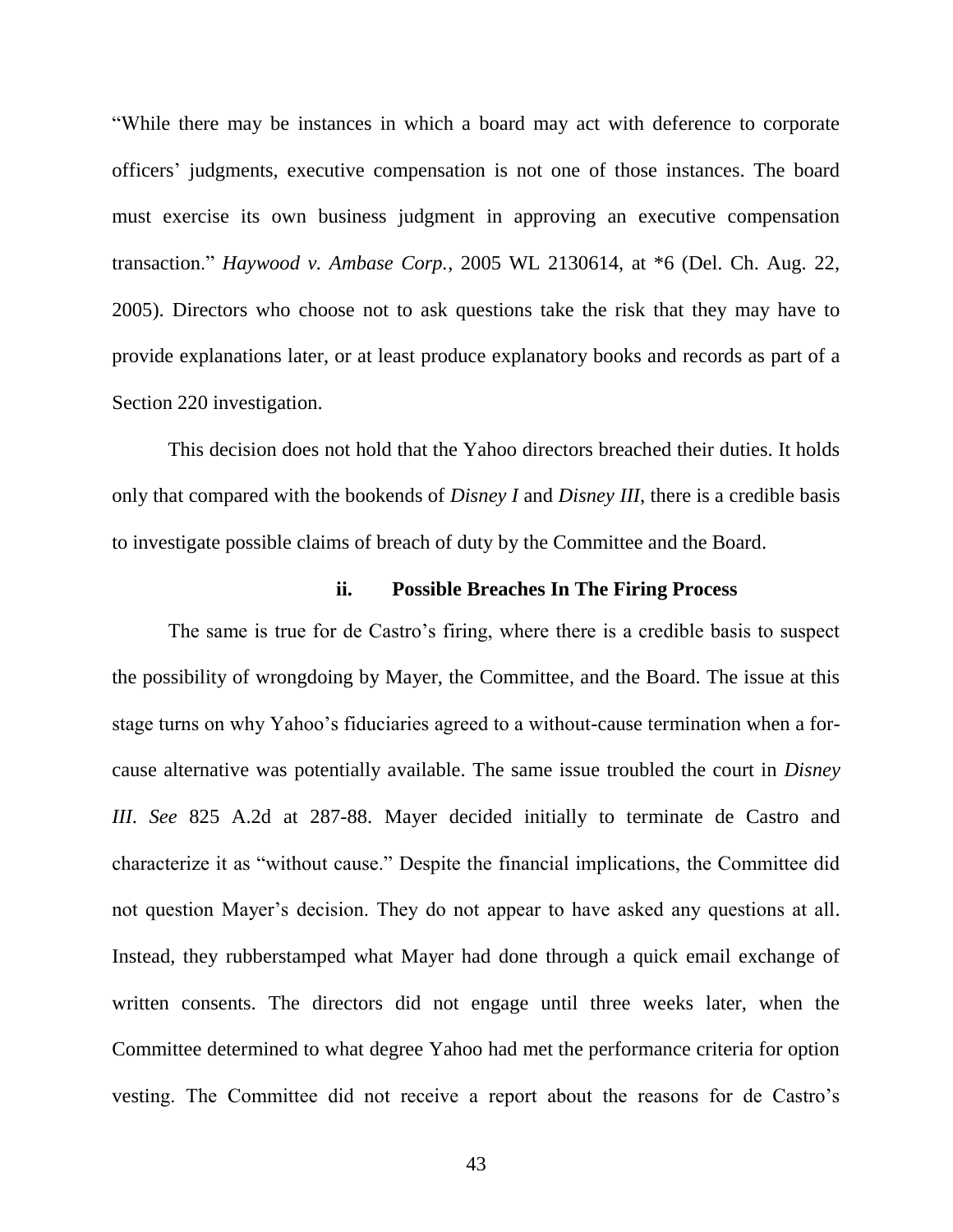termination until three weeks after that, when they decided not to award de Castro a bonus under the Executive Incentive Plan. As in *Disney III*, this suggests ostrich-like conduct warranting further investigation.

#### **b. Possible Waste**

In addition to a credible basis to suspect wrongdoing involving potential breaches of fiduciary duty, there is also reason to suspect waste. "Corporate waste occurs when a corporation is caused to effect a transaction on terms that no person of ordinary, sound business judgment could conclude represent a fair exchange.‖ *Steiner v. Meyerson*, 1995 WL 441999, at \*1 (Del. Ch. July 19, 1995) (Allen, C.).

This is obviously an extreme test, very rarely satisfied by a shareholder plaintiff. The difficulty of this test does not reflect judicial laxity or sympathy, but rather reflects the law's understanding of what rules will help promote wealth creating activity. If courts were permitted more freely to "second guess" the terms of corporate contracts (on for example a "reasonableness" ground) there would be a substantial disincentive created for officers and directors (especially directors who generally receive no incentive compensation) to approve risky transactions. Yet the corporate form, with its limited liability and potential for investor diversification, has great utility in part because these characteristics encourage the assumption of economic risk. The very high hurdle that a shareholder must overcome if he seeks to impose liability on a theory of corporate waste is, thus, in fact a protection of one of the basic utilities that the corporate form offers.

*Id.* 

Despite the difficult standard for waste, Delaware courts have permitted complaints challenging senior executive compensation as waste to survive the pleading stage. For example, Chancellor Chandler held that a stockholder plaintiff had stated a claim for waste involving a \$68 million compensation package for the outgoing CEO of Citigroup, Inc., Charles Prince, "whose failures as CEO were allegedly responsible . . .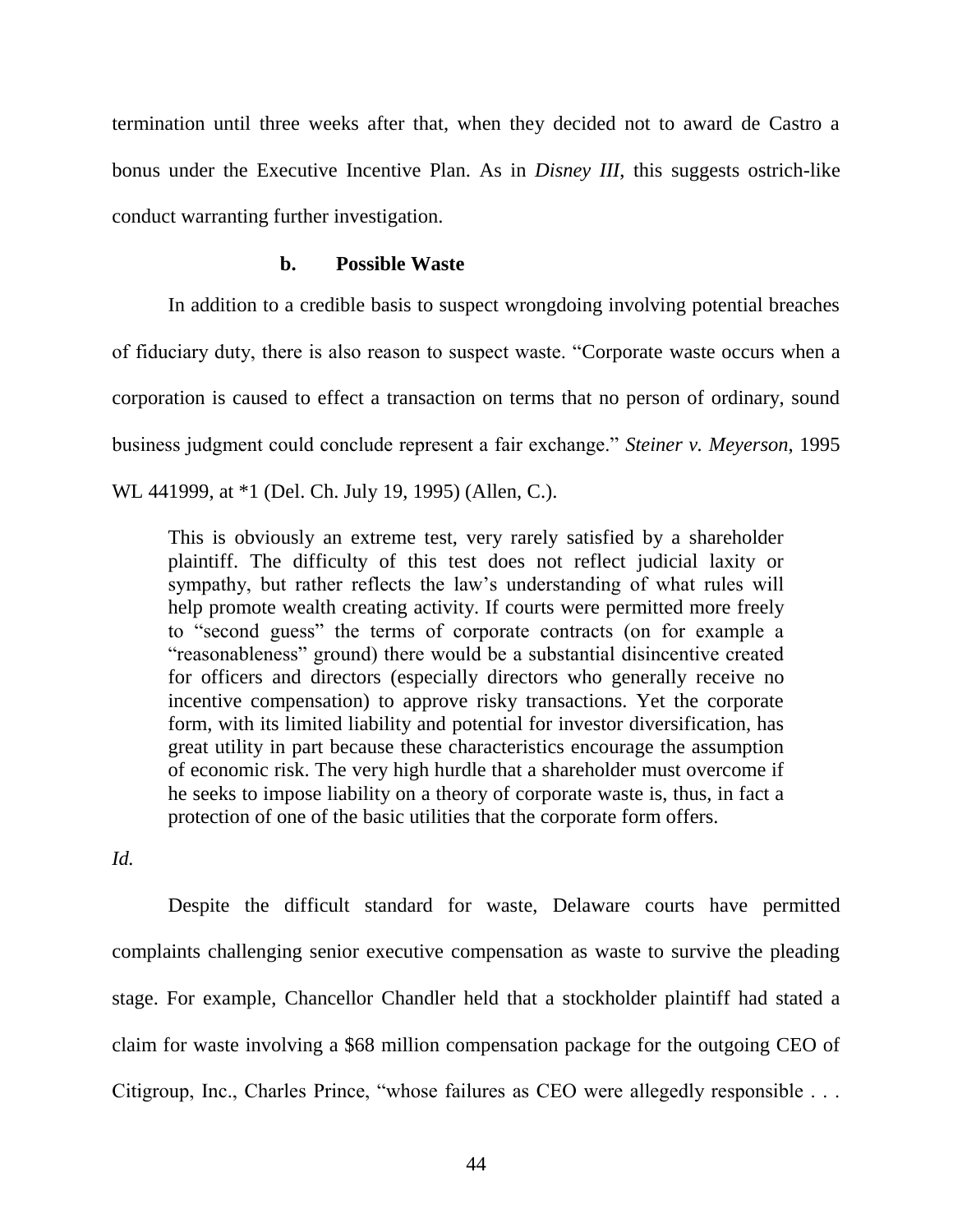for billions of dollars of losses at Citigroup." In re Citigroup Inc. S'holder Deriv. Litig., 964 A.2d 106, 138 (Del. Ch. 2009). The court explained that although directors have discretion when setting executive compensation, "there is an outer limit" to that discretion, "at which point a decision of the directors on executive compensation is so disproportionately large as to be unconscionable and constitute waste." *Id.* (quoting *Disney II*, 746 A.2d at 262-63 & n.56). Chancellor Chandler credited the allegation that Prince's \$68 million severance package was "so one sided" that it met the "admittedly stringent" waste standard. *Id.* at 138-39.

The question for present purposes is whether there is reason to believe that waste may have occurred. There is reason to believe that by making changes to the Final Offer Letter, Mayer increased de Castro's compensation unilaterally, without Committee or Board approval, suggesting waste. There is also reason to believe that de Castro could have been fired for cause, thereby avoiding the payment of any severance. Instead, Mayer decided that the termination would be without cause, and the Committee members went along. On the facts presented, Amalgamated has established a basis for further investigation.

# **2. Exploring Director Disinterestedness And Independence**

Another purpose for using Section 220 is to investigate questions of director disinterestedness and independence.<sup>27</sup> The Delaware Supreme Court has observed that it

<sup>27</sup> *See Rock Solid Gelt Ltd. v. SmartPill Corp.*, 2012 WL 4841602, at \*4 (Del. Ch. Oct. 10, 2012); *La. Mun. Police Empls. Ret. Sys. v. Morgan Stanley & Co. Inc.*, 2011 WL 773316, at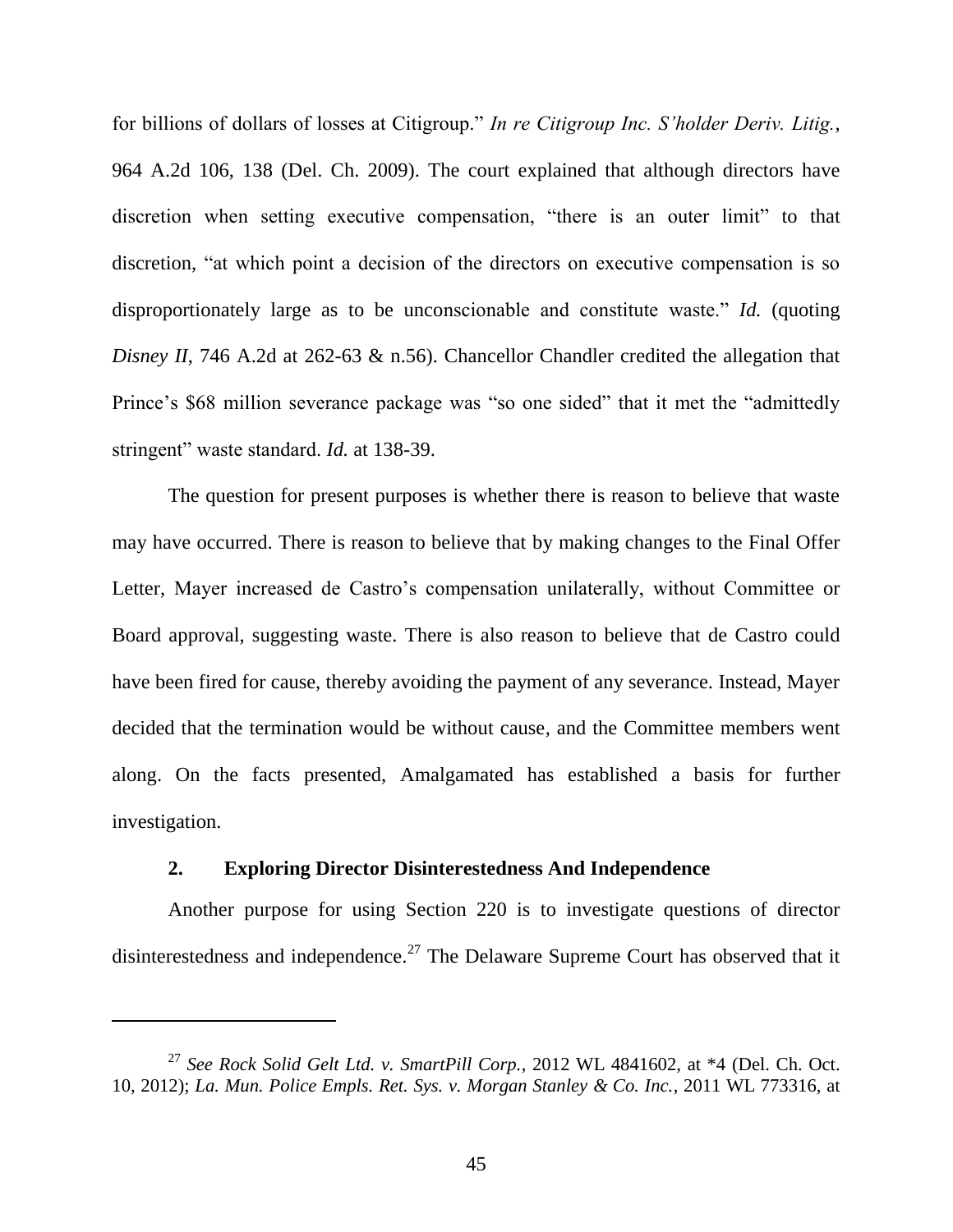is "within [a stockholder's] power to explore these matters" using Section 220. *Beam* ex rel. *Martha Stewart Living Omnimedia, Inc. v. Stewart*, 845 A.2d 1040, 1056 (Del. 2004). The high court observed that appropriate areas for inspection for this purpose could include the company's "process of nominating board members," the degree of management involvement in or influence over the nomination process, and "whether the process incorporated procedural safeguards to ensure directors' independence." *Id.* The high court also posited that a stockholder might use Section 220 to review minutes showing how "the directors handled [management] proposals or conduct in various contexts," which could reveal patterns of behavior. $^{28}$ 

More recently, the Delaware Supreme Court has indicated that a plaintiff could obtain "a file of the disclosure questionnaires for the board" or similar materials that could "provide more detail about the thickness of the relationship[s]" in the boardroom. *Del. Cty. Empls. Ret. Fund v. Sanchez*, 124 A.3d 1017, 1024 (Del. 2015). At the same time, the Delaware Supreme Court candidly observed that Section 220 likely has "limited utility" for purposes of uncovering this type of information. $^{29}$ 

 $\overline{a}$ 

<sup>\*7 (</sup>Del. Ch. Mar. 4, 2011); *Haywood v. Ambase Corp.*, 2005 WL 2130614, at \*6 (Del. Ch. Aug. 22, 2005); *Amalgamated Bank v. UICI*, 2005 WL 1377432, at \*3 (Del. Ch. June 2, 2005); *Grimes v. DSC Commc'ns Corp.*, 724 A.2d 561, 566 (Del. Ch. 1998).

<sup>28</sup> *Id.*; *see also Grimes v. Donald*, 673 A.2d 1207, 1216 n.11 (Del. 1996) (noting that Section 220 may be used to obtain information to support arguments regarding demand futility); *Rales v. Blasband*, 634 A.2d 927, 934 n.10 (Del. 1993) (same).

<sup>29</sup> *Id.*; *accord Harbor Fin. P'rs v. Huizenga*, 751 A.2d 879, 889 n.32 (Del. Ch. 1999) (Strine, V.C.) (noting that there were limits to the extent to which a plaintiff could use books and records to explore a relationship between a director and an interested party before filing and that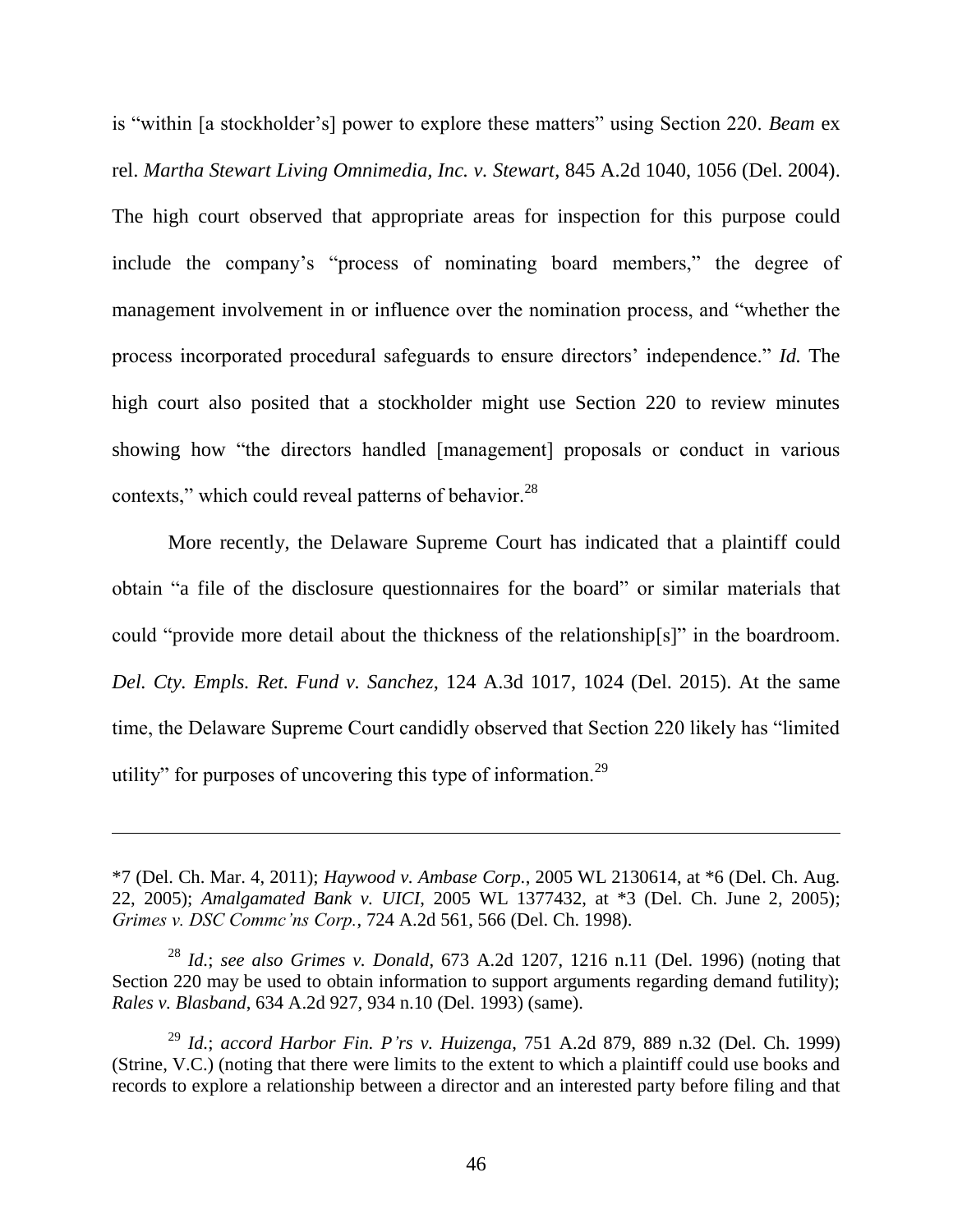In this case, Amalgamated identified a proper purpose in seeking to obtain books and records for the purpose of investigating questions of director disinterestedness and independence.

#### **3. Exculpation As A Means Of Cutting Off Otherwise Proper Purposes**

In a recent decision, this court held that a stockholder who sought books and records for the purpose of bringing a derivative action for breach of fiduciary duty lacked a proper purpose for conducting an inspection where the corporation had an exculpatory provision and the stockholder had not identified a credible basis for believing that that the directors had engaged in non-exculpated conduct. *Se. Pa. Transp. Auth. v. Abbvie, Inc.*, 2015 WL 1753033, at \*14 (Del. Ch. Apr. 15, 2015), *aff'd*, 2016 WL 235217 (Del. Jan. 20, 2016) (ORDER). Yahoo has an exculpatory provision. Relying on *Abbvie*, Yahoo argues that Amalgamated lacks a proper purpose and that the inspection should be denied.

The *Abbvie* decision and this case are distinguishable on their facts. First, the evidence of possible wrongdoing in *Abbvie* was flimsy at best: the directors had agreed to pay a termination fee to an acquirer if an inversion transaction failed to go through. 2015 WL 1753033, at \*14. The potential for regulatory problems was a known risk, the parties

<sup>&</sup>quot;one wonders how a plaintiff could use tools such as 8 *Del. C.* § 220 or public filings to generate such facts"); J. Travis Laster & K. Tyler O'Connell, *Directors' Social and Business Relationships in the Pre-Suit Demand Contest*, 8 No. 1 M & A Law. 20 (May 2004) ("The [*Beam*] Court reiterated its often-repeated suggestion that stockholder plaintiffs inspect corporate books and records before filing, however, this admonition rings somewhat hollow in this case. Would-be plaintiffs might reasonably ask, exactly what proof of exceedingly close friendship among directors are they likely to find?").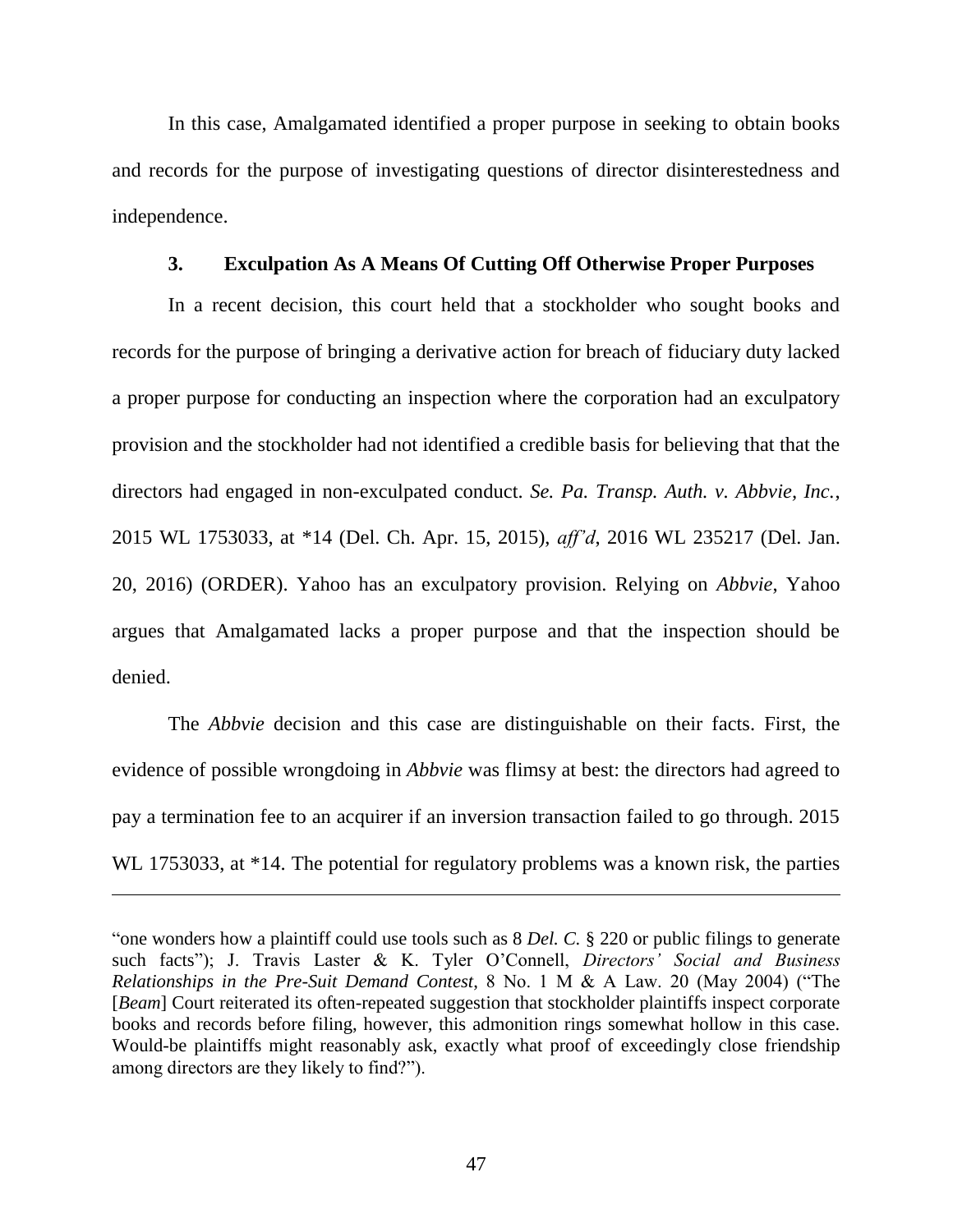to the transaction bargained over it, and the board approved a merger agreement that provided for the termination fee. *Id.* at \*14-15. The grounds for concern regarding the hiring and firing of de Castro are much stronger.

Second, the *Abbvie* decision noted that there were a variety of purposes for which a stockholder could use books and records, but concluded "from the Plaintiffs' statements at oral argument . . . that both Plaintiffs seek an investigation to aid in future derivative litigation" and that "litigation is the sole motivation for the Plaintiffs' investigations." 2015 WL 1753033, at \*12. Amalgamated has not similarly limited its potential uses of the fruits of its investigation. The Delaware Supreme Court has stated that

[s]tockholders may use information about corporate mismanagement, waste or wrongdoing in several ways. For example, they may institute derivative litigation; seek an audience with the board of directors to discuss proposed reform or, failing in that, they may prepare a stockholder resolution for the next annual meeting, or mount a proxy fight to elect directors.

*Seinfeld*, 909 A.2d at 119-20 (quotation marks and alterations omitted); *accord Saito v. McKesson HBOC, Inc.*, 806 A.2d 113, 117 (Del. 2002). Exculpation is not an impediment to the potential use of information obtained pursuant to Section 220 for taking action other than filing a lawsuit.

Third, given the meager showing of potential wrongdoing by the plaintiffs in *Abbvie*, the court understandably concluded that there was no basis to suspect the possibility of misconduct that might support a non-exculpated claim. That is not the case here. The claim that survived a motion to dismiss in *Disney III* was that the directors had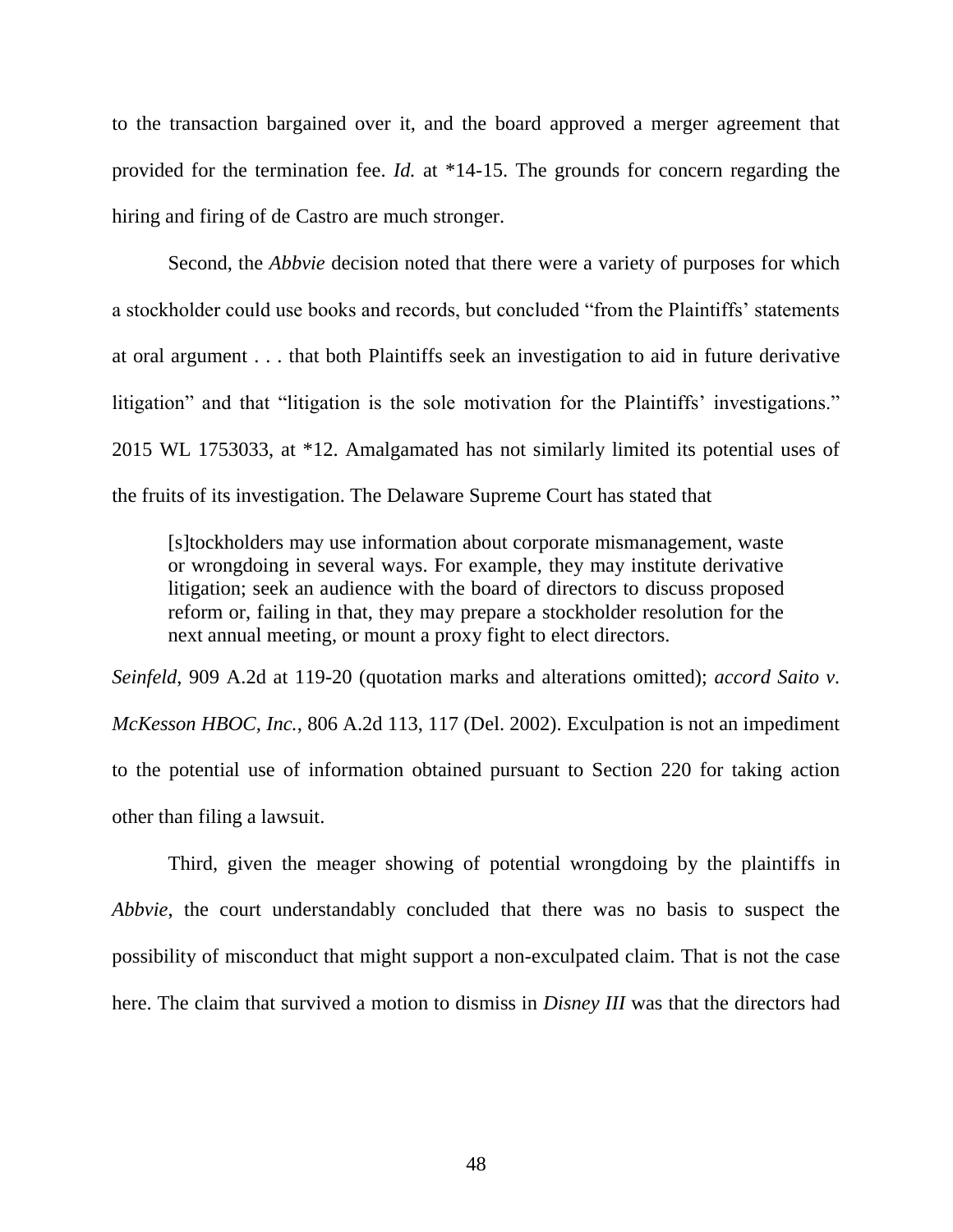not acted in good faith, which is an aspect of the duty of loyalty and hence not subject to exculpation.<sup>30</sup> The waste claim also could fall outside the exculpatory provision. Waste traditionally has been viewed as a separate cause of action, but it also can be understood as a means of proving bad faith conduct. *See Sample v. Morgan*, 914 A.2d 647, 670 (Del. Ch. 2007) (Strine, V.C.) (characterizing waste as a transaction "so one-sided as to create an inference that no person *acting in a good faith pursuit* of the corporation's interests could have approved the terms" (emphasis added)).

I have doubts that Amalgamated will be able to pursue and prevail on a nonexculpated claim against Yahoo's outside directors. My skepticism rests on a combination of confidence in what the record will show about the directors' oversight, knowledge of the significant protections disinterested and independent directors enjoy, and familiarity with the difficulties involved in litigation. The question now, however, is not whether Amalgamated will prevail. Nor is the question even whether it is reasonably conceivable that Amalgamated could prevail. The inquiry is whether Amalgamated has established a credible basis from which the Court of Chancery can infer there is possible mismanagement that would warrant further investigation. *Seinfeld*, 909 A.2d at 123. On

 $30$  *See* 8 *Del.* C. § 102(b)(7)(ii) (excluding "acts or omissions not in good faith or which involve intentional misconduct or a knowing violation of law"); *Disney III*, 825 A.2d at 290 (―[P]laintiffs' allegations support claims that fall *outside* the liability waiver provided under Disney's certificate of incorporation."); *see also Stone* ex rel. *AmSouth Bancorporation v. Ritter*, 911 A.2d 362, 369-70 (Del. 2006) ("The failure to act in good faith may result in liability because the requirement to act in good faith is a subsidiary element, *i.e.*, a condition, of the fundamental duty of loyalty." (quotation marks and alterations omitted)).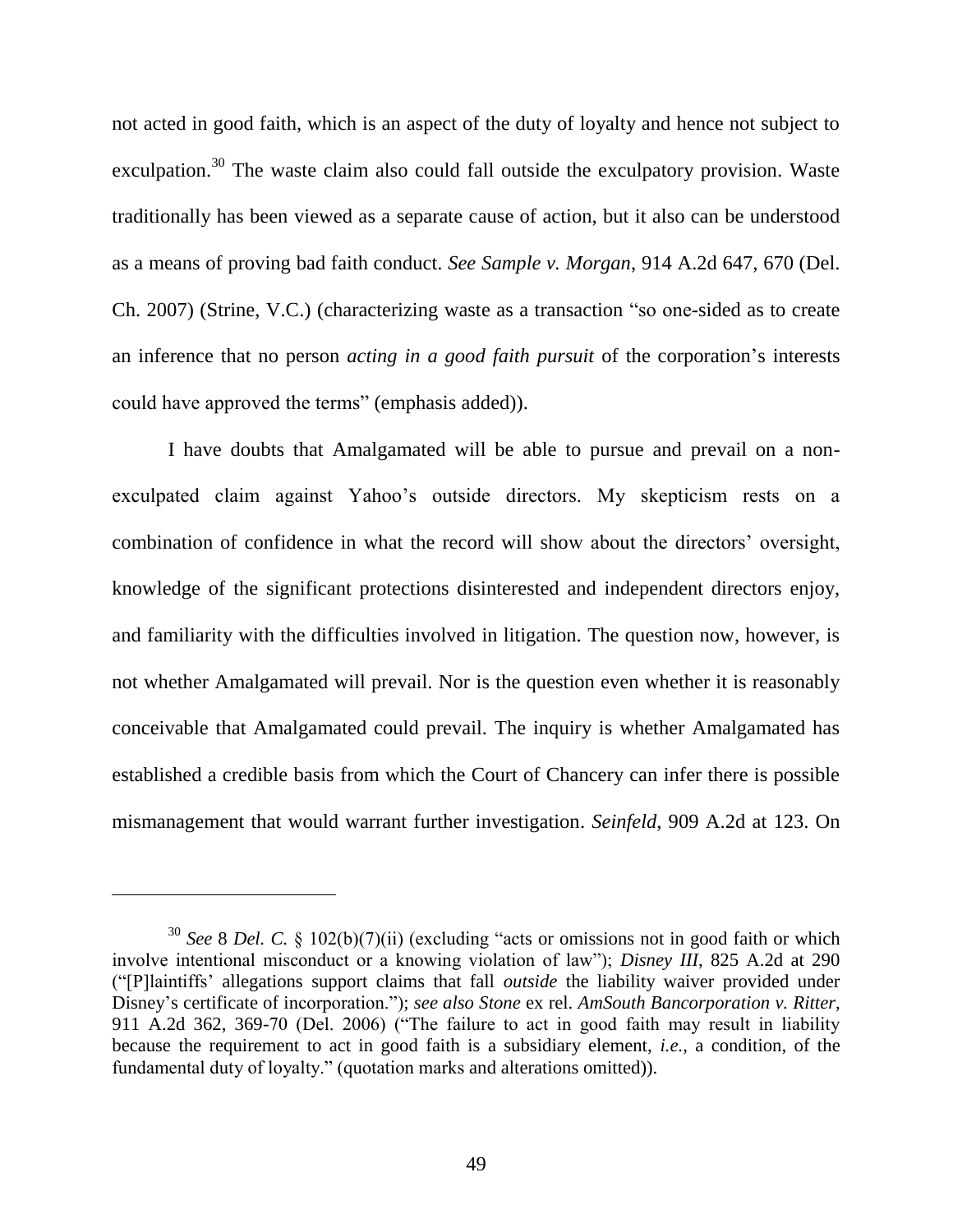the facts, I do not believe that the potential for directors to rely on exculpation if and when a case is filed on the merits warrants foreclosing an inspection now.

There is also the possibility of a claim against Mayer in her capacity as an officer. Section  $102(b)(7)$  does not authorize exculpation for officers.<sup>31</sup> In *Abbvie*, the court recognized this possibility but observed that the plaintiffs had "failed to meet their burden to show a credible basis from which the Court can infer any corporate wrongdoing on the part of AbbVie's non-exculpated officers." 2015 WL 1753033, at \*13 n.108. In this case, there is evidence supporting potential misconduct by Mayer in her capacity as an officer, including when providing information to the Board, making changes to the Final Offer Letter, and deciding on a without-cause termination for de Castro. A suit solely against Mayer would face legal hurdles, but the exculpatory provision is not one of them. It would be premature on the facts presented to allow Yahoo to rely on its exculpatory provision to foreclose Amalgamated from investigating further.

## **C. The Scope Of The Inspection**

 $\overline{a}$ 

Because Amalgamated has satisfied the prerequisites for conducting an inspection, this court's task is to determine its scope. "[I]t is the responsibility of the trial court to tailor the inspection to the stockholder's stated purpose." *Sec. First Corp. v. U.S. Die Casting & Dev. Co.*, 687 A.2d 563, 569 (Del. 1997).

 $31$  8 *Del. C.* § 102(b)(7) (authorizing "a provision eliminating or limiting the personal liability of a director to the corporation or its stockholders for monetary damages for breach of fiduciary duty as a director"); *Gantler v. Stephens*, 965 A.2d 695, 709 n.37 (Del. 2009) (―Although legislatively possible, there currently is no statutory provision authorizing comparable exculpation of corporate officers.").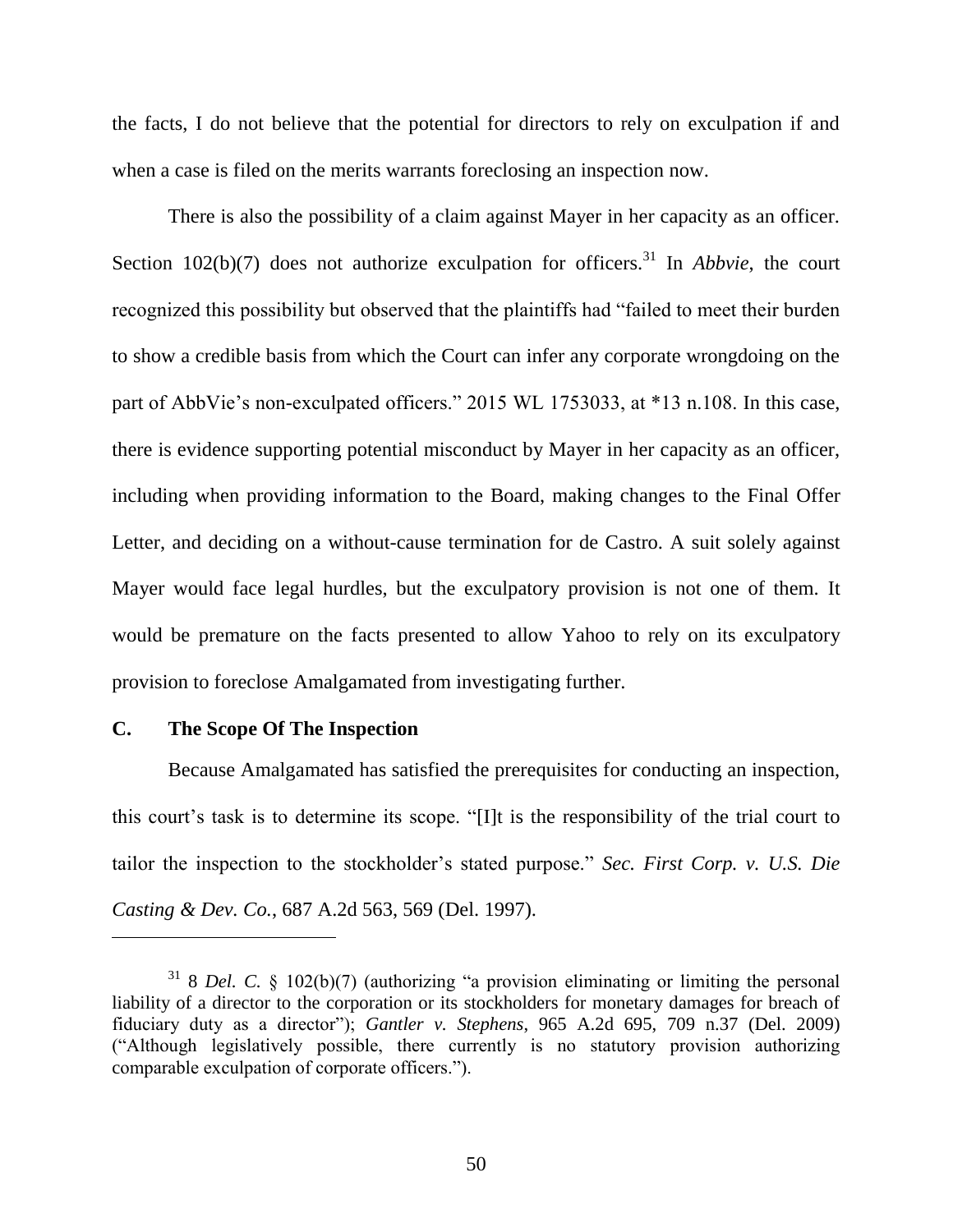―[T]he burden of proof is always on the party seeking inspection to establish that each category of the books and records requested is essential and sufficient to [the party's] stated purpose.<sup>32</sup> In Delaware decisions framing the standard, the adjective "necessary" sometimes replaces "essential."<sup>33</sup> Usually, however, Delaware cases use both, $34$  thereby demonstrating fealty to "the law's hoary tradition of deploying joint terms, such as 'indemnify and hold harmless,' where technically one term would suffice."35

 $\overline{a}$ 

<sup>33</sup> *See, e.g.*, *Norfolk Cty. Ret. Sys. v. Jos. A. Bank Clothiers, Inc.*, 2009 WL 353746, at \*5 (Del. Ch. Feb. 12, 2009) ( $\degree$ I must examine . . . the scope of the documents necessary and sufficient to address any proper purpose."); *Dobler v. Montgomery Cellular Hldg. Co.*, 2001 WL 1334182, at  $*7$  n.28 (Del. Ch. Oct. 19, 2001) ("The Court is required to evaluate, under the circumstances, whether the sought after document is necessary for the proper purposes of the shareholders."). At least one decision uses another synonym, "required." *Carapico v. Phila. Stock Exch., Inc.*, 791 A.2d 787, 793 (Del. Ch. 2000) (describing the test as whether the requested documents are "reasonably required to satisfy the purpose of the demand").

<sup>34</sup> *See, e.g.*, *Wal-Mart Stores, Inc. v. Ind. Elec. Workers Pension Tr. Fund IBEW*, 95 A.3d 1264, 1271 (Del. 2014) (noting that appellants did not dispute that the operative standard for a Section 220 action was whether the documents were "necessary and essential"); *Saito*, 806 A.2d at 116 ("The scope of a stockholder's inspection . . . is limited to those books and records that are necessary and essential to accomplish the stated, proper purpose."); *BBC Acq. Corp. v. Durr-Fillauer Med., Inc.*, 623 A.2d 85, 88 (Del. Ch. 1992) (stating standard as whether documents are "necessary, essential, and sufficient for the shareholders' purpose").

<sup>35</sup> *Quadrant Structured Prods. Co. v. Vertin*, 106 A.3d 992, 1024-25 (Del. 2013) (certifying question to New York Court of Appeals; attaching exhibit quoting trial court report provided in response to similar question posed by Delaware Supreme Court as part of its

<sup>32</sup> *Thomas & Betts Corp. v. Leviton Mfg. Co.*, 681 A.2d 1026, 1035 (Del. 1996); *accord Espinoza v. Hewlett-Packard Co.*, 32 A.3d 365, 371 (Del. 2011) ("A shareholder . . . [must] show that the specific books and records he seeks to inspect are essential to the accomplishment of the stockholder's articulated purpose for the inspection." (quotation marks and alterations omitted)); *id.* at 367 ("We affirm . . . on the alternative ground that [the plaintiff] has not shown that the Covington Report is essential to his stated purpose."); *id.* at 371-72 (elaborating on what it means for a document to be "essential").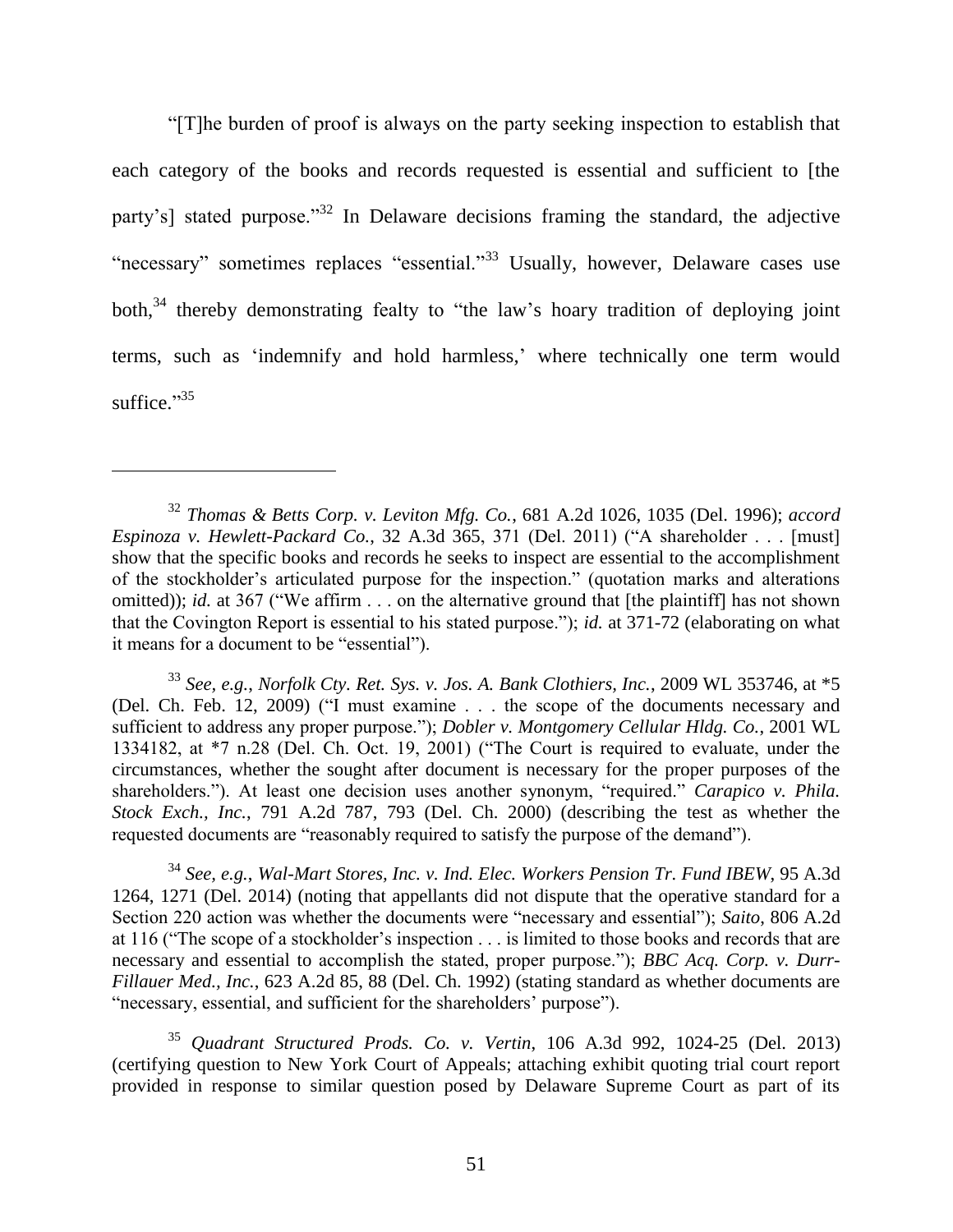Subtle connotations aside, the terms "necessary" and "essential" are functionally synonymous for purposes of Section 220. *Sanders v. Ohmite Hldgs., LLC*, 17 A.3d 1186, 1194 n.2 (Del. Ch. 2011). The plaintiff can obtain books and records that "address the ‗crux of the shareholder's purpose' and if that information ‗is unavailable from another source.'‖ *Wal-Mart*, 95 A.3d at 1271 (quoting *Espinoza*, 32 A.3d at 371-72).

To reinforce the foundation of indispensability (however framed), the operative standard trowels a layer of sufficiency ("essential and sufficient"). *Thomas & Betts*, 681 A.2d at 1035. The inspection should stop at the quantum of information that the court deems "sufficient" to accomplish the plaintiff's stated purpose. *Id*. If the books and records are not "essential" for the stockholder's purpose, then the stockholder already has "sufficient" information and the inspection can be denied as seeking materials beyond what is "needed to perform the task." *Carapico*, 791 A.2d at 793 (quoting *BBC Acq.*, 623 A.2d at 88). Stated conversely, if the stockholder already has "sufficient" information from other sources or as a result of other books and records requests, then the inspection

 $\overline{a}$ 

remand), *certified question answered*, 16 N.E.3d 1165 (N.Y. 2014); *see Majkowski v. Am. Imaging Mgmt. Servs., LLC, 913 A.2d 572, 588 (Del. Ch. 2006) (Strine, V.C.) (declining to give* separate meaning to the phrase "hold harmless"; noting that "[t]he terms 'indemnify' and 'hold harmless' have a long history of joint use throughout the lexicon of Anglo–American legal practice"). *See generally* Bryan A. Garner, The Redbook: A Manual on Legal Style § 11.2 at 224 (3d ed. 2013) ("The doublet and triplet phrasing common in Middle English still survives in legal writing, especially contracts, wills, and trusts. That's probably the worst possible soil for it to grow in because those who interpret legal writing are impelled to strain for distinctions so that no word is rendered surplusage. Yet that is exactly all but one word . . . is [in these phrases].").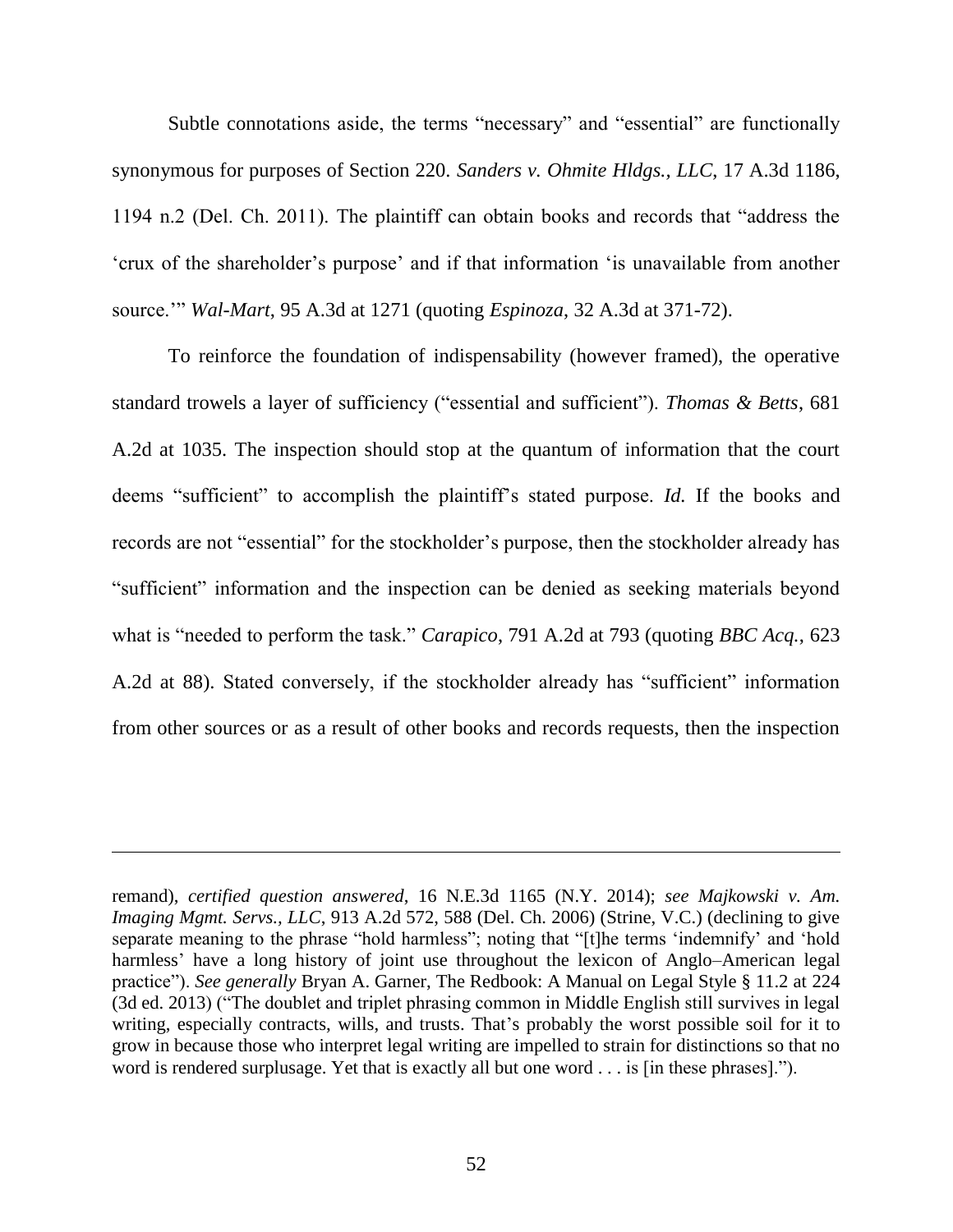can be curtailed because the additional materials are not "essential."<sup>36</sup> Whether documents meet the test is "fact specific and will necessarily depend on the context in which the shareholder's inspection demand arises." *Wal-Mart*, 95 A.3d at 1283 (quotation marks omitted).

# **1. Books and Records Related To De Castro's Hiring**

The first request in the Demand seeks "[a]ll Yahoo books and records relating to Mr. de Castro's compensation (including salary, bonus, stock options, severance payments, RSUs, and all other compensation outlined in the [Final] Offer Letter)." JX 35 at 3. The first request defines this category as "including" ten subcategories:

(a) any metrics utilized to set Mr. de Castro's compensation;

 $\overline{a}$ 

- (b) any comparison(s) of Mr. de Castro's compensation to the compensation of other past or present executive officers of Yahoo;
- (c) any comparison(s) of Mr. de Castro's compensation to the compensation of COOs or other executive officers at publicly-traded companies other than Yahoo;
- (d) minutes of any meetings involving any discussion of any compensation plan, including the 1995 Stock Plan (as defined in the [Final] Offer Letter), pursuant to which Mr. de Castro has received or will receive compensation;

<sup>36</sup> *See, e.g.*, *Marathon P'rs, L.P. v. M&F Worldwide Corp.*, 2004 WL 1728604, at \*8 (Del. Ch. July 30, 2004) (denying inspection for valuation purposes because plaintiff "presented no evidence showing that the publicly available information is insufficient to value its publicly traded shares‖); *Radwick Pty. Ltd. v. Med., Inc.*, 1984 WL 8264, at \*3 (Del. Ch. Nov. 7, 1984) ("In deciding the extent of the stockholder's inspection rights, the Court should consider  $\dots$  the information previously provided by the company ...."); R. Franklin Balotti & Jesse A. Finkelstein, 1 *The Delaware Law of Corporations and Business Organizations* § 7.47, at 7-102.4  $(3d$  ed. Supp. 2011) ( $\text{``In determining whether to permit inspection (or the scope of any})$ inspection), the court may examine the extent to which the corporation has previously furnished information (by public disclosure or otherwise) to stockholders.").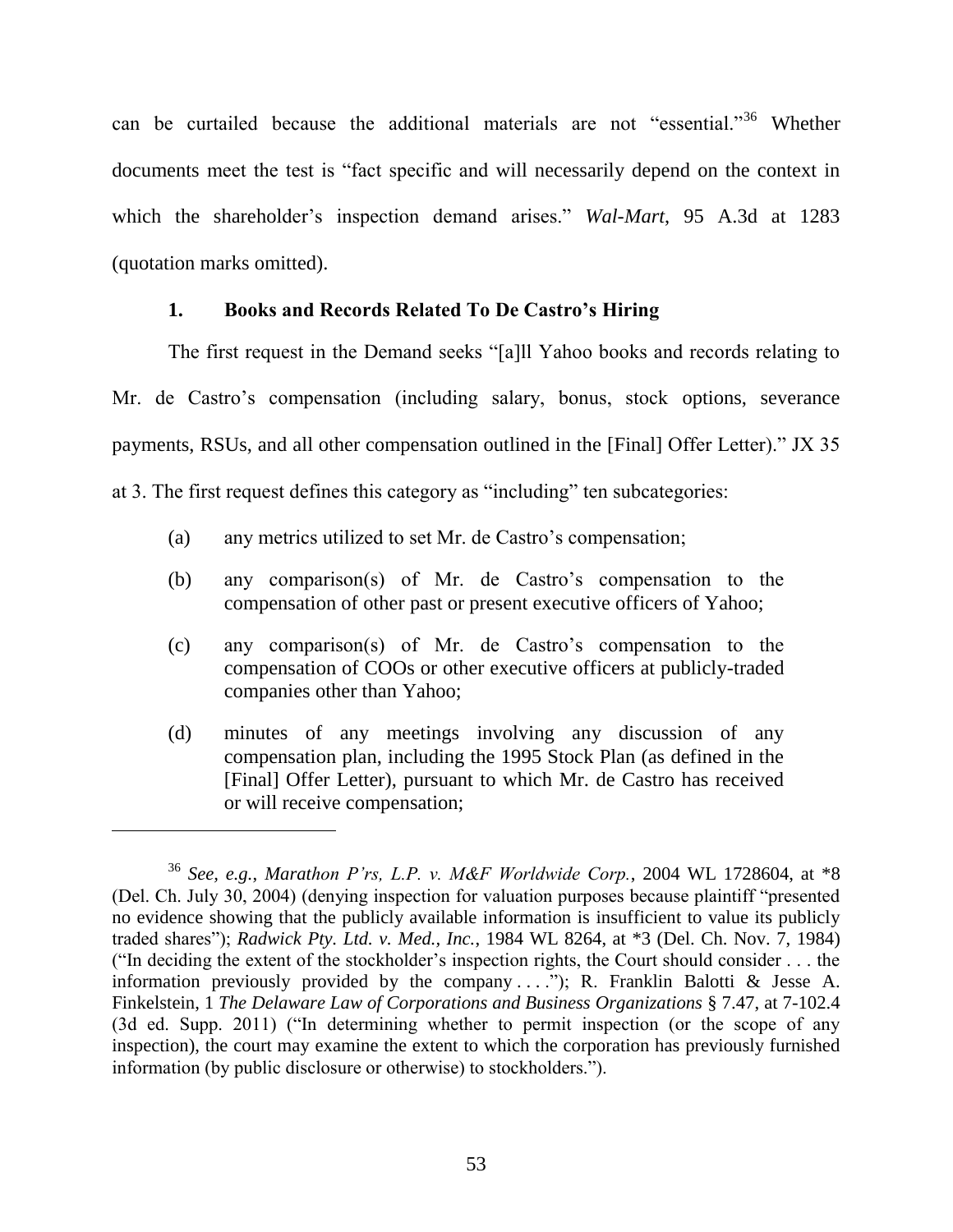- (e) any policies and procedures applicable to the setting of Mr. de Castro's compensation, including any policies and procedures relating to the setting of compensation for executive officers of Yahoo;
- (f) any Board minutes and presentations relating to Mr. de Castro's compensation;
- (g) any Compensation Committee minutes and presentations relating to Mr. de Castro's compensation;
- (h) any expert's or consultant's reports or opinions concerning Mr. de Castro's compensation;
- (i) all drafts of the [Final] Offer Letter; and
- (j) documents reflecting the amounts and conditions of Mr. de Castro's post-employment payments or compensation.

*Id.* at 3-4.

If this case was a plenary action where the complaint had survived a motion to dismiss, and if the plaintiff had framed these demands as requests for production of documents pursuant to Rule 34, then Yahoo would be obligated to produce all responsive documents in its possession, custody, and control. *See* Ct. Ch. R. 34. If Yahoo wished to limit the scope of its production, the burden would lie with Yahoo to identify reasonable limitations and, if necessary, obtain an order from the court. *See* Ct. Ch. R. 26 (b)(1) & (c).

A Section 220 inspection, however, is not the equivalent of discovery in a plenary action. "The two procedures are not the same and should not be confused." *Sec. First*, 687 A.2d at 570. Unlike in plenary discovery, where the responding party bears the burden of limiting its scope, the burden in a Section 220 proceeding is on the party seeking production. *See Thomas & Betts*, 681 A.2d at 1035. Moreover, the court must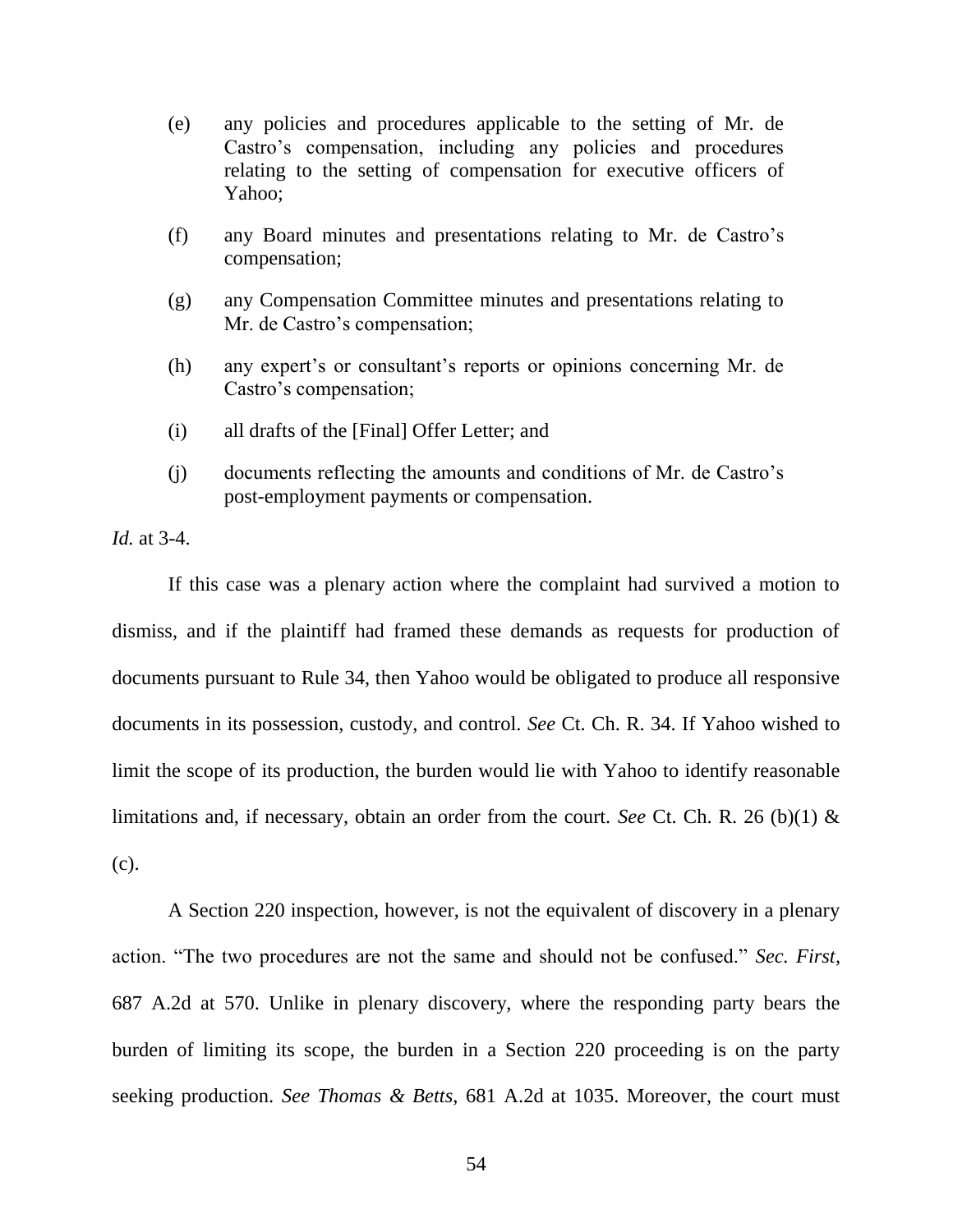tailor the production order to balance the interests of the stockholder and the corporation.

*See Sec. First*, 687 A.2d at 569. As the Delaware Supreme Court has explained,

[Section 220] does not open the door to the wide ranging discovery that would be available in support of litigation. For this statutory tool to be meaningful, however, . . . [a] stockholder who demands inspection . . . should be given access to all of the documents in the corporation's possession, custody or control, that are necessary to satisfy [that stockholder's] proper purpose. Thus, where a § 220 claim is based on alleged corporate wrongdoing, and assuming the allegation is meritorious, the stockholder should be given enough information to effectively address the problem, either through derivative litigation or through direct contact with the corporation's directors and/or stockholders.

*Saito v. McKesson HBOC, Inc.*, 806 A.2d 113, 114-15 (Del. 2002). "The source of the

documents and the manner in which they were obtained by the corporation have little or no bearing on a stockholder's inspection rights. The issue is whether the documents are necessary and essential to satisfy the stockholder's proper purpose." *Id.* at 118.

The starting point—and often the ending point—for a sufficient inspection will be board level documents evidencing the directors' decisions and deliberations, as well as the materials that the directors received and considered.<sup>37</sup> A corporation usually can

<sup>37</sup> *See City of Westland Police & Fire Ret. Sys. v. Axcelis Techs., Inc.*, 1 A.3d 281, 291 (Del. 2010) (stating that "[board] accountability" for declining to accept the resignation of a director who did not receive support from a majority of a quorum "should take the form of being subject to a shareholder's Section 220 right to seek inspection of any documents and other records upon which the board relied"); *Cook v. Hewlett-Packard*, 2014 WL 311111, at \*4 (Del. Ch. Jan. 30, 2014) (limiting inspection to "board-level" documents relating to an acquisition and subsequent problems with the acquired company); *Robotti & Co. v. Gulfport Energy Corp.*, 2007 WL 2019796, at \*4 (Del. Ch. July 3, 2007) (permitting inspection of board minutes); *Grimes v. DSC Commc'ns Corp.*, 724 A.2d 561, 567 (Del. Ch. 1998) (stating that "[t]he right to obtain corporate records for the purpose of determining whether or not a demand was improperly refused focuses on the committee process itself and extends at least to reports or minutes, reflecting the corporate action," including "copies of the Special Committee's report, minutes of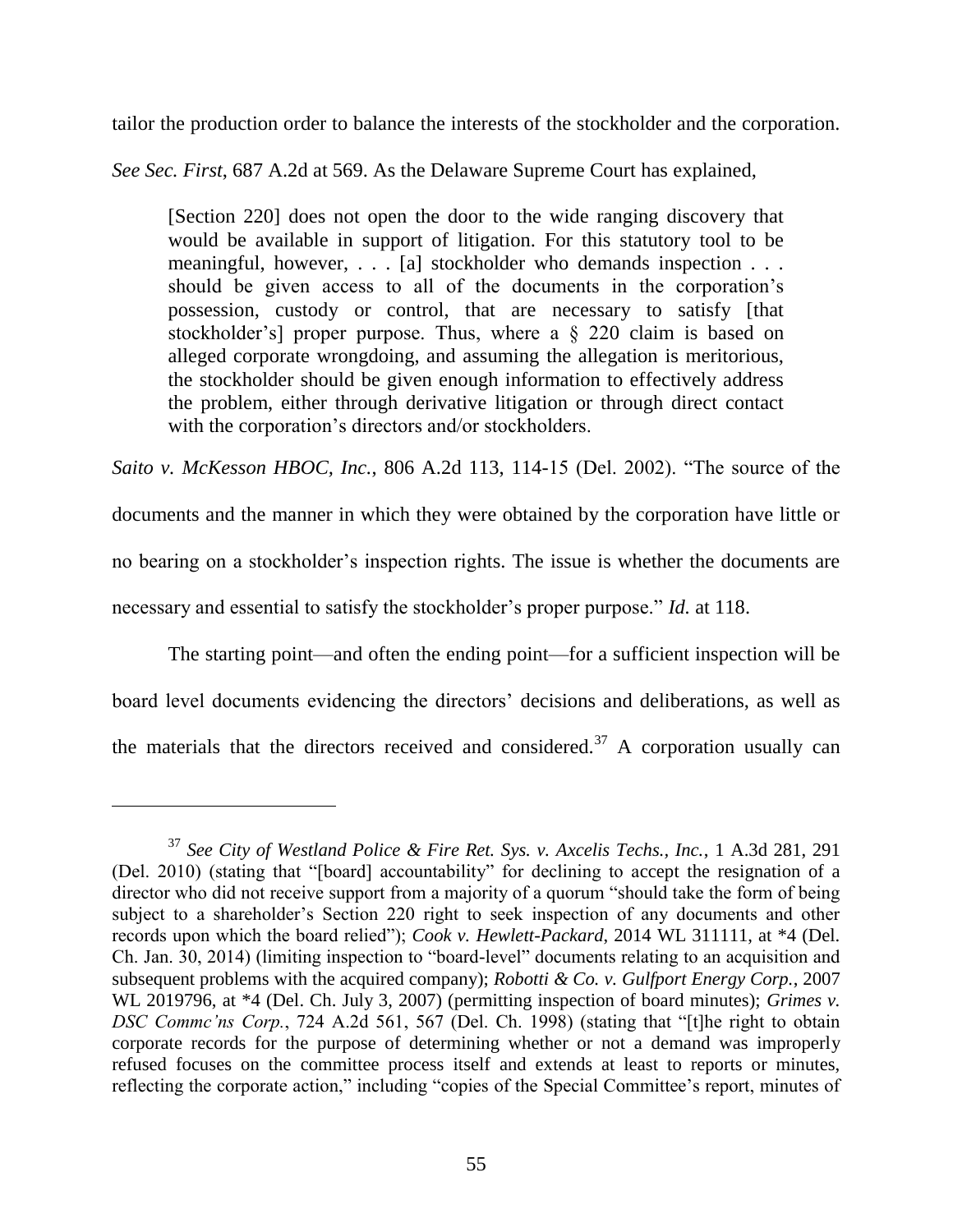collect and provide these documents easily and quickly with minimal burden. In many organizations, the corporate secretary maintains a central file for each board meeting in either paper or electronic form. The file contains the minutes for the meeting and the materials that the directors received and reviewed.<sup>38</sup> These appear to be the types of documents that Yahoo referred to as the Board-Level Materials. A better nomenclature might be the "Formal Board Materials" or the "Official Board Materials," but this decision will use Yahoo's term.

In this case, the Board-Level Materials relating to de Castro's hiring were indisputably subject to inspection. These documents provided direct evidence of what the directors thought and did, and they were necessary for Amalgamated to investigate the hiring and the directors' disinterestedness and independence. Yahoo has represented that the Board-Level Materials have been provided. To the extent there are types of materials

 $\overline{a}$ 

the meetings of the Special Committee and minutes of any meeting of the board of directors relating to the creation or functioning of the Special Committee, including any meeting of the board of directors at which the recommendation of the Special Committee was considered or approved" (quotation marks and footnote omitted)).

<sup>38</sup> *See, e.g.*, 3 William B. Solomon & Michael A. Nemeroff, *Practice Checklist*, Successful Partnering Between Inside & Outside Counsel  $\frac{1}{2}$  46A:31 (2015) ("In connection with the corporate secretary's role as the company's record keeper, the corporate secretary often maintains the official minutes of the meetings of the board in a central location. . . . The corporate secretary generally prepares board packages or gathers them from the applicable members of management, reviews what is gathered to ensure it is narrowly tailored to the board's purposes and disseminates the materials necessary for the board members to review in advance of each meeting of the board."); Soc'y of Corp. Sec'ys. & Gov'ce Prof'ls, Corporation Minutes: A Publication for the Corporate Secretary 23-24 (Feb. 2014) ("Corporate secretaries may also maintain separate meeting files for each board and committee meeting which includes the material related to the meeting and materials referenced in the minutes. . . . Companies have also started storing these materials electronically.  $\dots$ ").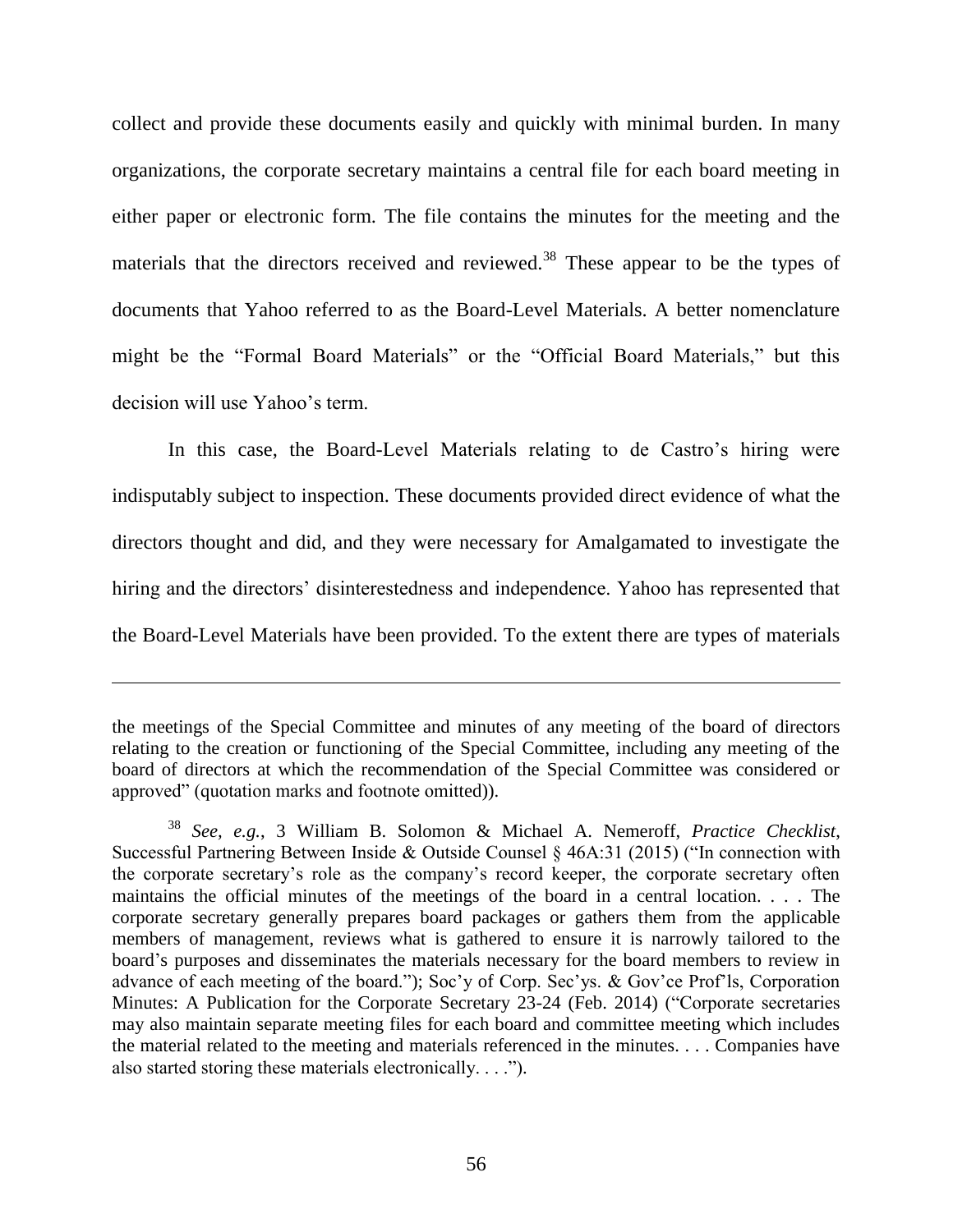that did not appear in Yahoo's production, it is reasonably inferable that the directors did not receive or review them when hiring de Castro.<sup>39</sup>

Because Yahoo produced Board-Level Materials, the dispute in this case turns on whether and to what degree Yahoo must produce additional books and records relating to de Castro's hiring. Amalgamated seeks production of two additional categories. First, Amalgamated seeks Mayer's files, including emails<sup>40</sup> (the "Mayer Documents"). Second, Amalgamated seeks documents, including emails, that reflect "discussions or decisions of the full Board or Committee." Dkt. 25 at 33 (the "Additional Board Documents"). Documents in this category would include memos and notes about the subject matter of the Demand. It also would include emails to and from the directors from management or the compensation consultant, emails among the directors themselves, and documents and communications prepared by Yahoo officers and employees about the Board's deliberations.

### **a. Mayer's Documents**

 $\overline{a}$ 

<sup>39</sup> *See In re China Agritech, Inc. S'holder Deriv. Litig.*, 2013 WL 2181514, at \*20 (Del. Ch. May 21, 2013) (denying motion to dismiss pursuant to Rule 23.1; noting that the complaint supported its allegations "with references to books and records obtained using Section 220, and with inferences that this Court can reasonably draw from the *absence* of books and records that the Company could be expected to produce"); *In re Tyson Foods, Inc. Consol. S'holder Litig.*, 919 A.2d 563, 578 (Del. Ch. 2007) (explaining that "it is more reasonable to infer that exculpatory documents would be provided [in response to a Section 220 demand] than to believe the opposite: that such documents existed and yet were inexplicably withheld").

<sup>&</sup>lt;sup>40</sup> "The plural form of *e-mail* is. . . *e-mails*, even though there's no corresponding plural of *mail* as *mails*.‖ Ben Zimmer, *The Plural of E-mail*, N.Y. Times (May 7, 2010), available at http://www.nytimes.com/2010/05/09/magazine/09FOB-onlanguage-t.html.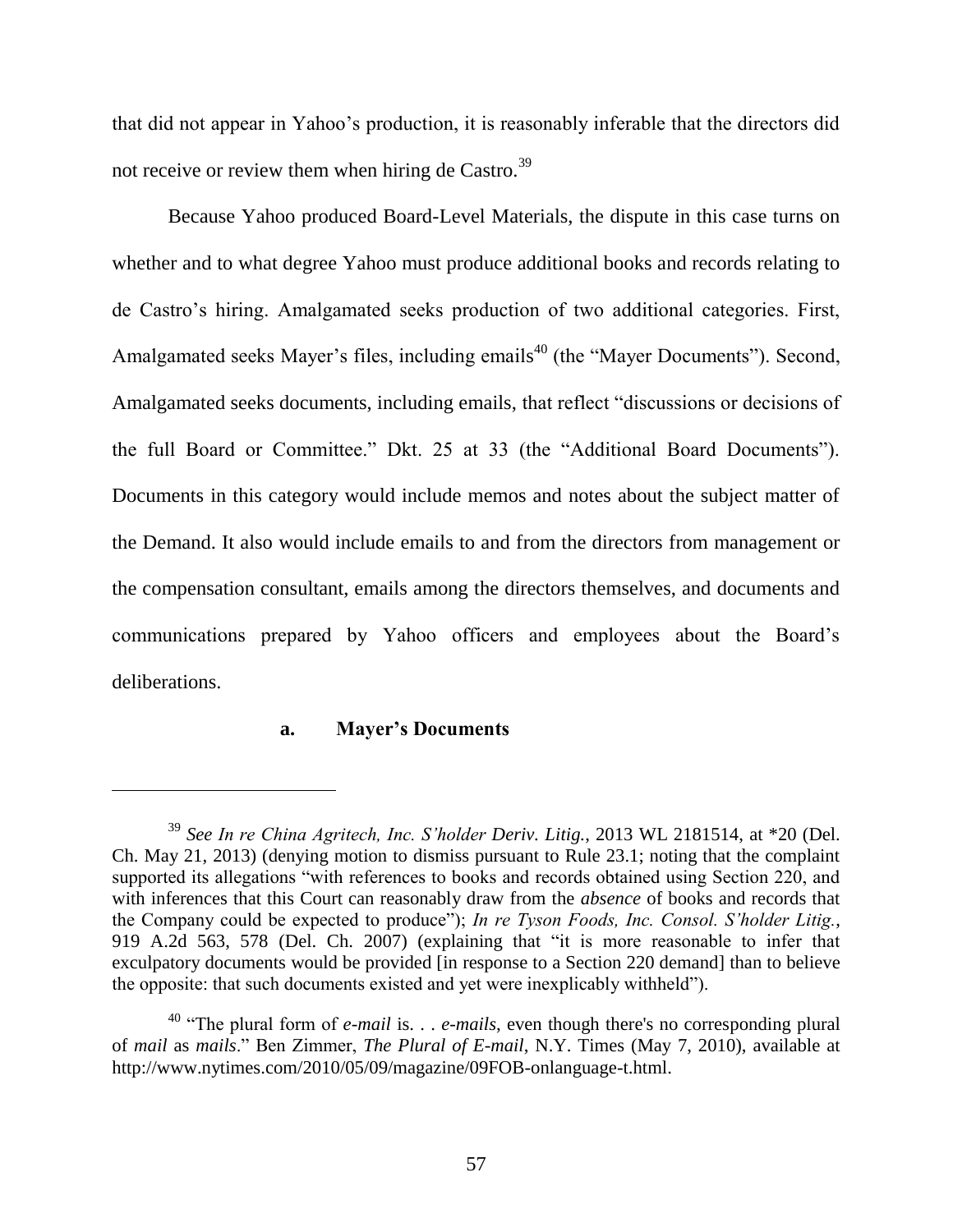This court has the power to order production of documents prepared by officers and employees as part of a Section 220 inspection.<sup>41</sup> The question is whether the documents are essential to fulfilling the plaintiff's purpose.

The *Wal-Mart* case provides one example of a situation where this court found it necessary to order access to officer and employee level documents. The plaintiffs established a credible basis to suspect wide-ranging illegal conduct at a Wal-Mart subsidiary followed by an internal cover-up. *Wal-Mart*, 95 A.3d at 1267-68. Chief Justice Strine, then Chancellor, ordered an inspection of documents held by (i) eleven custodians, including senior officers and employees, (ii) the Chair of Wal-Mart's Audit Committee, and (iii) anyone who served as an assistant to those twelve individuals. *Id.* at 1269. The final order required Wal-Mart to produce "officer (and lower)-level documents regardless of whether they were ever provided to Wal-Mart's Board of Directors or any committee thereof." *Id.* at 1270.

On appeal, Wal-Mart challenged the order requiring production of officer and employee documents. The Delaware Supreme Court affirmed, explaining that because the stockholder sought to investigate misconduct involving officers, "officer-level documents are necessary and essential to determining whether and to what extent mismanagement occurred and what information was transmitted." *Id.* at 1273. The Delaware Supreme

<sup>41</sup> *See Wal-Mart*, 95 A.3d at 1273; *see also McKesson Corp. v. Saito*, 818 A.2d 970 (Del. 2003) (TABLE) (affirming Court of Chancery decision requiring production of officer level documents).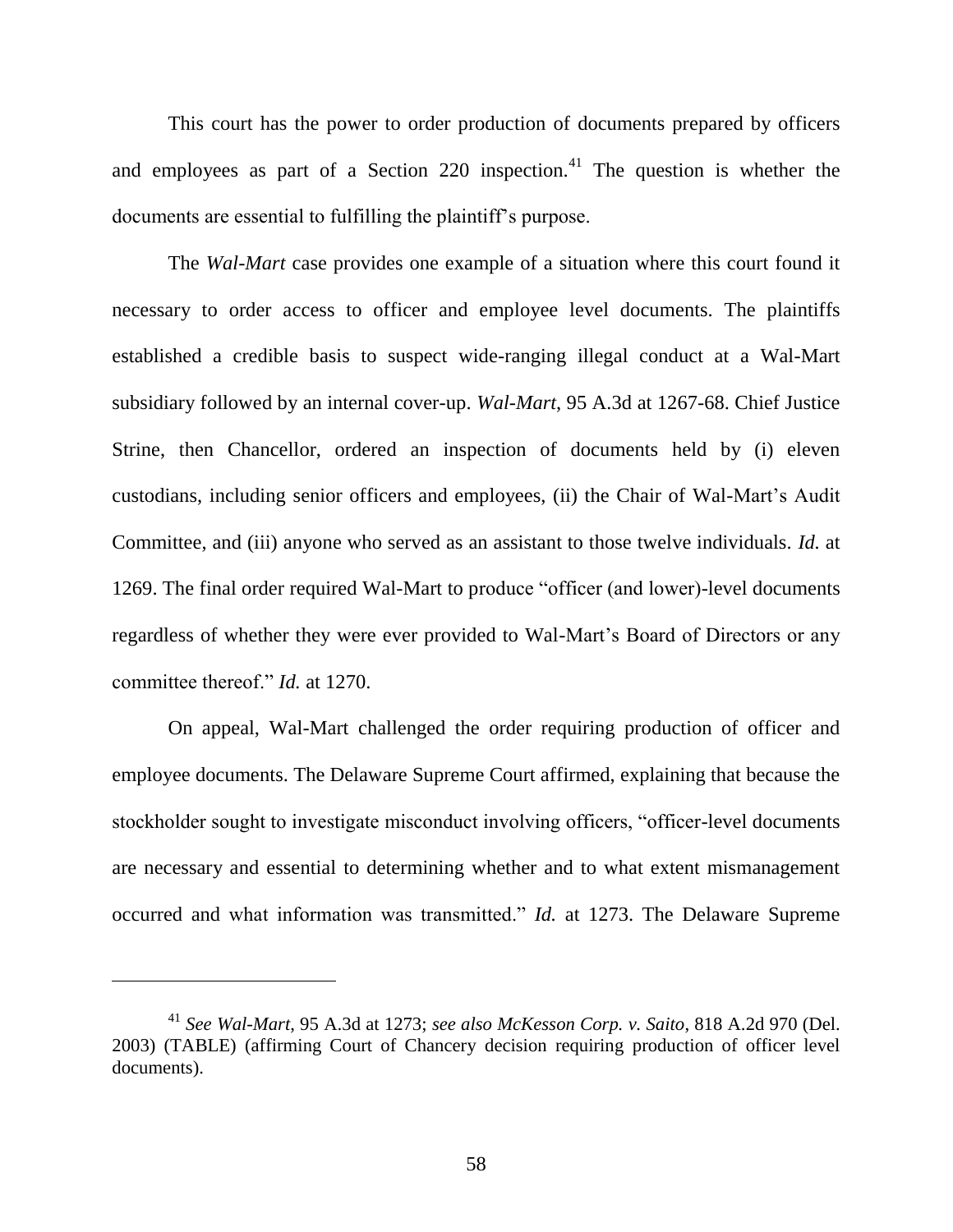Court added that the officer-level documents "may establish director knowledge . . . by establishing that certain Wal-Mart offers were in a 'reporting relationship' to Wal-Mart directors, that those officers did in fact report to specific directors, and that those officers received key information." *Id.*; see also Beam, 845 A.2d at 1056 (explaining that officerlevel documents also can be necessary to understand how "directors handled [management] proposals or conduct in various contexts," which could reveal patterns of boardroom behavior).

This case is not *Wal-Mart*, and in my view the facts of this case do not support the type of production that the Delaware Supreme Court approved there. To its credit, Amalgamated has not sought a similarly broad inspection. Amalgamated only seeks production of the Mayer Documents.

The evidence establishes that the Mayer Documents are necessary for a meaningful investigation of de Castro's hiring. The trial record establishes that Mayer was the principal corporate actor in the hiring process. She had all of the direct contact with de Castro and conducted all of the discussions. She negotiated all of the financial terms in the Original and Final Offer Letters. At present, she appears to be the person who modified the terms of the Final Offer Letter. Her documents, including notes and emails, will provide otherwise unavailable information about and insight into her discussions and negotiations. Those books and records will show what Mayer knew and when, and they will reveal any variations between what Mayer knew and what she told the Board.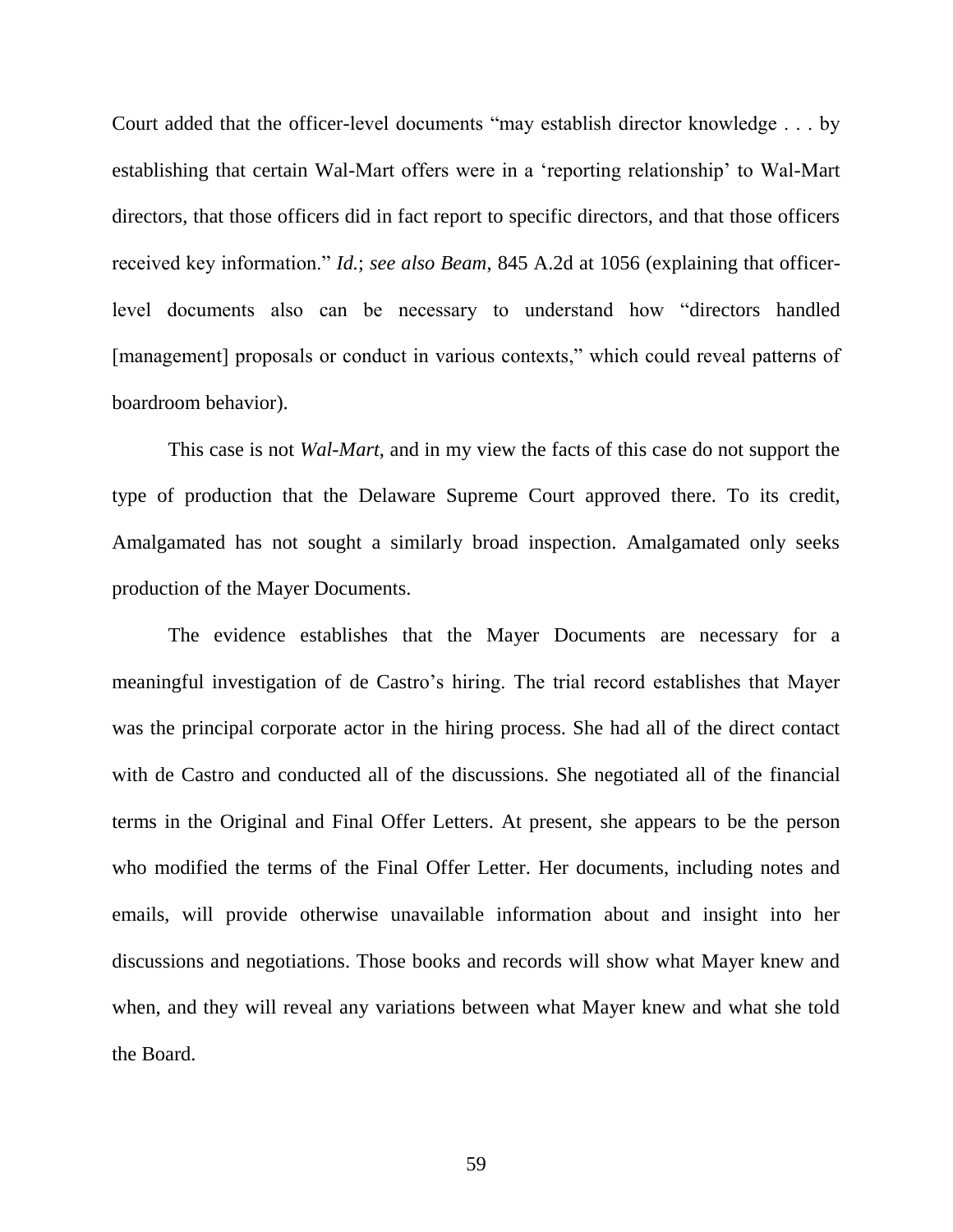The scope of the production of the Mayer Documents will include email and other electronic documents, which count as corporate books and records. Yahoo argues that electronic documents are beyond the scope of Section 220, because the statute does not mention "electronically stored information." Although it is true that Section 220 does not contain those words, Yahoo is wrong that inspection rights are limited to paper records.

Stockholder inspection rights in Delaware date from the turn of the twentieth century, when the courts recognized them under the common law. *See, e.g.*, *State* ex rel. *De Julvecourt v. Pan-Am. Co.*, 61 A. 398 (Del. Super. 1904), *aff'd*, 63 A. 1118 (Del. 1904). In that era and for a long time afterwards, courts logically focused on paper documents, but times have changed. "Books' as we know them may cease to exist in the evolution of the Information Age." Francis G.X. Pileggi, Kevin F. Brady,  $\&$  Jill Argo, *Inspecting Corporate 'Books and Records' in a Digital World: The Role of Electronically Stored Information*, 37 Del. J. Corp. L. 163, 165 (2012). Today, over 90% of business documents are stored electronically. *Id.* Limiting "books and records" to physical documents "could cause Section 220 to become obsolete or ineffective." *Id.* at 164.

In other areas, Delaware law has moved beyond defining corporate records as exclusively physical documents. Fifteen years ago, the General Assembly updated Section 224 of the DGCL to recognize that corporate books and records are stored in electronic form. The statute now states:

Any records maintained by a corporation in the regular course of its business . . . may . . . be in the form of  $\lceil \cdot \rceil$  any information storage device . . . . When records are kept in such manner, a clearly legible paper form produced from or by means of the information storage device or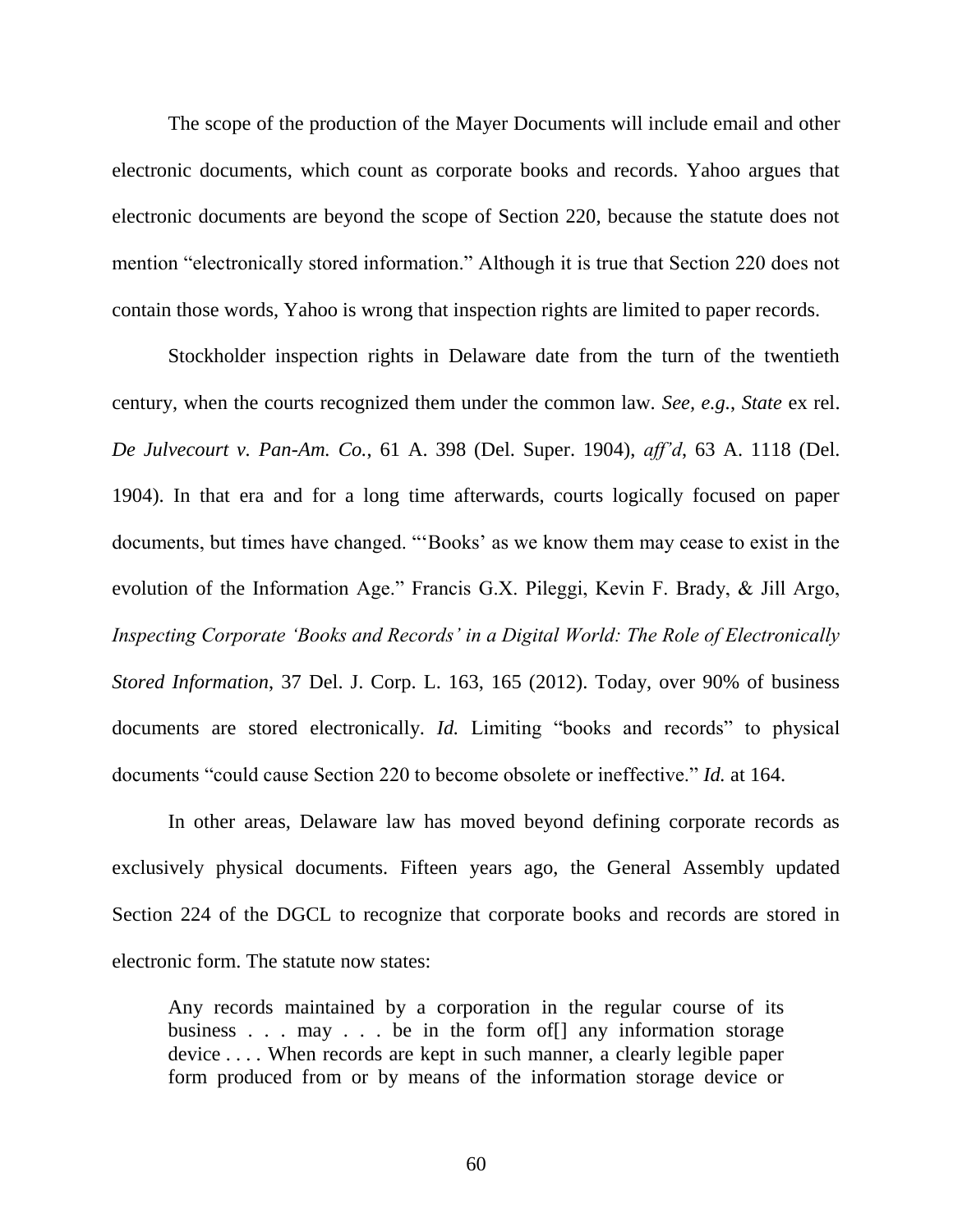method shall be . . . accepted for all other purposes, to the same extent as an original paper record of the same information would have been . . . .

8 *Del. C.* § 224. Not surprisingly, Delaware precedents have ordered the production of electronic documents and emails in Section 220 actions.<sup>42</sup>

If Mayer chose to use a personal email account to conduct Yahoo business, she must produce responsive documents. "[R]ights of shareholders secured by  $\S$  220 cannot be defeated simply by having another entity hold the records." *Dobler*, 2001 WL 1334182, at \*10. A corporate record retains its character regardless of the medium used to create it. By analogy, if two officers used their home computers to produce a confidential corporate document that they shared with one another over their private email addresses, no one would think that the report was a personal document that the officers could sell for their own profit. *See Ind. Elec. Workers Pension Tr. Fund IBEW v. Wal-Mart Stores, Inc.*, 7779-CS, at 97-98 (Del. Ch. May 20, 2013) (Strine, C.) (TRANSCRIPT) (using analogy to explain why Section 220 can extend to officers' and employees' personal email accounts when used for official business). As with other

<sup>42</sup> *See, e.g.*, *Wal-Mart*, 95 A.3d at 1274 (affirming order requiring production of electronic documents, including data collected from disaster recovery tapes); *In re Lululemon Athletica Inc. 220 Litig.*, 2015 WL 1957196, at \*6 (Del. Ch. Apr. 30, 2015) (explaining reasoning for ordering production of emails); *Tanyous v. Happy Child World, Inc.*, 2008 WL 2780357, at  $*7$  n.50 (Del. Ch. July 17, 2008) (requiring production of "[c]orrespondence file with Citizens Bank including all e-mails, letters, reports, etc."); *Deephaven Risk Arb Trading, Ltd. v. UnitedGlobalCom, Inc.*, 2005 WL 1713067, at \*10 (Del. Ch. July 13, 2005) (ordering production of "electronic communications"); *Dobler v. Montgomery Cellular Hldg. Co.*, 2001 WL 1334182, at \*5-7 (Del. Ch. Oct. 19, 2001) (ordering production of emails "which reflect the decision making" of corporation's directors); *see also Khanna v. Covad Commc'ns Gp, Inc.*, 2004 WL 187274, at \*9 (Del. Ch. Jan. 23, 2004) (considering production of emails in a Section 220 action but finding the request excessive given stated purpose).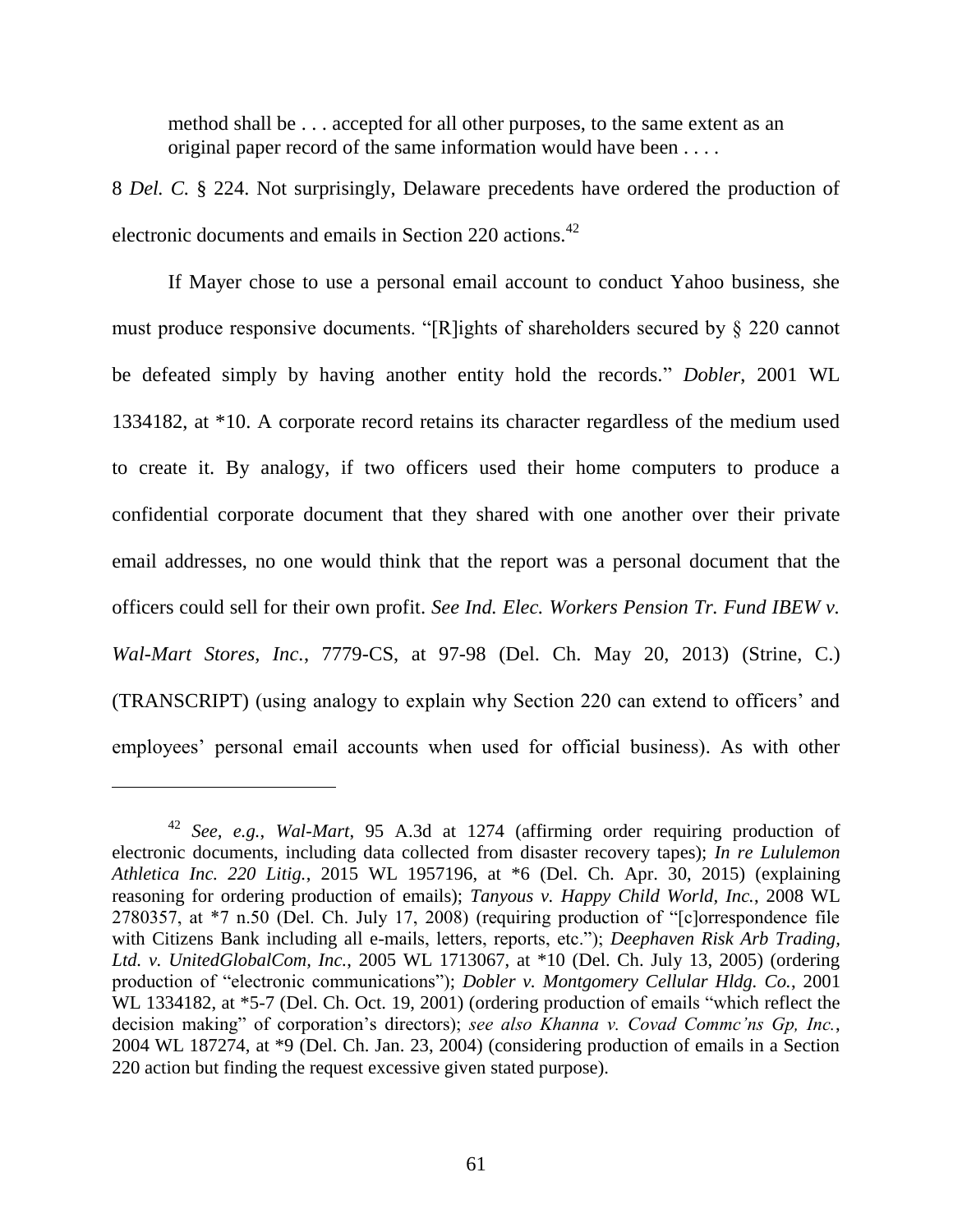categories of documents subject to production under Section 220, what matters is whether the record is essential and sufficient to satisfy the stockholder's proper purpose, not its source. *See Wal-Mart*, 95 A.3d at 1273.

#### **b. Additional Board Documents**

The Additional Board Documents are held by Yahoo officers and employees and by the directors themselves. Just as this court has the power to order production of corporate documents prepared by officers and employees as part of a Section 220 inspection, this court has the power to order production of corporate documents held by directors.<sup>43</sup> Once again, the question is whether the documents are essential to fulfilling the plaintiff's purpose.

The problem with the Additional Board Documents is the potential breadth of the category. It necessarily overlaps to some degree with the Mayer Documents, which Yahoo will provide. The discussion in this section therefore focuses on the Additional

 $\overline{a}$ 

<sup>&</sup>lt;sup>43</sup> Through its jurisdiction over a corporation, a court can compel production of documents in the possession of officers, directors, and managing agents of the firm. *See In re Activision Blizzard, Inc.*, 86 A.3d 531, 552 (Del. Ch. 2014); *Hamilton P'rs, L.P. v. Englard*, 11 A.3d 1180, 1214 (Del. Ch. 2010); *Hoechst Celanese Corp. v. Nat'l Union Fire Ins. Co. of Pittsburgh, Pa.*, 1997 WL 716898, at \*1 (Del. Super. Aug. 18, 1997) (ORDER); 7 Daniel R. Coquillette et al., *Moore's Federal Practice – Civil* § 30.03 (3d ed. 1997 & Supp. 2013); *see also Dalton v. Am. Inv. Co.*, 1981 WL 7619, at \*1 (Del. Ch. June 9, 1981) (noting Court's discretionary authority to order a corporation to produce a particular officer, director, or managing agent for deposition in a particular location); *Lasher v. Sterwin Labs.*, 1980 WL 10017, at \*1-2 (Del. Ch. Jan. 28, 1980) (ordering defendant corporations to produce witness for deposition in Delaware); 8A Charles Alan Wright et al., *Federal Practice and Procedure* § 2107 (3d ed. 1998  $& Supp. 2010$ ) ("A [third party] subpoena is not necessary if the person to be examined is a party or an officer, director, or a managing agent of the party" (footnote omitted)). The court can impose sanctions or other consequences on the firm if the officer, director, or managing agent fails to comply.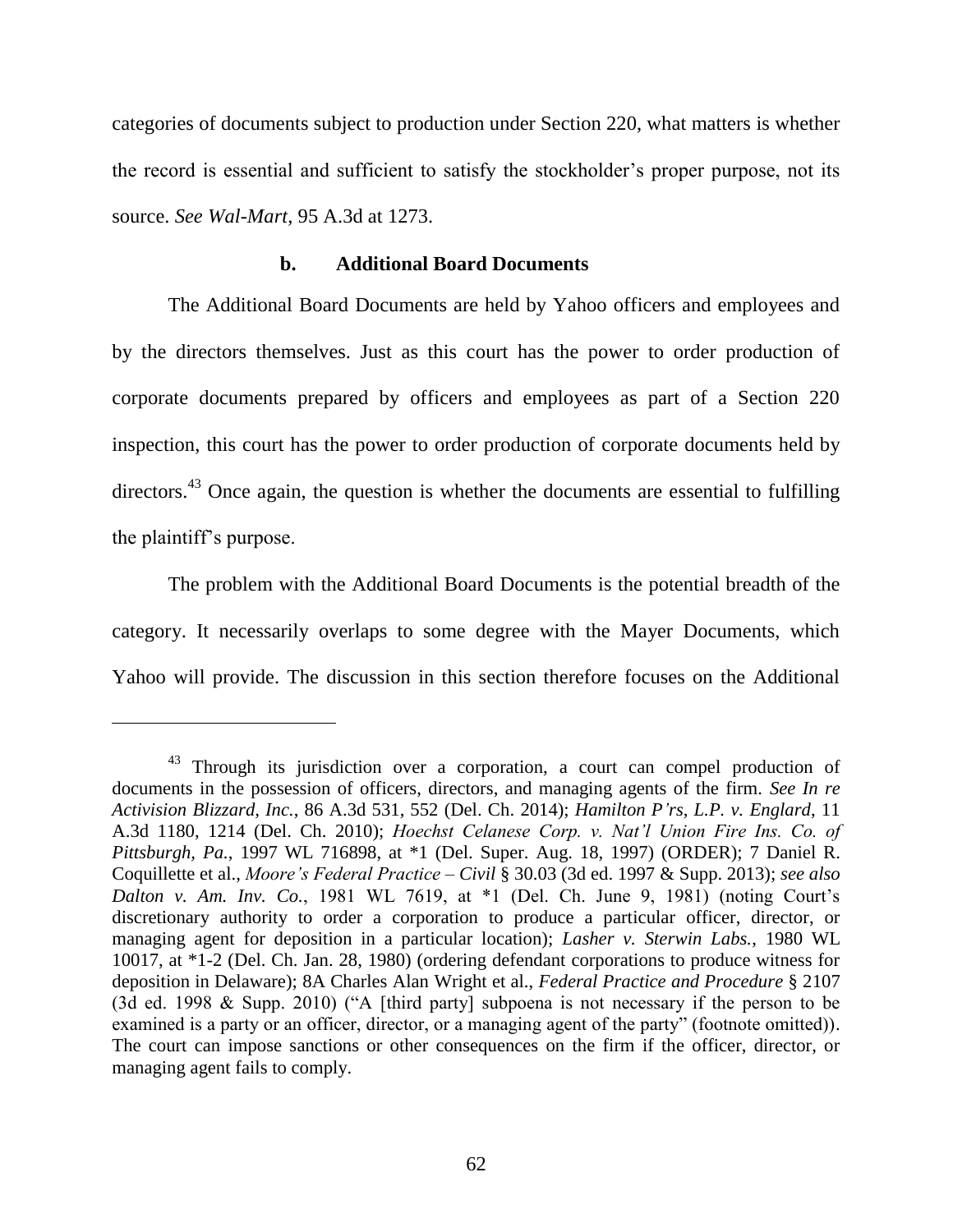Board Documents relating to de Castro's hiring that are not already subject to production as Mayer Documents. But even with this limitation, the category of Additional Board Documents is still expansive and could encompass numerous document custodians. In addition to the directors themselves, possible custodians include Yahoo's compensation consultant, members of his team, and any other officers or employees who were involved in the hiring decision, such as personnel in Yahoo's human resources department. Possible documents would include anything memorializing or referring to the hiring decision and the directors' deliberations, including emails.

In my view, Amalgamated has not carried its burden to justify a production of this scope. Amalgamated would be entitled to that type of production in a plenary proceeding, but this is a Section 220 action.

A subset of the Additional Board Documents is justified. The production will be limited to Webb, James, Ligouri, and Wilson, who were the members of the Committee. Yahoo will produce their documents regarding de Castro's hiring, including their email communications.

## **2. Books And Records Relating To De Castro's Termination**

The second and third requests in the Demand address de Castro's termination. Request 2 asks for "[a]ll books and records relating to Mr. de Castro's termination from Yahoo, including all Board and Compensation Committee minutes and presentations relating to Mr. de Castro's termination." JX 34 at 4. Request 3 asks for "[a]ny expert's or consultant's reports or opinions concerning Mr. de Castro's termination, including books and records sufficient to determine whether Mr. de Castro was terminated for 'Cause.'"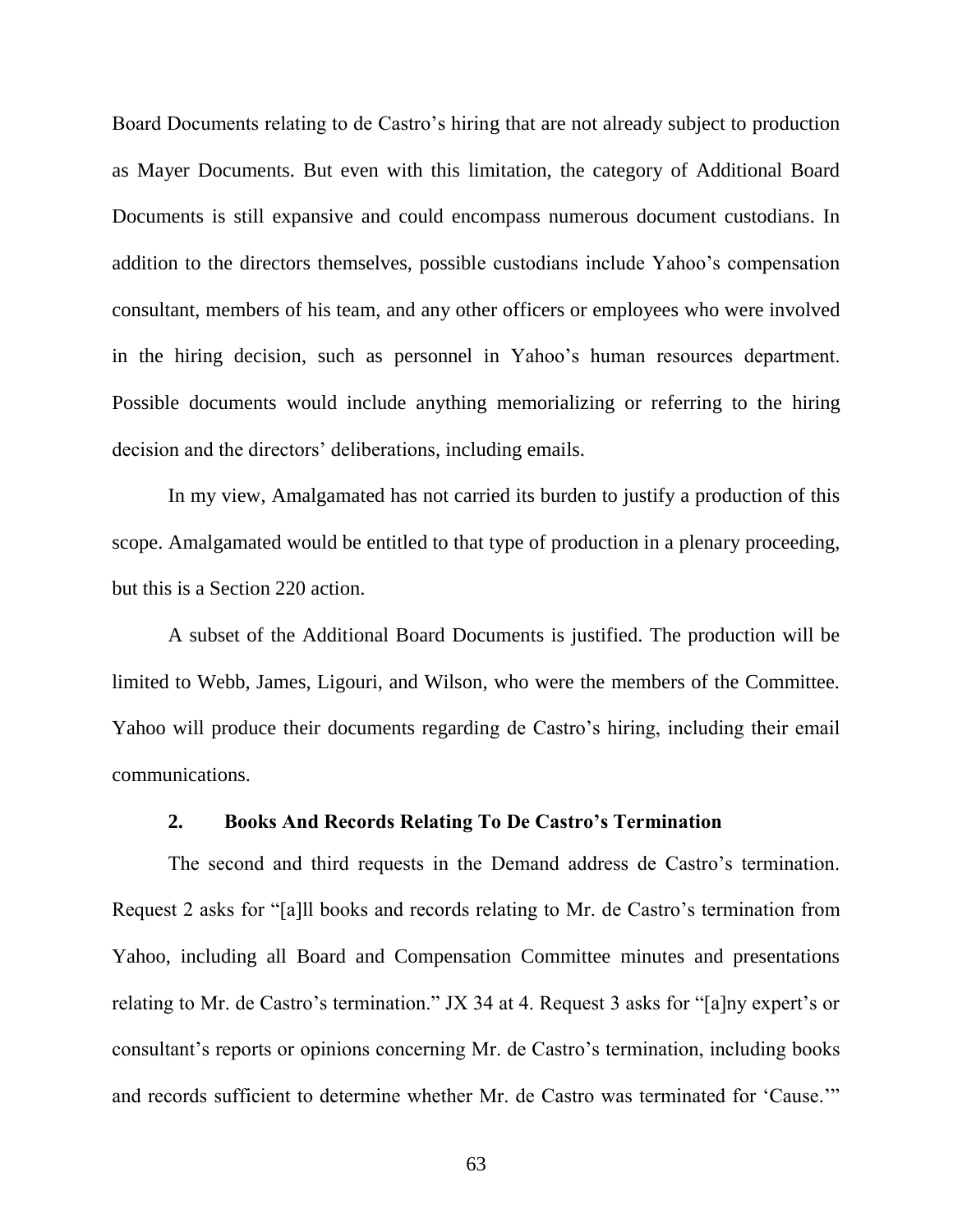*Id.* Here again, Yahoo has produced the Board-Level Materials. The question is what else, if anything, needs to be produced.

Request 3 is easily dealt with. The trial record established that de Castro was not terminated for "Cause," so Amalgamated has its answer. Production of any expert's or consultant's report or opinions concerning de Castro's termination is necessary for Amalgamated's inspection, because these reports or opinions (if any) establish the informational base potentially available to Mayer and the Board. By limiting its production to Board-Level Materials, Yahoo may have excluded reports or opinions that Yahoo received below the Board level. The request as framed is narrow and targeted, and Yahoo will respond to it without limitation. If Yahoo's officers, or its human resources department, obtained a report or opinion from an expert or consultant about de Castro's termination, then that is something Yahoo should know and readily be able to provide.

Request 2 presents the same issues as Request 1, except that Request 2 addresses de Castro's firing while Request 1 involves the hiring. This decision's rulings on the Mayer Documents and the specified Additional Board Documents apply equally to Request 2, albeit with the subject matter modified. If anything, the case for producing the Mayer Documents and the specified Additional Board Documents is stronger for the termination, because it was Mayer who determined that de Castro had not performed his duties or fulfilled his responsibilities and decided to fire him. The Committee then approved the termination without deliberation or meaningful information, and the directors only became substantively involved after the fact.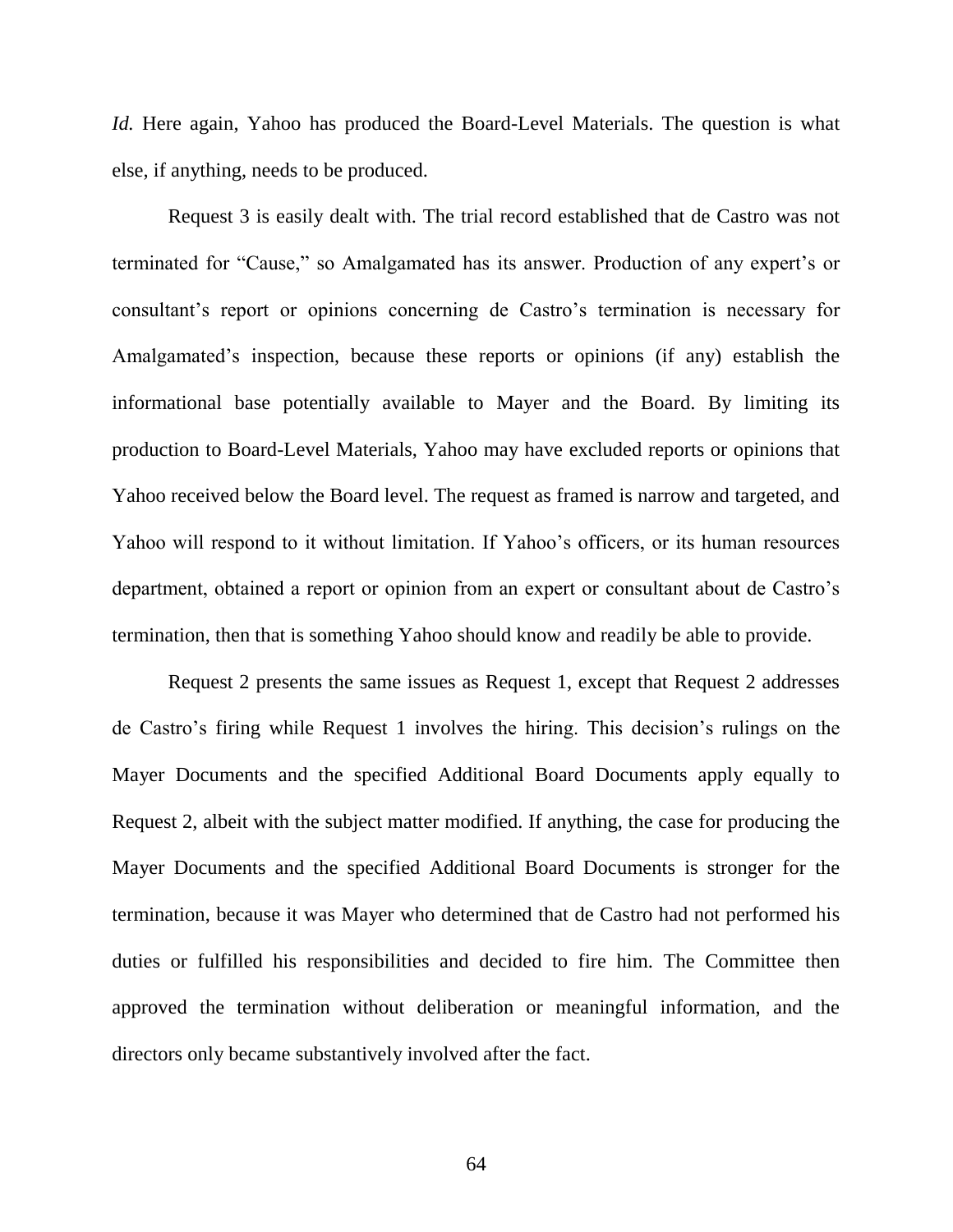### **3. Books And Records Relating To De Castro's Performance**

The fourth request in the Demand seeks "[a]ll books and records relating to Mr. de Castro's job performance at Yahoo, including Board and Compensation Committee minutes relating to Mr. de Castro's performance as Chief Operating Officer." *Id.* Yahoo already has produced the Board-Level Materials. For the reasons already discussed, Yahoo also will produce the Mayer Documents and the specified Additional Board Documents.

The record provides reason to believe that there are additional books and records beyond the Board-Level Materials that are essential to Amalgamated's inspection. For example, Mayer told the Committee that she gave de Castro "feedback on the deficiencies in his performance." JX 36 at 7. It also seems likely that Mayer may have kept some or all of the directors informed about developments with de Castro outside of formal Board meetings. That seems particularly true for events in January 2014, where the official record of Committee involvement is decidedly sparse.

## **4. Board Appointments And Nominations**

The fifth and final request in the Demand is "[a]ll books and records concerning discussions, communications, or decisions as to the nominations of the current members of the Company's Board, and the placement of such directors on any committees or subcommittees of the Company's Board." JX 35 at 4. Yahoo has not produced any documents responsive to this category.

The scope of the inspection called for by this request is potentially broad, but it is something that the Delaware Supreme Court contemplated in *Beam* and more recently in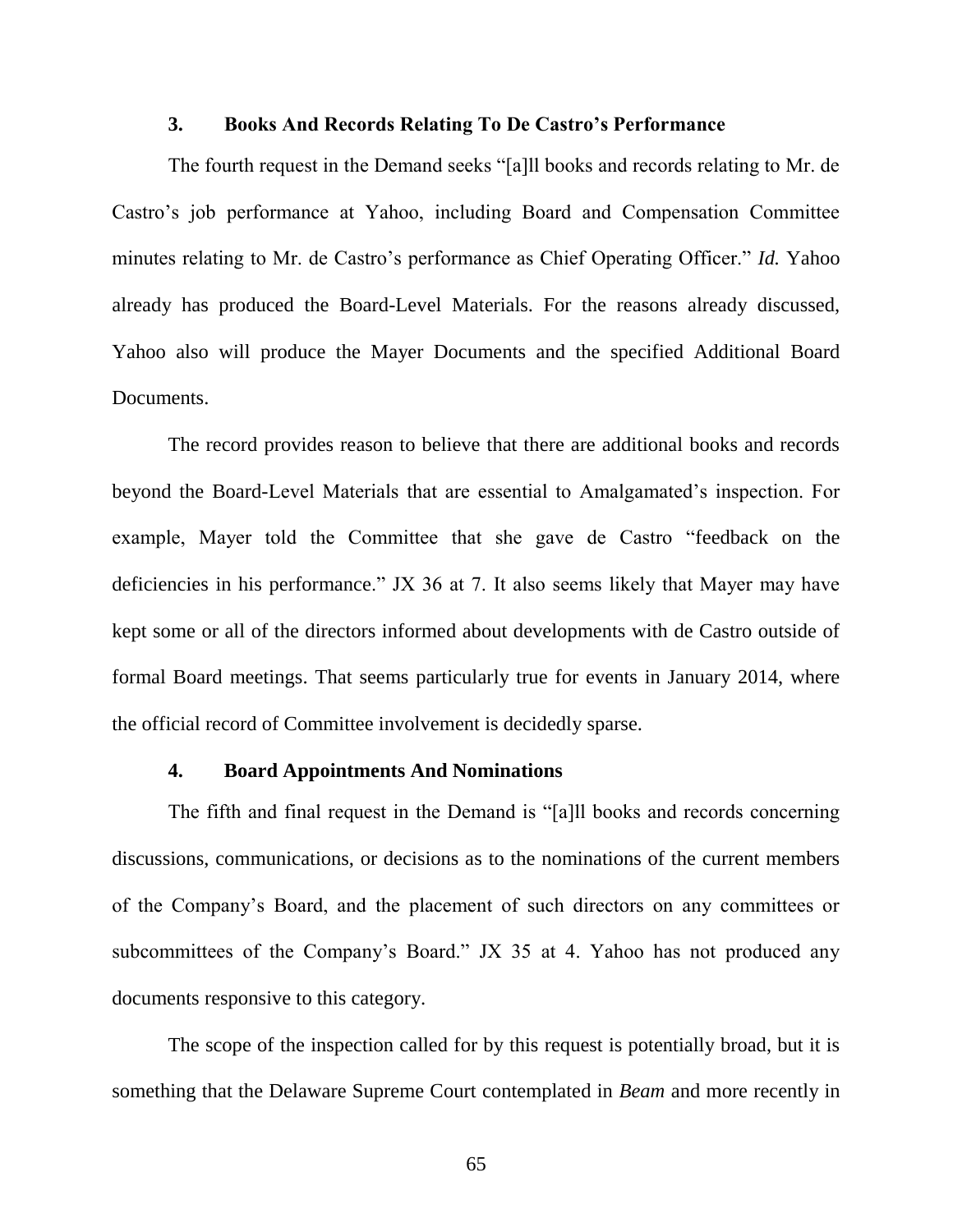*Wal-Mart* and *Sanchez.* I nevertheless believe the production should be tailored. In the

first instance, the subject matter of the request is limited as follows:

- Rather than extending to "the nominations of the current members of the Company's Board," the request shall cover only the *initial* nominations of the current members of the Board.
- For purposes of the re-nomination of any existing member of the Board, the request shall apply *only to the extent that* there was consideration by the Board, the Nomination Committee, or Mayer about re-nominating a particular current member of the Board. Yahoo and its counsel should be able to determine relatively quickly by asking Mayer and the directors whether this has occurred. This should enable Yahoo to avoid a potentially broad search entirely or, if further investigation is necessarily, target the issue.
- The request about the placement of the directors on committees shall apply only to the directors who served on the Committee during the period that encompassed de Castro's hiring and firing.

Yahoo and its counsel should be able to determine whether and to what degree Yahoo keeps files on these matters. If Yahoo does not have a centralized file, then the custodians for purposes of production shall be Mayer, Yahoo's corporate secretary, Yahoo's head of human resources, and any officer or employee specifically tasked with director recruitment and evaluation, committee assignments, and board effectiveness. Yahoo also will produce any annual director questionnaires and related materials that the directors complete as part of Yahoo's preparation of its proxy or applications for directors' and officers' liability insurance. At present, Amalgamated has not convinced me that searching the outside directors' files and emails on this issue is warranted.

# **5. The Counsel Documents**

A final issue that runs across all of the categories sought in the Demand is consultations with counsel ("Counsel Documents"). The Delaware Supreme Court has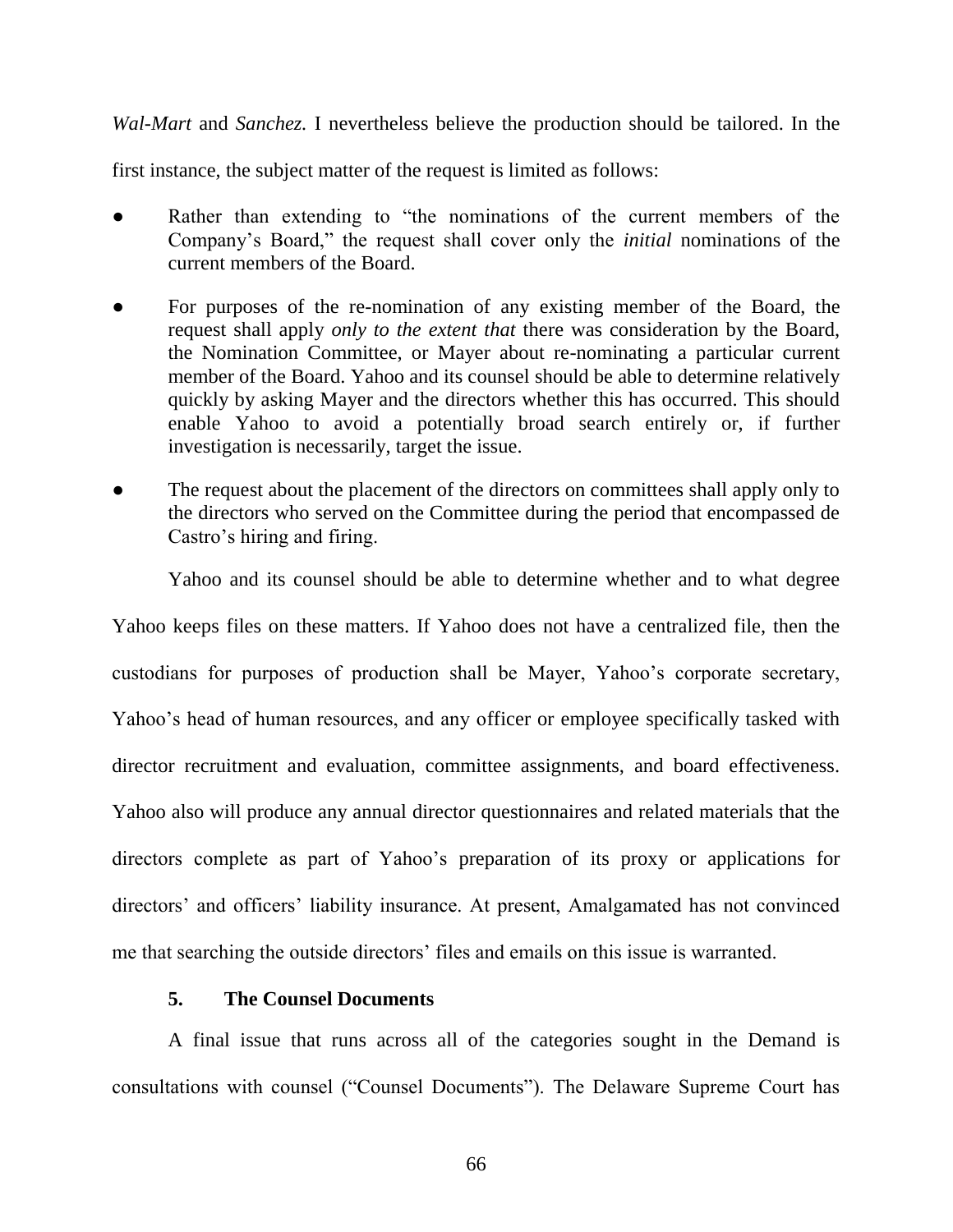held that if a stockholder has shown that particular documents are essential to its inspection, then the stockholder can overcome the attorney-client privilege and work product doctrine by making the showing required by *Garner v. Wolfinbarger*, 430 F.2d 1093 (5th Cir. 1970). *See Wal-Mart*, 95 A.3d at 1275-81. Before reaching the *Garner*  analysis, however, the trial court first must determine that the documents are essential, because that inquiry "is dispositive of the threshold question—the scope of document production to which the plaintiff is entitled under Section 220." *Id.* at 1278; *accord Espinoza v. Hewlett-Packard Co.*, 32 A.3d 365, 374 (Del. 2011).

At this point, I do not believe that Amalgamated has justified having Yahoo search broadly for Counsel Documents. To the extent that Yahoo previously identified any Counsel Documents during its collection of the Board-Level Documents, or if Yahoo identifies any when producing the Mayer Documents and the Additional Board Documents, then Yahoo will identify those documents on a privilege log. It is premature for this court to do anything other than require Yahoo to log documents.

#### **D. The Incorporation Condition**

Yahoo raises one issue of first impression. Yahoo asks that this court condition any further production on Amalgamated incorporating by reference into any derivative action complaint that it files the full scope of the documents that Yahoo has produced or will produce in response to the Demand (the "Incorporation Condition"). Yahoo's request is granted, and further production is conditioned on Amalgamated agreeing that the entirety of Yahoo's production in response to the Demand is incorporated by reference in any derivative action complaint it files relating to the subject matter of the demand.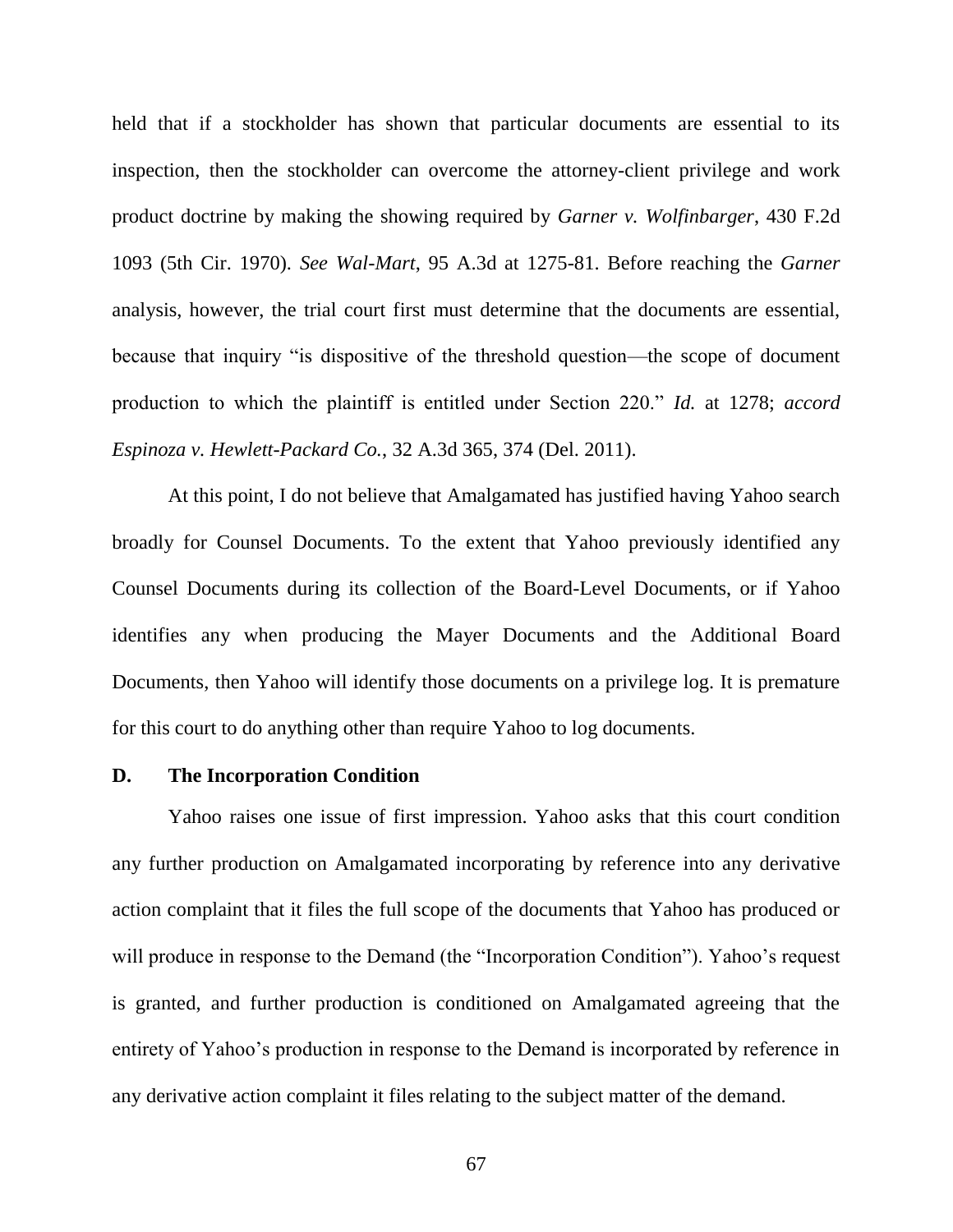"Section  $220(c)$  of the DGCL gives broad discretion to the Court of Chancery to condition a books and records inspection . . . ." *United Techs. Corp. v. Treppel*, 109 A.3d 553, 557-58 (Del. 2014). By statute, the Court of Chancery "may, in its discretion, prescribe any limitations or conditions with reference to the inspection, or award such other or further relief as the Court may deem just and proper." 8 *Del. C.* § 220(c).

―The ability to limit the use of information gathered from an inspection . . . has long been recognized as within the Court of Chancery's discretion." *United Techs.*, 109 A.3d at 558. This court has used conditions as part of its effort to "maintain a proper balance between the rights of shareholders to obtain information based upon credible allegations of corporation mismanagement and the rights of directors to manage the business of the corporation without undue interference from stockholders." Seinfeld v. *Verizon Commc'ns, Inc*., 909 A.2d 117, 122 (Del. 2006).

One common limitation is to condition production on the stockholder entering into a confidentiality agreement. *See CM & M Gp., Inc. v. Carroll*, 453 A.2d 788, 793-94 (Del. 1982). Although once novel, now "[t]here is a presumption that the production of books and records pursuant to section 220 should be 'conditioned upon a reasonable confidentiality order." 1 Welch et al., *supra*, § 220.06, at 7-238.1 (quoting *Disney v. The Walt Disney Co.*, 857 A.2d 444, 447 (Del. Ch. 2004)). More recently, the Delaware Supreme Court held that this court can condition a Section 220 production on the plaintiff agreeing to file any subsequent derivative action in a Delaware court. *See United Techs.*, 109 A.3d at 558-59.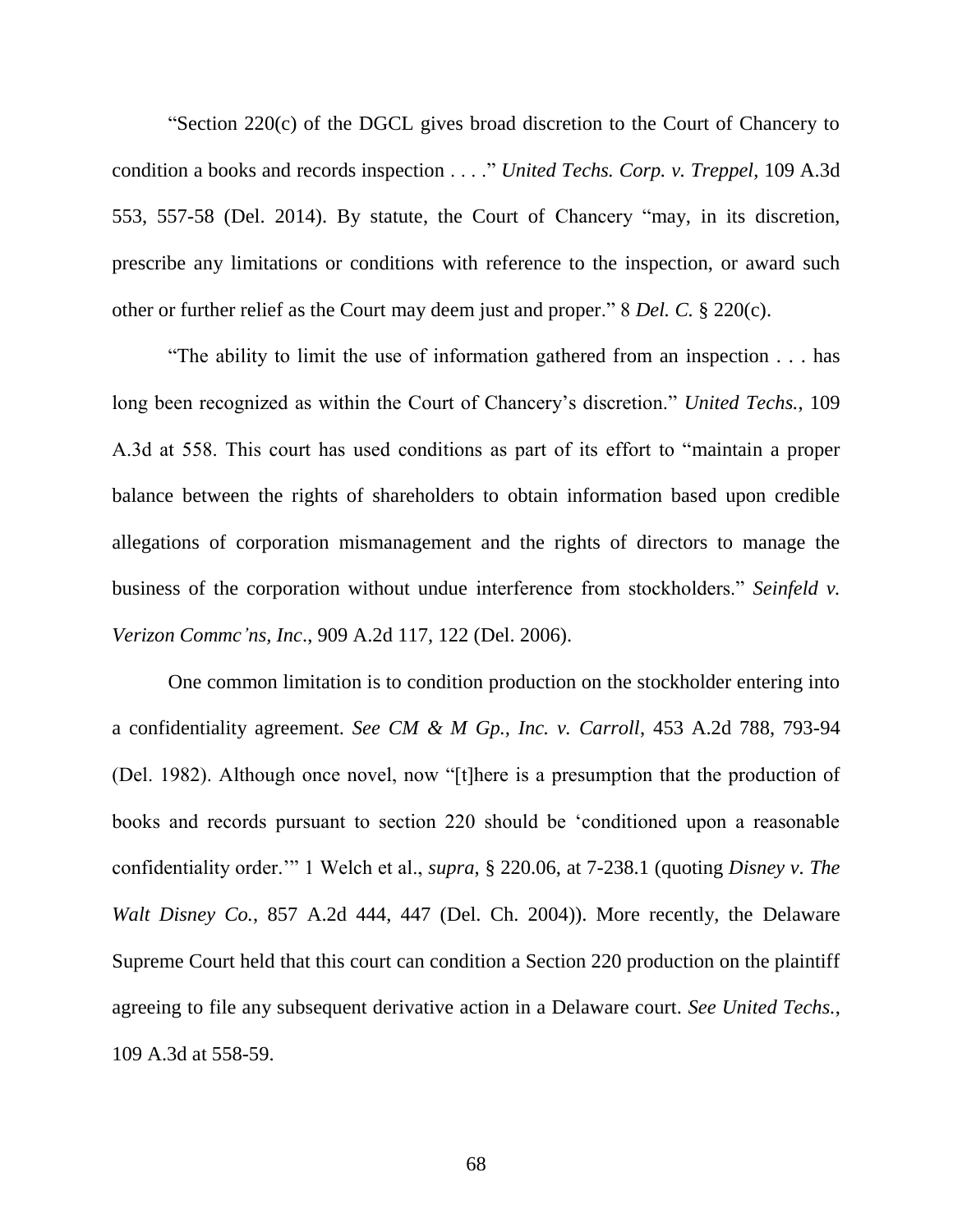In this case, the Incorporation Condition protects the legitimate interests of both Yahoo and the judiciary by ensuring that any complaint that Amalgamated files will not be based on cherry-picked documents. It achieves this goal by building on the incorporation-by-reference doctrine, which permits a court to consider documents that have been incorporated by reference in a complaint when ruling on a motion to dismiss.<sup>44</sup> A plaintiff generally is master of its complaint and can choose what it wants to plead. ―[A]ll well-pleaded factual allegations are accepted as true.‖ *Savor, Inc. v. FMR Corp.*, 812 A.2d 894, 896 (Del. 2002). The plaintiff also is entitled to "all reasonable inferences" that can be drawn from the allegations of the complaint. *Id.* at 897. If these principles were applied mindlessly, however, a plaintiff could describe a document or take a handful of words out of context and claim that the court was required to accept the plaintiff's pleading-stage characterization. Instead, under the incorporation-by-reference doctrine, "[a] plaintiff may not reference certain documents outside the complaint and at the same time prevent the court from considering those documents' actual terms." *Winshall v. Viacom Int'l, Inc.*, 76 A.3d 808, 818 (Del. 2013).

The incorporation-by-reference doctrine permits a court to review the actual document to ensure that the plaintiff has not misrepresented its contents and that any

<sup>44</sup> *See Wal-Mart Stores, Inc. v. AIG Life Ins. Co.*, 860 A.2d 312, 320 (Del. 2004); *In re Morton's Rest. Gp., Inc. S'holders Litig.*, 74 A.3d 656, 658 n.3 (Del. Ch. 2013) (Strine, C.); *H-M Wexford LLC v. Encorp, Inc.*, 832 A.2d 129, 139 (Del. Ch. 2003).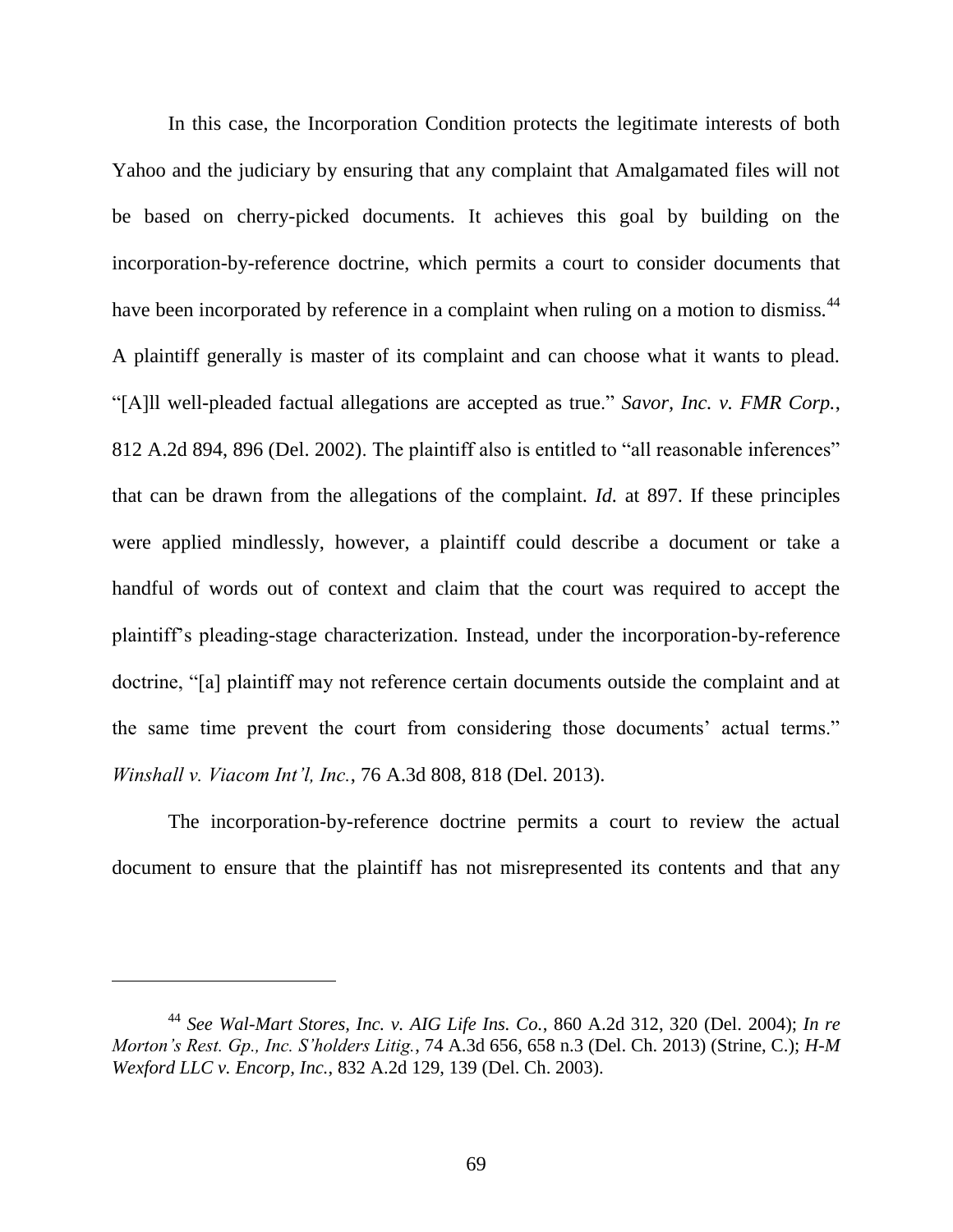inference the plaintiff seeks to have drawn is a reasonable one.<sup>45</sup> The doctrine limits the ability of the plaintiff to take language out of context, because the defendants can point the court to the entire document. The doctrine also enables courts to dispose of meritless complaints at the pleading stage. "Without the ability to consider the document at issue in its entirety, ‗complaints that quoted only selected and misleading portions of such documents could not be dismissed under Rule 12(b)(6) even though they would be doomed to failure." *General Motors*, 897 A.2d at 169-70 (quoting *Santa Fe*, 669 A.2d at 70). With the incorporation-by-reference doctrine, "a complaint may, despite allegations to the contrary, be dismissed where the unambiguous language of documents upon which the claims are based contradict the complaint's allegations." *Encorp*, 832 A.2d at 139. Likewise, "a claim may be dismissed if allegations in the complaint or in the exhibits incorporated into the complaint effectively negate the claim as a matter of law." *Malpiede v. Townson*, 780 A.2d 1075, 1083 (Del. 2001).

The Incorporation Condition takes these concepts one step further by extending them to other documents that Yahoo produces in response to the Demand. If Yahoo feels that the plaintiff has seized on a document and taken it out of context, then the Incorporation Condition will permit Yahoo to point the court to the other documents. The Incorporation Condition also acknowledges that Yahoo has invested time litigating this

<sup>45</sup> *See In re General Motors (Hughes) S'holder Litig.*, 897 A.2d 162, 169-70 (Del. 2006); *In re Santa Fe Pac. Corp. S'holder Litig.*, 669 A.2d 59, 70 (Del. 1995); *In re Gardner Denver, Inc.*, 2014 WL 715705, at \*2 n.17 (Del. Ch. Feb. 21, 2014).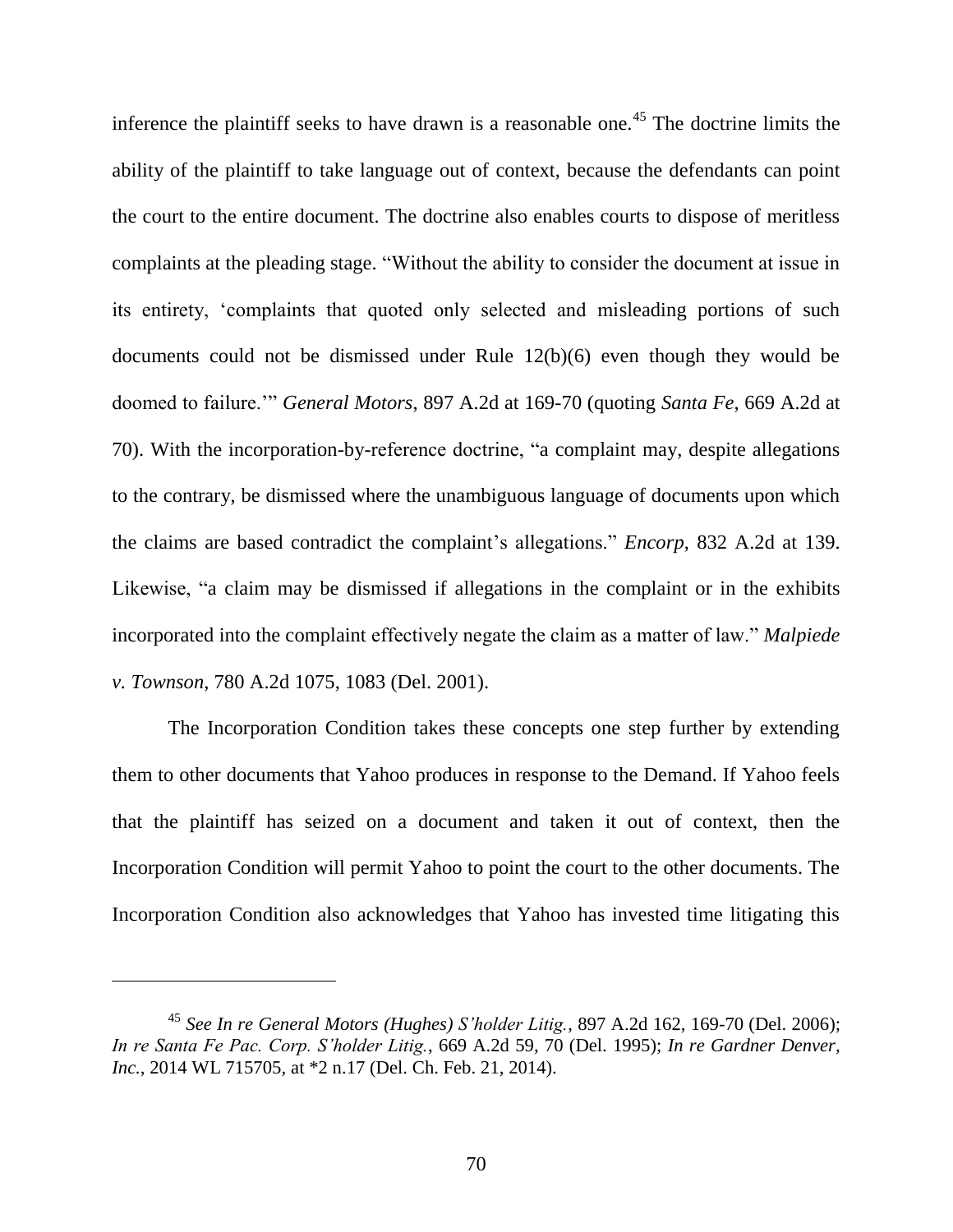action and producing documents, "which comes at a cost to its stockholders." *United Techs.*, 109 A.3d at 560. Imposing the condition helps balance Yahoo's rights against those of the plaintiff by recognizing that the production as a whole should provide the basis for any follow-on complaint, not just a handful of isolated documents or emails.

It is important to stress what the Incorporation Condition does *not* do. The Incorporation Condition *does not change the pleading standard* that governs a motion to dismiss. For purposes of a Rule  $12(b)(6)$  motion, "all well-pleaded factual allegations" still will be accepted as true. *Savor*, 812 A.2d at 896. If there are factual conflicts in the documents or the circumstances support competing interpretations, and if the plaintiff makes a well-pleaded factual allegation, then the allegation will be credited. The plaintiff also will be entitled to "all reasonable inferences." *Id.* at 897. This means that if a document or the circumstances support more than one possible inference, and if the inference that the plaintiff seeks is reasonable, then the plaintiff receives the inference. *Id.* 

The same applies for a Rule 23.1 motion. All particularized factual allegations still will be accepted as true. *Rales v. Blasband*, 634 A.2d 927, 931 (Del. 1993). The court will "draw all inferences from those particularized facts in favor of the plaintiff, and not the defendant.‖ *Del. Cty. Empls. Ret. Fund v. Sanchez*, 124 A.3d 1017, 1022 (Del. 2015). And when determining whether a plaintiff has pled facts supporting an inference that a director cannot act independently of an interested director for purposes of demand excusal, "all particularized facts pled by the plaintiffs about the relationships between the director and the interested party" will be considered "in their totality and not in isolation from each other." *Id. at* 1019.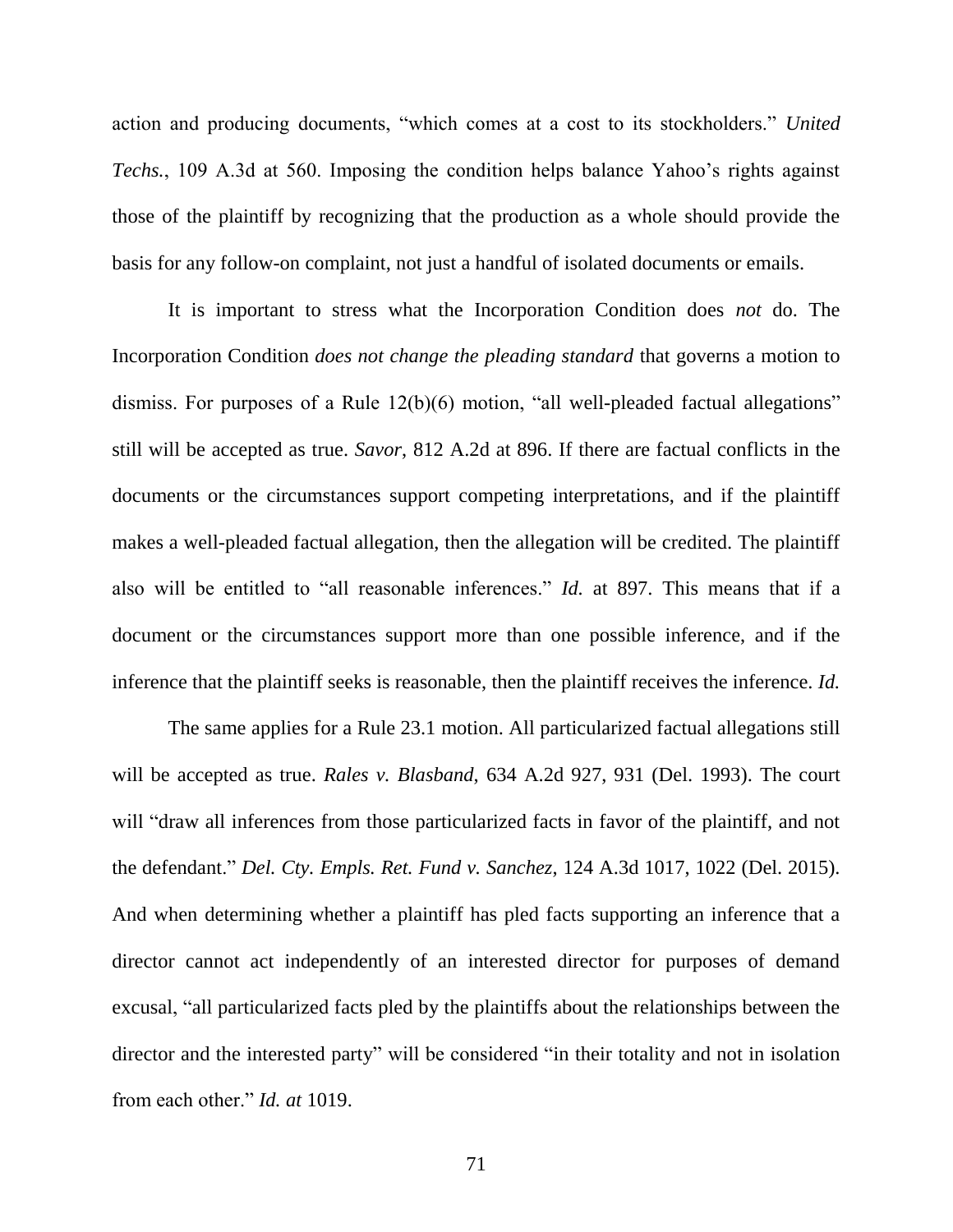In the end, the only effect of the Incorporation Condition will be to ensure that the plaintiff cannot seize on a document, take it out of context, and insist on an unreasonable inference that the court could not draw if it considered related documents. It will allow the court to address complaints that should not advance past the pleading stage, but it will not prevent a plaintiff from stating a well-pled claim. At a functional level, the Incorporation Condition resembles an approach that Delaware decisions have taken when ruling on motions to dismiss after plaintiffs have taken expedited discovery in support of preliminary injunction applications.<sup>46</sup> In the *Morton's* case, for example, then-Chancellor Strine denied an application for a preliminary injunction. Afterwards, the plaintiffs amended their complaint, and the defendants moved to dismiss the complaint for failing to state a cognizable claim. The plaintiffs had taken four depositions during the injunction phase, and the defendants attached the transcripts to their briefs. Chancellor Strine held that the plaintiffs had "plain[ly] reli[ed]" on "the discovery material taken in connection with their preliminary injunction application" when formulating their complaint, and he therefore treated the discovery material as incorporated by reference for purposes of his decision. *Morton's*, 74 A3d at 658 n.3. The Incorporation Condition accomplishes the

 $\overline{a}$ 

<sup>46</sup> *See Gardner Denver*, 2014 WL 715705, at \*8 (treating five depositions taken during expedited discovery as "integral" to the complaint for purposes of a motion to dismiss even though the plaintiffs had not cited all of them); *Morton's*, 74 A3d at 658 n.3; *see also Simplexity, LLC v. Zeinfeld*, 2013 WL 5702374, at \*1 n.2 (Del. Ch. Oct. 17, 2013) (noting that although the court was only considering the documents explicitly incorporated by reference in the complaint, "the facts developed through expedited discovery only reinforce th[is] decision").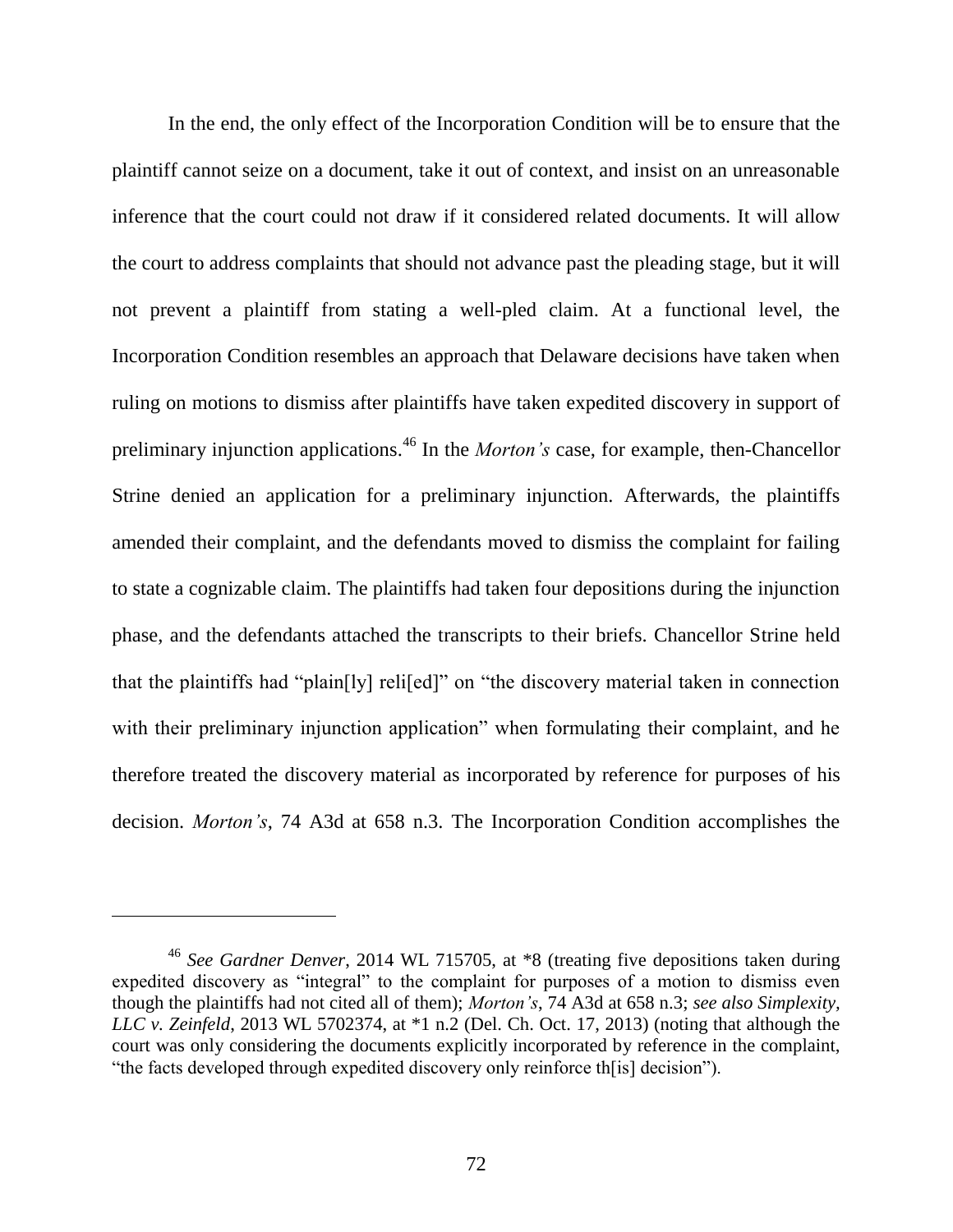same result for the materials generated by the pre-suit investigation that Amalgamated is conducting using Section 220.

Amalgamated protests that the strictures of Rule 11 make the Incorporation Condition unnecessary. *See* Ct. Ch. R. 11. It is true, as Amalgamated argues, that Rule 11 mitigates the cherry-picking problem to some degree, but invoking Rule 11 is strong medicine. The more common case will involve a plaintiff's counsel seeking to draw an unreasonable inference by citing a document in isolation, not in bad faith but perhaps over-zealously in the belief that the document reveals more than it does. The Incorporation Condition enables a court to deal with that in more measured fashion.

A final procedural note: The Incorporation Condition does not mean that Amalgamated should attach the entire Section 220 production to a future complaint, nor is it an invitation for the defendants in a future action to file an appendix containing the entire Section 220 production in support of their motion to dismiss. Either approach would help the State of Delaware by generating hefty filing fees, but it would not help the parties brief the motion or the judge make a ruling. Amalgamated can and should file a complaint, if it chooses to do so, as if the Incorporation Condition had not been imposed. Defense counsel must then use judgment and supply the court only with the limited documents (if any) necessary to show that it would not be reasonable to draw a particular inference on which the complaint depends.

73